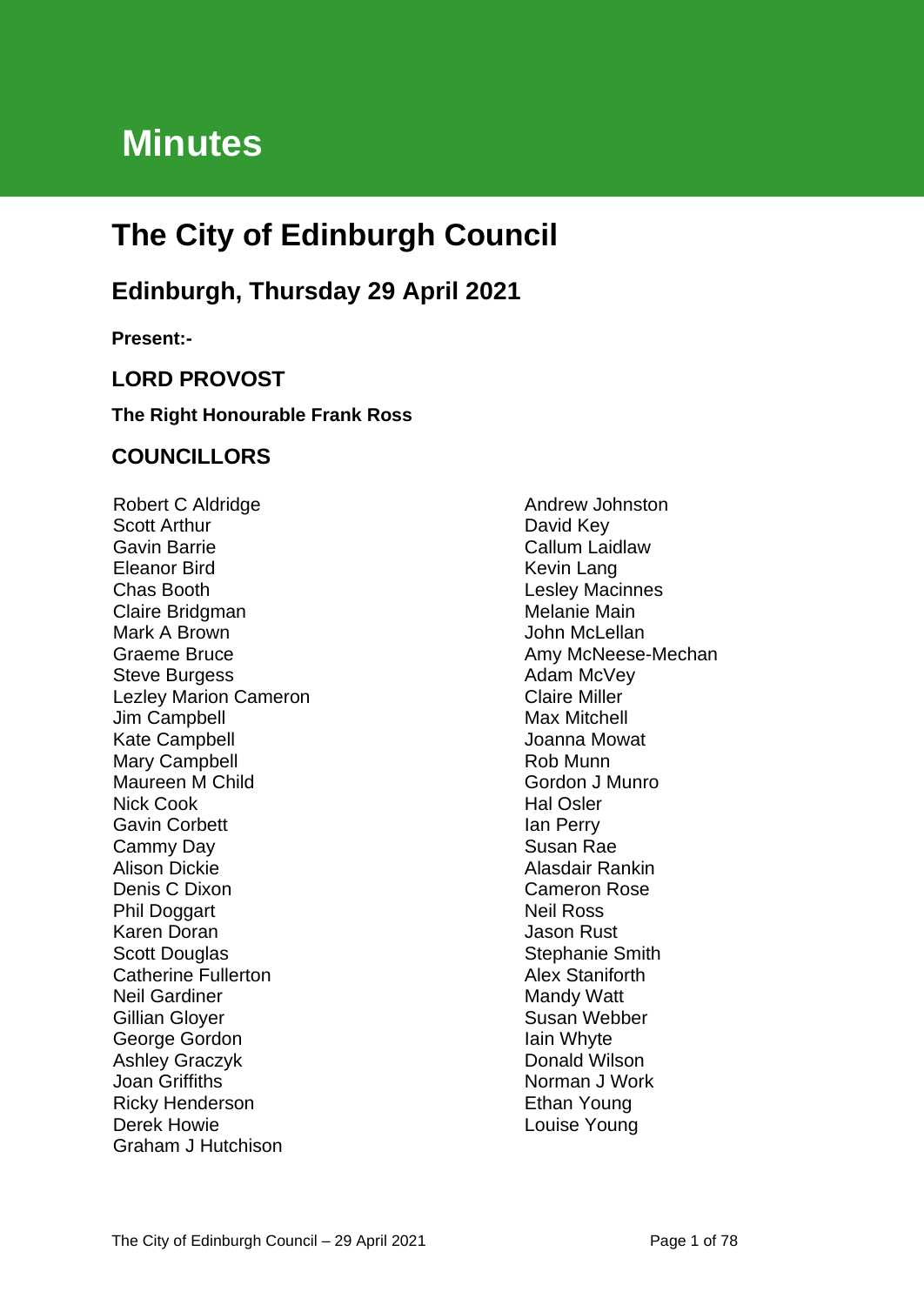# **1 Declaration of Interests**

#### **Decision**

- a) To note that Councillor Lezley Marion Cameron had declared and interest as a member of EICC, EDI, CEC Holdings, Edinburgh Leisure, RSNO, and a Director of the Edinburgh Community Solar Cooperative (ECSC).
- b) To note that Councillor Gordon had declared and interest as Chair of EICC.

# **2 Future Provision of Public Conveniences – referral from the Transport and Environment Committee**

#### **a) Deputation – Colinton Community Council**

The deputation expressed concern at a number of issues raised in the report referred to the Council from the Transport and Environment Committee, particularly in relation to existing public toilets. They felt that the policy with which the public toilets in Colinton had been aligned had not been properly validated due to a failure of the Council to engage with the Community Council.

The deputation indicated that they felt that reports and representations to Committee had been deeply misleading in regard to the public toilets at Colinton. They also stressed that the older toilets situated within an out building in Spylaw Park were not generally available for use by members of the public.

The Deputation indicated that they could not see any other viable use for the public toilet building in Colinton.

## **b) Deputation – Colinton Amenity Association**

The deputation indicated that they were in the process of launching their initiative "Discover Colinton" in an attempt to attract more visitors in and around the Colinton area. They had received funding in the form of a Community Grant for publicising this initiative and felt it was of great importance to be able to provide public toilet facilities to those visitors. They urged the Council to support the continued provision of the public toilets in Colinton.

#### **c) Deputation – The Colinton Tunnel**

The deputation indicated that they had been working since 2016 to encourage visitors to Colinton with the aim of helping to maintain the few remaining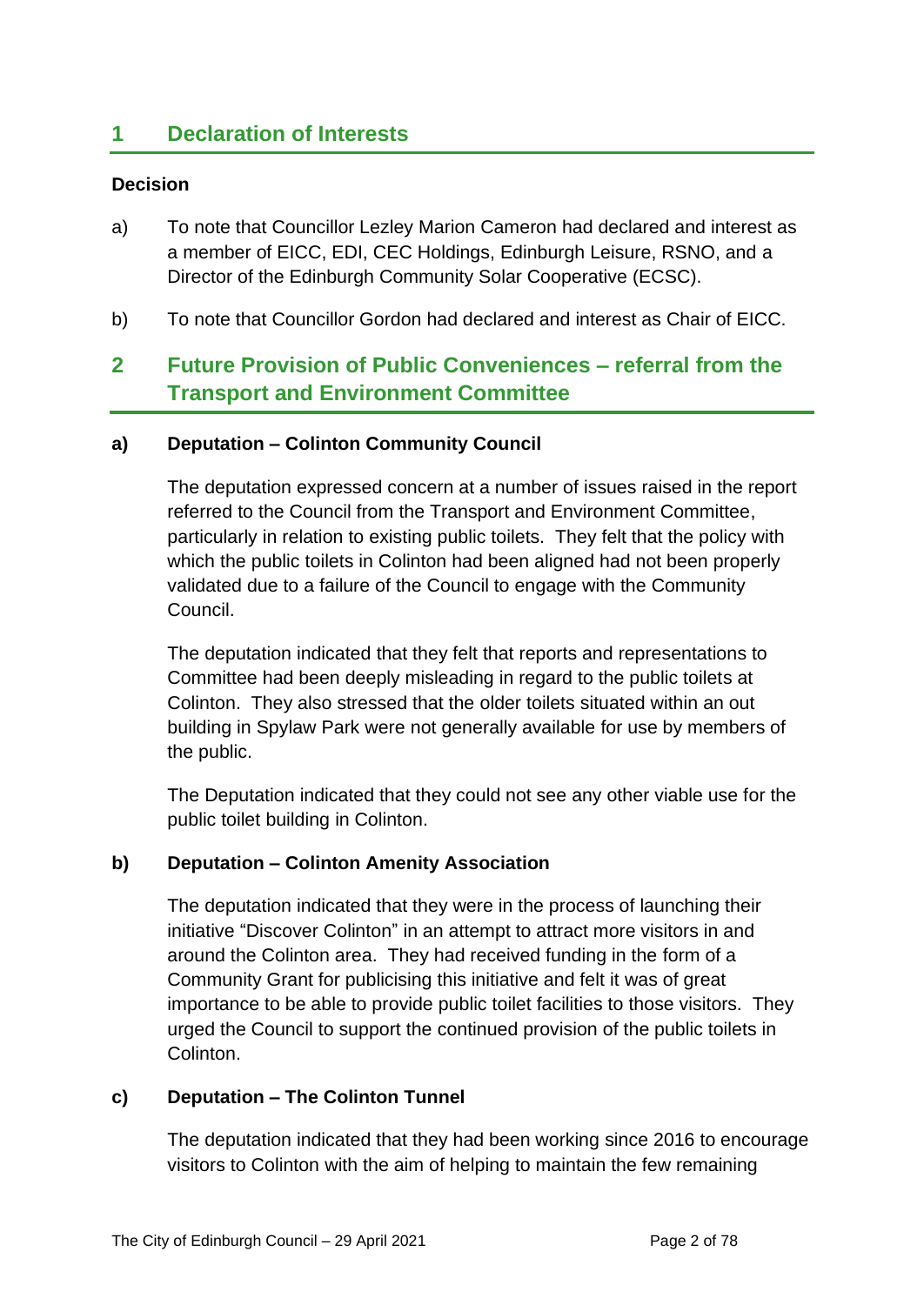businesses and encourage the establishment of new ones. They stressed that footfall numbers in the Colinton area had increased greatly and the need for the public toilets was essential.

The deputation indicated that the public toilets were only 10 years old, had had no problems with vandalism or anti-social behaviour, were DDA compliant and served a genuine and growing need in the community. They urged the Council to support Colinton in their future plans for the re-opening and continuation of Colinton Public Toilets.

# **d) Deputations – Colinton Village Enterprise SCIO**

The deputation indicated that they had recently used Community Asset Transfer legislation in respect of an outbuilding in Spylaw Park and stressed that the toilets within the building were not in the public realm. The toilets within the outbuilding dated back to the 1970's or earlier and had only been used during the Enterprise's occasional outdoor community events. The deputation stressed that while it was their aim to completely refurbish and develop the building into a community hub, work was not likely to start on the project for some time and therefore, fit-for-purpose toilet facilities would not exist for several years and even then, would be subject to the Hub's opening hours.

The deputation urged the Council to re-open the existing public toilets in Colinton.

## **e) Referral from the Transport and Environment Committee**

The Transport and Environment committee had referred a report setting out plans for future provision of public conveniences in Edinburgh and seeking approval to progress with focusing on ensuring there were appropriate facilities in premier parks in the first instance to the Council for approval of an additional £450,000 of additional resources from COVID funds for additional temporary public toilets.

# **f) Question by Councillor Rust – Submitted in terms of Standing Order 15.2**

The following Question, together with the answer, and supplementary question and answer, had been submitted by Councillor Rust in terms of Standing Order 15.2: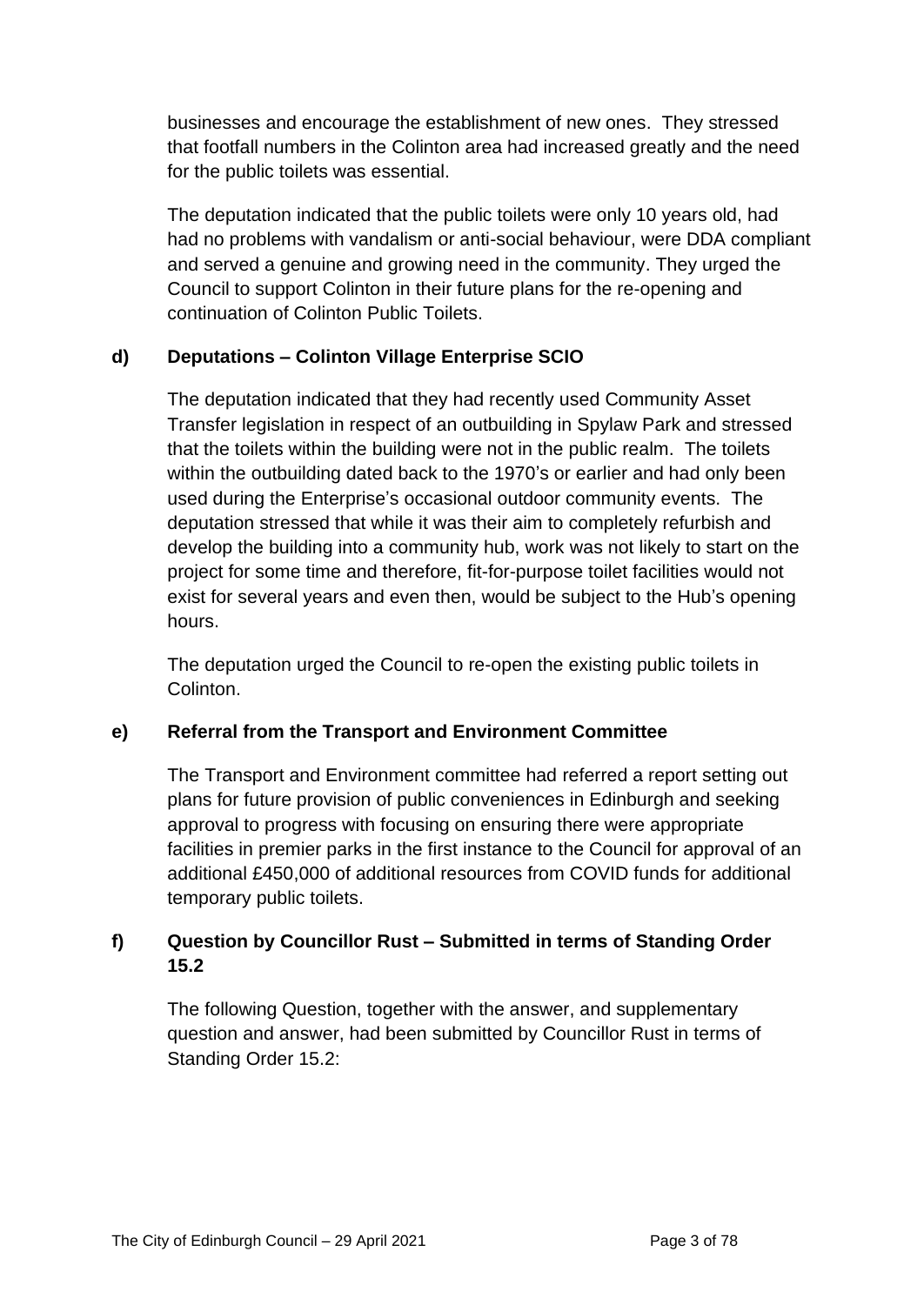| Question                              | At 4.20 of the report it states: "The analysis of existing<br>provision shows that the public convenience at Colinton<br>sits outside the terms of the proposed plans." and in<br>Appendix 1 it is the sole convenience listed as, "Toilet"<br>locations which do not align with proposed plans for future<br>provision."                                                                                                                                                                       |  |  |  |
|---------------------------------------|-------------------------------------------------------------------------------------------------------------------------------------------------------------------------------------------------------------------------------------------------------------------------------------------------------------------------------------------------------------------------------------------------------------------------------------------------------------------------------------------------|--|--|--|
|                                       | Please can you specifically set out the basis for Colinton<br>Public Convenience sitting outside the terms of the<br>Council's proposed plans in terms of the report.                                                                                                                                                                                                                                                                                                                           |  |  |  |
| Answer                                | Transport and Environment Committee approved the<br>approach set out in the Committee report on the future<br>provision of public conveniences. This approach focuses<br>provision:                                                                                                                                                                                                                                                                                                             |  |  |  |
|                                       | In premier parks;                                                                                                                                                                                                                                                                                                                                                                                                                                                                               |  |  |  |
|                                       | At locations which are promoted as places for a<br>higher number of visitors (e.g. Portobello beach<br>or the Pentland Hills Regional Park);                                                                                                                                                                                                                                                                                                                                                    |  |  |  |
|                                       | In each of Edinburgh's official town centres; and                                                                                                                                                                                                                                                                                                                                                                                                                                               |  |  |  |
|                                       | In travel centres where people arrive after journeys<br>on which facilities are typically limited.                                                                                                                                                                                                                                                                                                                                                                                              |  |  |  |
|                                       | On the basis of this approach, Colinton Public<br>Convenience sits outside the terms of this approach.                                                                                                                                                                                                                                                                                                                                                                                          |  |  |  |
| <b>Supplementary</b><br>Question      | Thank you very much Lord Provost and thank you to the<br>Convener for her answer. The Convener references the<br>Committee report and again gives the same headings in<br>the answer, so just to clarify is the publicly accessible<br>strategy document lying behind this with current<br>information so I'm thinking for example it mentions<br>Premier Parks, these defined, it talks about visitor<br>number promotion in the answer, so it there a strategy<br>document lying behind this? |  |  |  |
| <b>Supplementary</b><br><b>Answer</b> | The key content was held in the Transport and<br>Environment Committee papers, I will ask senior officers<br>to return to you with a more specific answer to that<br>particular supplementary question, thank you Councillor<br>Rust.                                                                                                                                                                                                                                                           |  |  |  |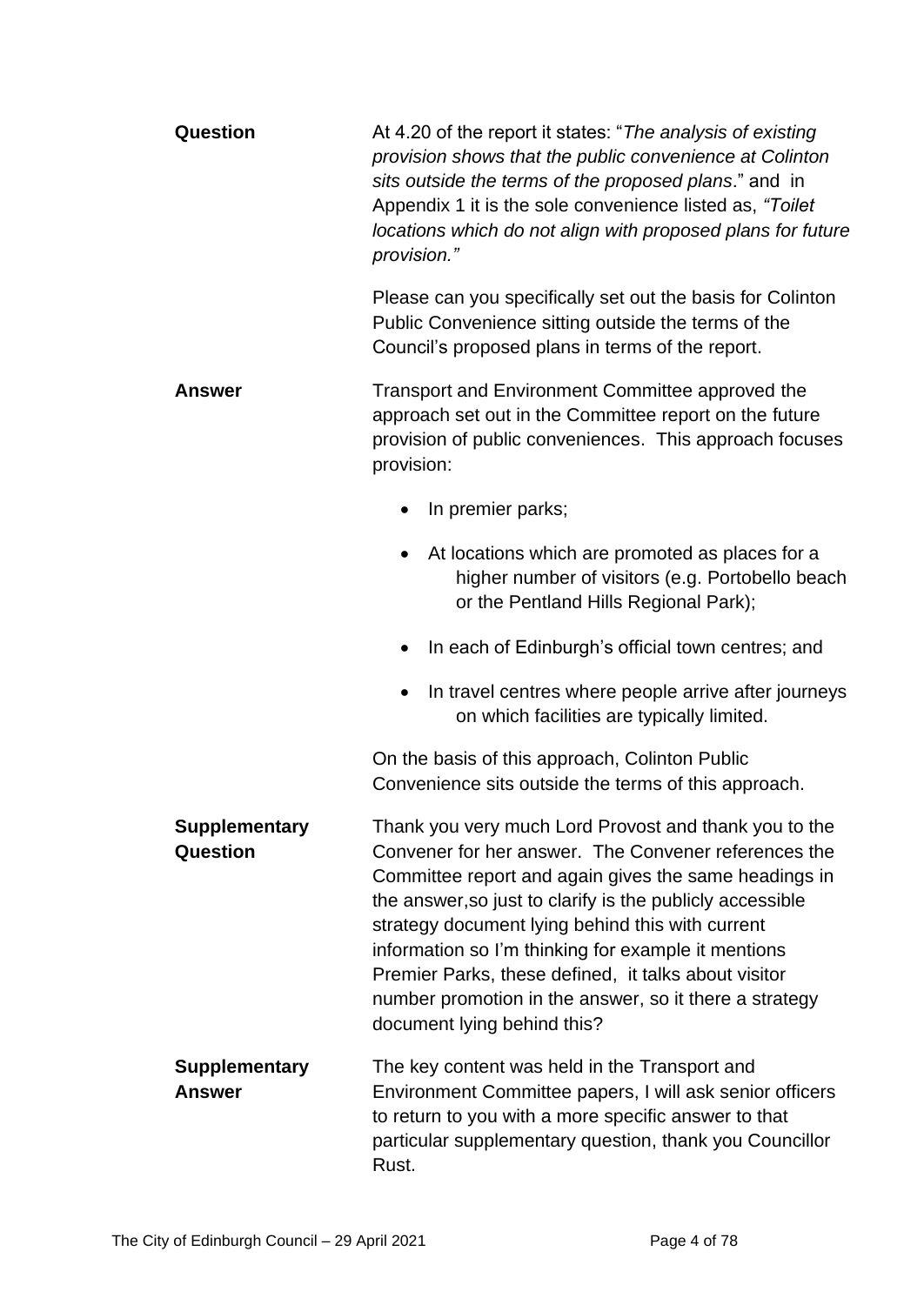| <b>Comments by</b>                                         | Councillor Macinnes if we can just make sure that that |
|------------------------------------------------------------|--------------------------------------------------------|
| the Lord                                                   | supplementary answer is circulated to all elected      |
| <b>Provost</b>                                             | members please.                                        |
| <b>Comments by</b><br><b>Councillor</b><br><b>Macinnes</b> | Indeed thank you                                       |

#### **Motion**

To agree an additional £450,000 of additional resources from COVID funds for additional temporary public toilets.

- moved by Councillor Macinnes, seconded by Councillor Doran

#### **Amendment**

- 1) To agree an additional £450k of additional resources from COVID funds for additional temporary public toilets; the monies could also be used to re-open public toilets currently closed in order to provide adequate public toilet provision in the City.
- 2) To note the estimated investment required to create new or refurbish public conveniences;and accelerate exploration of commercial partnerships to deliver facilities based on a concessions model, reporting back to Committee within two cycles (noting this approach had already been taken for a combined café and public conveniences at Joppa)
- 3) When the public toilets were closed at Haymarket to facilitate the delivery of the Haymarket development the sale was conditional on re-provisioning these facilities within the development and were detailed on the original planning permission; to note that the current planning permission did not show public toilets provided and instruct officers to investigate whether this burden was not transferred in subsequent sales and report back to Committee with their findings.
- 4) To reject paragraph 4.20 of the report by the Executive Director of Place and call for Colinton Public Convenience to be retained and maintained as part of the Council's strategy going ahead.

- moved by Councillor Mowat, seconded by Councillor Rust

In accordance with Standing Order 22(12), the amendment was adjusted and accepted as an amendment to the motion.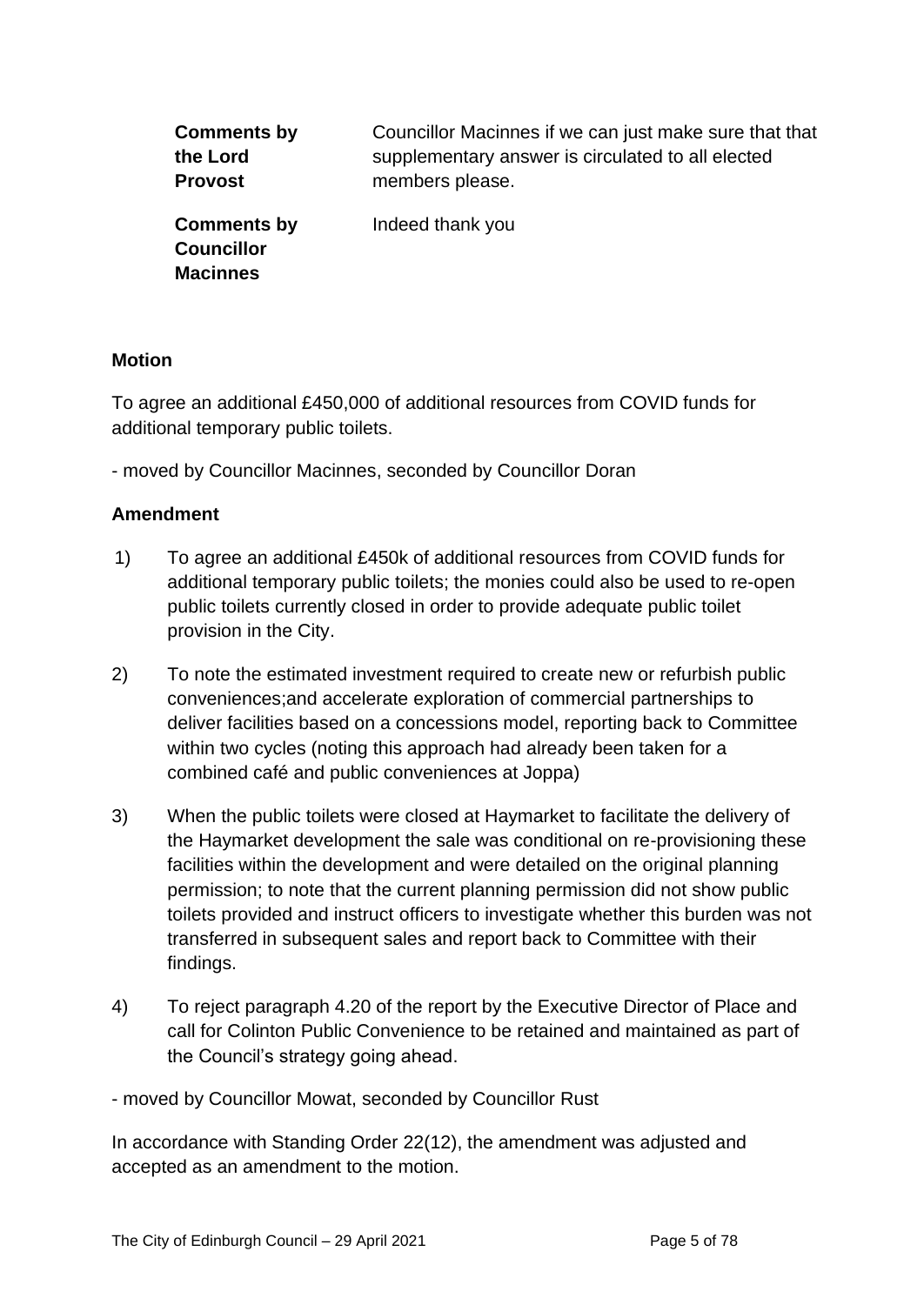# **Voting**

The voting was as follows:

| For the motion (as adjusted) | $\blacksquare$           | 45 votes |
|------------------------------|--------------------------|----------|
| For the amendment            | $\overline{\phantom{0}}$ | 17 votes |

(For the motion (as adjusted): The Lord Provost, Councillors Aldridge, Arthur, Barrie, Bird, Booth, Bridgmn, Burgess, Cameron, Kate Campbell, Mary Campbell, Child, Corbett, Day, Dickie, Dixon, Doran, Fullerton, Gardiner, Gloyer,Gordon, Graczyk, Griffiths, Henderson, Howie, Key, Lang, Macinnes, Main, McNeese-Mechan, McVey, Miller, Munn, Munro, Osler, Perry, Rae, Rankin, Neil Ross, Staniforth, Watt, Wilson, Work, Ethan Young and Louise Young.

For the amendment: Councillors Brown, Bruce, Jim Campbell, Cook, Doggart, Douglas, Hutchison, Johnston, Laidlaw, McLellan, Mitchell, Mowat, Rose, Rust, Smith, Webber and Whyte

#### **Decision**

To approve the following adjusted motion by Councillor Macinnes:

- 1) To agree an additional £450,000 of additional resources from COVID funds for additional temporary public toilets; the monies could also be used to re-open public toilets currently closed in order to provide adequate public toilet provision in the City;
- 2) To note the estimated investment required to create new or refurbish public conveniences; and accelerate exploration of commercial and community partnerships to deliver facilities based on a concessions model, reporting back to Committee within two cycles (noting this approach had already been taken for a combined café and public conveniences at Joppa)
- 3) When the public toilets were closed at Haymarket to facilitate the delivery of the Haymarket development the sale was conditional on re-provisioning these facilities within the development and were detailed on the original planning permission; to note that the current planning permission did not show public toilets provided and instruct officers to investigate whether this burden was not transferred in subsequent sales and report back to Committee with their findings.

(References: Transport and Environment Committee of 22 April 2021; referral from the Transport and Environment Committee)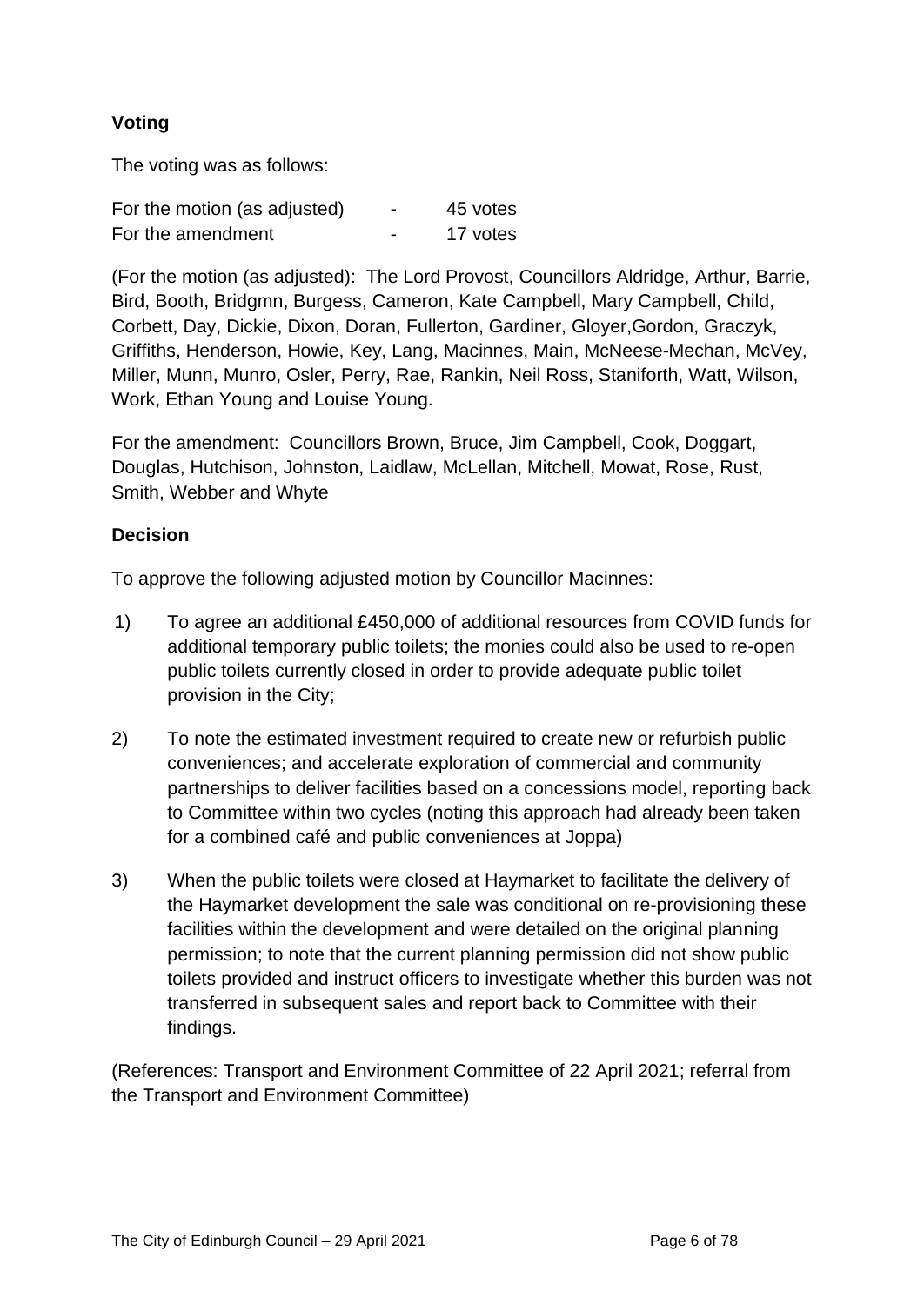# **3 Motion by Councillor Webber - Public Confidence**

# **a) Deputation – South West Edinburgh in Motion**

The deputation felt that the schemes being introduced during the pandemic were highly devisive, discrimitory and potentially unlawful, with schemes having no specific or measurable goals had been installed in the face of clear community opposition. They were of the view that community views had been ignored, goal posts constantly shifted and they were concerned about how the results from the street schemes survey would be used as they felt there was no clarity on how responses would determine policy.

The deputation believed that it would not be appropriate for this consultation to report back in two months' time to the Transport and Environment Committee to inform decision making at the June meeting. If it did report back, they felt it would severely undermine the visible commitment to the Council's approved policy for consultations and the repercussions would impact other Council business and the ability for the Council to be effective or offer best value in the longer term.

# **b) Deputation – Newington Hotels Group**

The deputation expressed concern with the conduct and competency of the Council particularly in regard to the spaces for people schemes installed throughout Edinburgh's conservation areas. They indicated that they were supportive of active travel and accepted the need to mitigate the risk of transmission of COVID 19 through the use of emergency Temporary Traffic Regulation Orders (TTRO). They stressed that their main concern lay specifically with the construction, appearance and placement of the segregated units within Edinburgh's protected historic environment.

The deputation indicated that they had been advised by council officers that the cycle segregates did not fall under emergency COVID TTROs and traffic legislation but had been installed under class 30 permitted development under planning legislation, the same planning laws under which local authorities had a statutory duty to preserve conservation areas.

The deputation urged the Council to remove the segregation units from Edinburgh's conservation areas.

## **c) Deputation – Silverknowes Community Group**

The deputation felt that public confidence in the Council was extremely low and that they were not being listened to regarding active travel initiatives city-wide. They believed that the recent consultation for retaining spaces for people breached acceptable quality standards to be able to fulfil its purpose, did not even reflect the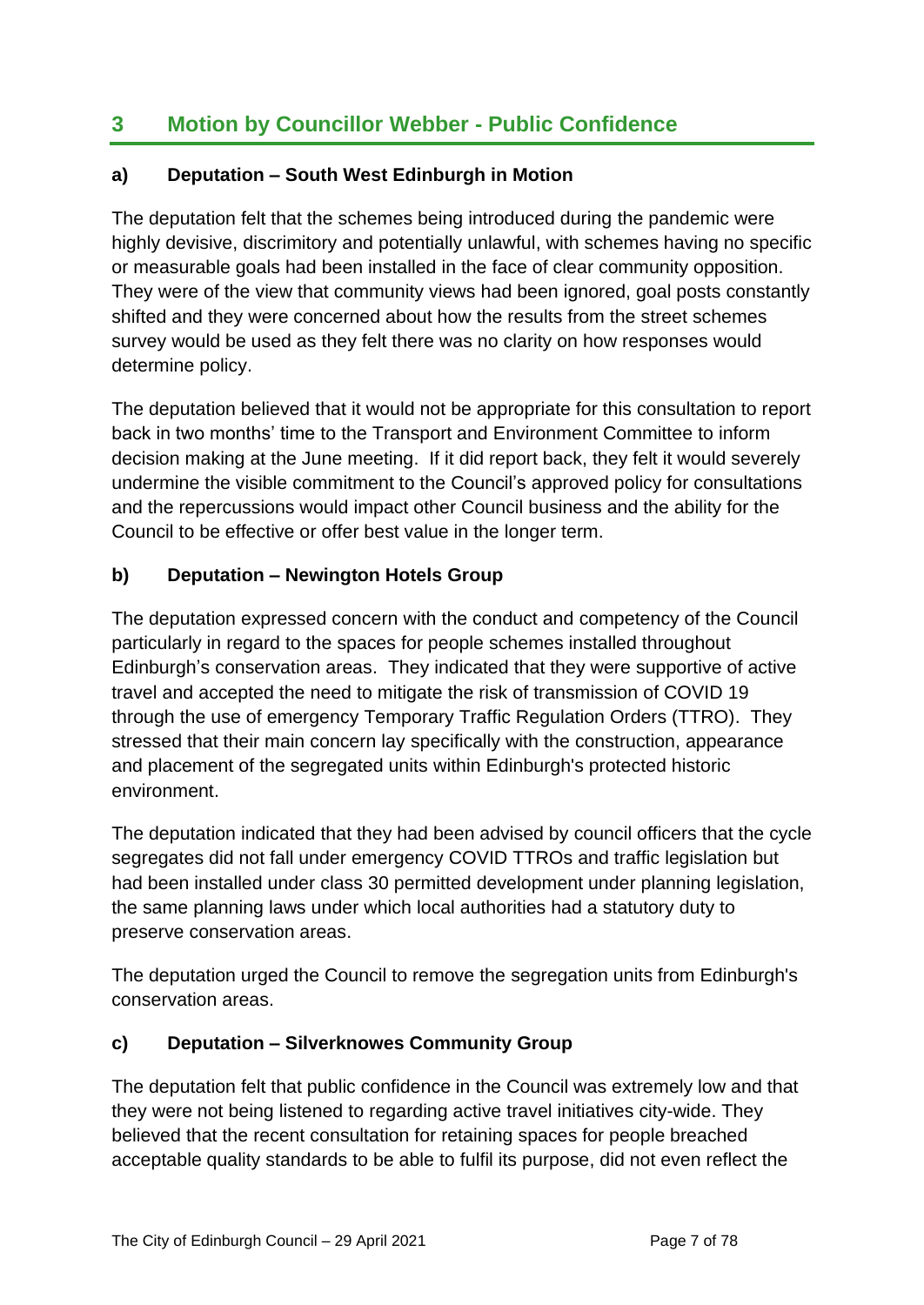Council's own consultation framework and that fundamentally the approach fell drastically short of the Council Directive.

The deputation urged the Council to make a visible commitment to the approved policy for consultation, a fresh approach to consulting around retaining Spaces for People measures be embraced, with respectful community engagement seen as a priority. They stressed that such dialogue would build trust by ensuring all Quality Standards were adhered to.

# **d) Deputation – Get Edinburgh Moving**

The deputations indicated that they felt that the spapces for people schemes had impacted negatively on disabled people, on public transport, on the ability of emergency services to respond and the impact and on 99% of journeys that were not cycled. They felt that the Council's permanency plans were deeply flawed as they were connected to adverts showing how good spaces for people was rather than a balanced survey introduction and they followed responses so that they predicated on change being good and necessary.

The deputation asked the Council for collaboration, transparency, openness and above all for the deputation's views to not just be listened to but to be heard. The deputation believed that the motion submitted by Councillor Webber was a constructive and an appropriate start.

# **e) Motion by Councillor Webber**

The following motion by Councillor Webber was submitted in terms of Standing Order 17:

"Council:

Welcomes the substantial response to the recent Street Scheme Survey promoted on the Consultation Hub.

Subject to below, welcomes the opportunity to review and the full, complete feedback from those residents that chose to take part.

Notes with concern significant public disquiet with this exercise, not least given a strategic piece of work which impacts on wards across the entire city and with potentially permanent outcomes where there continues to be:

- a) Public opposition of many Community Councils and Local Residents Associations.
- b) Extensive negative coverage in local and national media.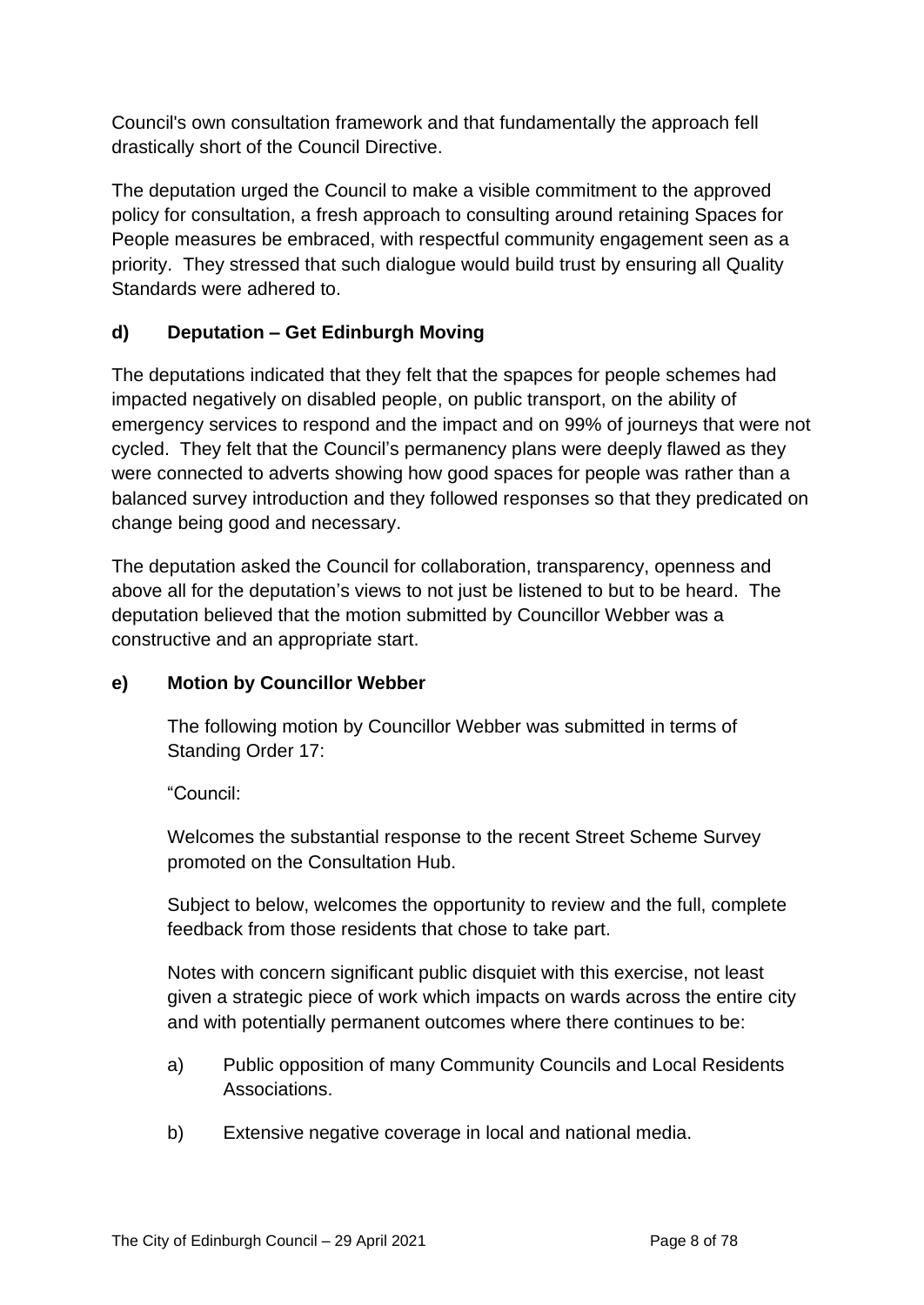- c) Significant concerns raised by consultative bodies representing less able citizens and users of public transport.
- d) Significant concerns raised by public transport bodies.
- e) The apparent failure of Council Officers to always give full and complete answers in public meetings.
- f) A disputed legal basis for the lawful promotion of some schemes.
- g) The leading nature of the attempted consultation.
- h) An absence of valid information to permit informed feedback.
- i) Absence of timely consistent data from the Cities network of cycle counters.
- j) A shortened timescale notwithstanding it being extended which still fell short of other less complex single-issue consultations.

In order to address any bureaucratic overreach and in an attempt to restore public confidence in the Council, The Executive Director is instructed to:

- 1) Arrange round table workshops with himself, his senior team leading on Spaces for People, any elected Member with an interest, and the Edinburgh Access Panel, Public transport providers, emergency services, businesses and local groups formed to represent residents.
- 2) Structure his forthcoming report to the Transport and Environment Committee on 17th June 2021 to include the output of point 1 (above) and to arrange all the SfP schemes into discrete contiguous routes for separate consideration and discussion, in each case detailing the feedback received from people residing on the streets, local businesses, etc, and including discrete Integrated Impact Assessments and legal justification to ensure fastidious application of the following applicable policies all approved at Policy and Sustainability Committee on 20th April 2021:
	- i) Equality and Diversity Framework 2021-2025 P & S Committee Report 20.4.21
	- ii) COVID19 engagement and consultation approach from 1st July 2021."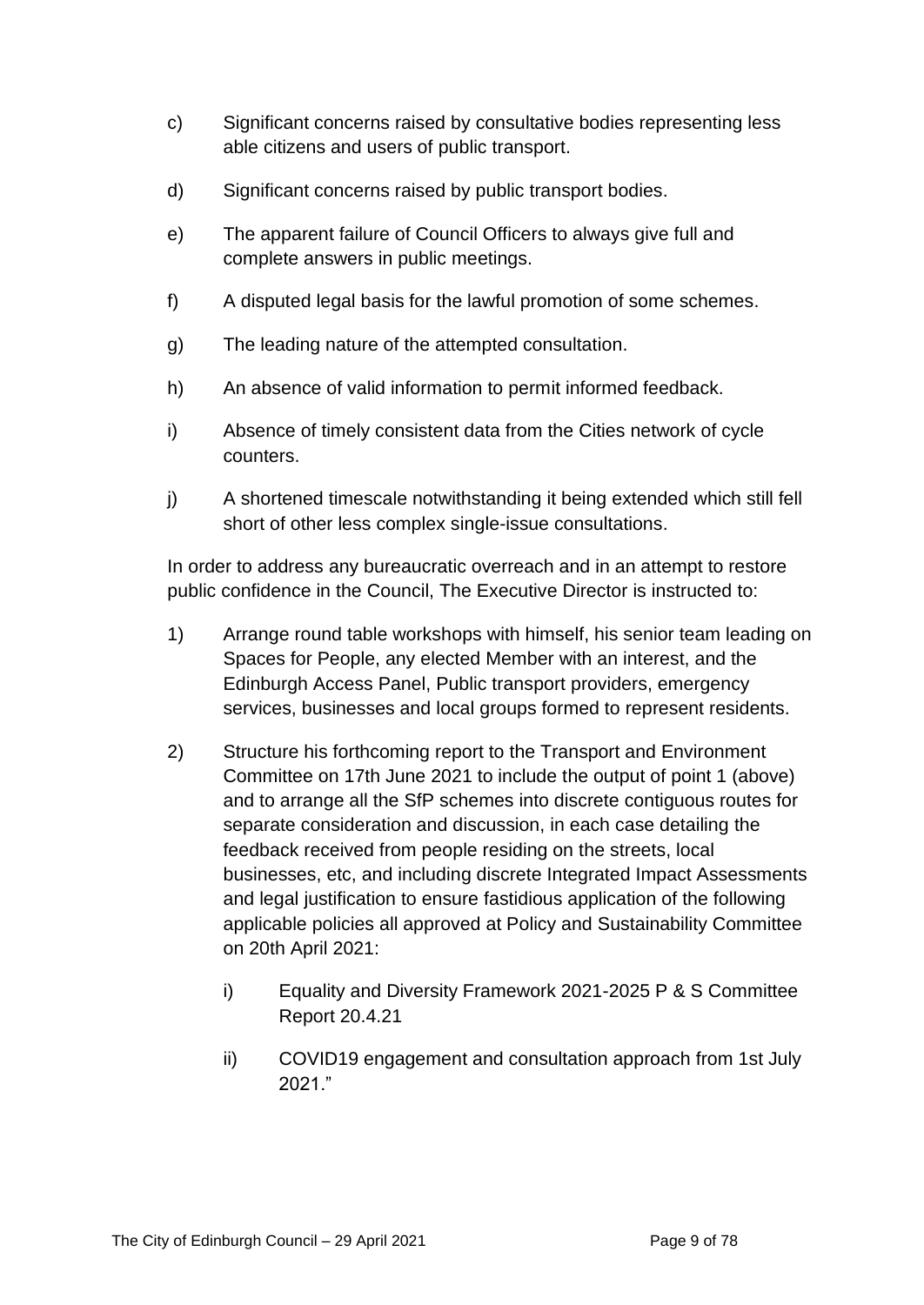## **Motion**

To approve the motion by Councillor Webber.

- moved by Councillor Webber, seconded by Councillor Jim Campbell

#### **Amendment 1**

To welcome the substantial response to the recent Street Scheme Survey promoted on the Consultation Hub.

To note that extensive consultation and constructive engagement were in process, as agreed by the Transport and Environment Committee.

To welcome constructive dialogue with outside organisations, interest groups, consultative and representative groups, thanks all organisations and groups for their work and for issues they had identified and raised in consultation.

To note that a wide and detailed range of views had been expressed via the consultation and in public discourse, ranging from strategic city-wide issues to highly specific local details, and recognised the complexity of interpreting and reporting such findings.

To note the report scheduled for June to the Transport and Environment Committee on the results of the online consultation, the concurrent market research, the detailed internal project review and the recommendations against a background of the strategic transport policy framework, as well as Scottish government guidance, and ask that the report:

- be structured to allow members to amend both city-wide strategic decisions and/or street schemes as necessary, in order to take account of representations made before the meeting,
- comprehensively review the issues raised by equalities impact assessments and the options to address these,
- include references or appendices of additional information that has been unavailable so far, such as cycle counter data and answers to public questions, and
- include legal opinion on the dispute which had been raised

To note that a full detailed discussion would take place before a decision by elected members.

To note that extensive discussion, and subsequent requested changes to schemes, had already taken place with senior officers, elected members, specialist stakeholder groups, public transport providers, emergency services, businesses and local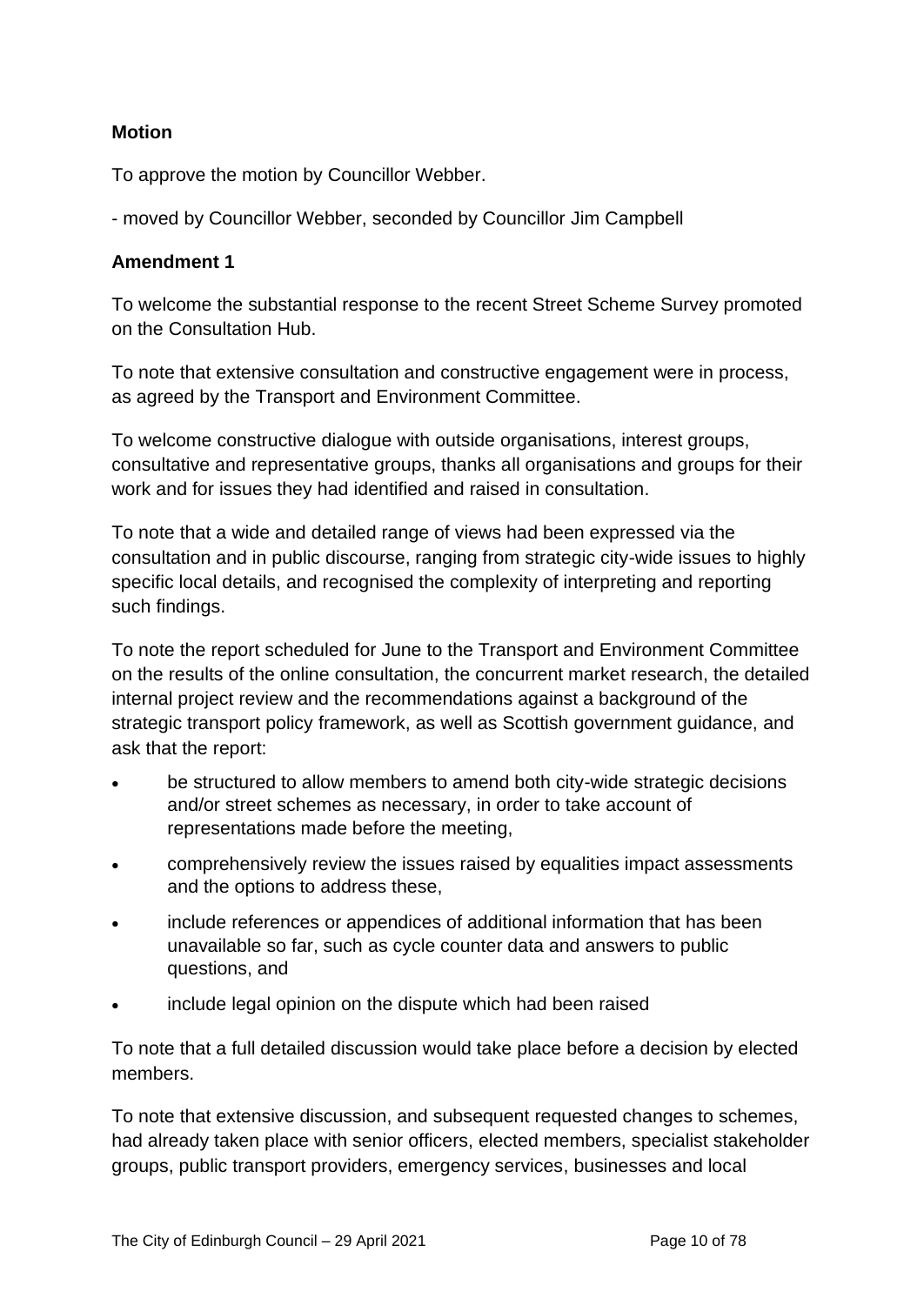resident groups throughout the development and implementation of the Spaces for People project to date.

To welcome the opportunity to examine the role of improved active travel infrastructure in meeting our sustainable transport aspirations and net zero carbon ambitions for Edinburgh.

- moved by Councillor Macinnes, seconded by Councillor Miller

### **Amendment 2**

To add to paragraph 1) of the motion by Councillor Webber:

a) after "workshops", insert "by locality".

b) after "any elected member", insert "representing a ward within that locality".

- moved by Councillor Aldridge, seconded by Councillor Louise Young

In accordance with Standing Order 22(12), Amendment 2 was accepted as an addendum to the motion

#### **Voting**

The voting was as follows:

| For the Motion (as adjusted) | $\overline{\phantom{0}}$ | 25 votes |
|------------------------------|--------------------------|----------|
| For Amendment 1              |                          | 37 votes |

(For the Motion (as adjusted): Councillors Aldridge, Barrie, Bridgman, Brown, Bruce, Jim Campbell, Cook, Doggart, Douglas, Gloyer, Hutchison, Johnston, Laidlaw, Lang, McLellan, Mitchell, Mowat, Osler, Rose, Neil Ross, Rust, Smith, Webber, Whyte and Louise Young.

For Amendment 1: The Lord Provost, Councillors Arthur, Bird, Booth, Burgess, Cameron, Kate Campbell, Mary Campbell, Child, Corbett, Day, Dickie, Dixon, Doran, Fullerton, Gardiner, Gordon, Graczyk, Griffiths, Henderson, Howie, Key, Macinnes, Main, McNeese-Mechan, McVey, Miller, Munn, Munro, Perry, Rae, Rankin, Staniforth, Watt, Wilson, Work and Ethan Young.)

#### **Decision**

To approve Amendment 1 by Councillor Macinnes.

#### **Declaration of Interests**

Councillor Arthur declared a non-financial interest in the above item as a work colleague was a member of one of the deputations.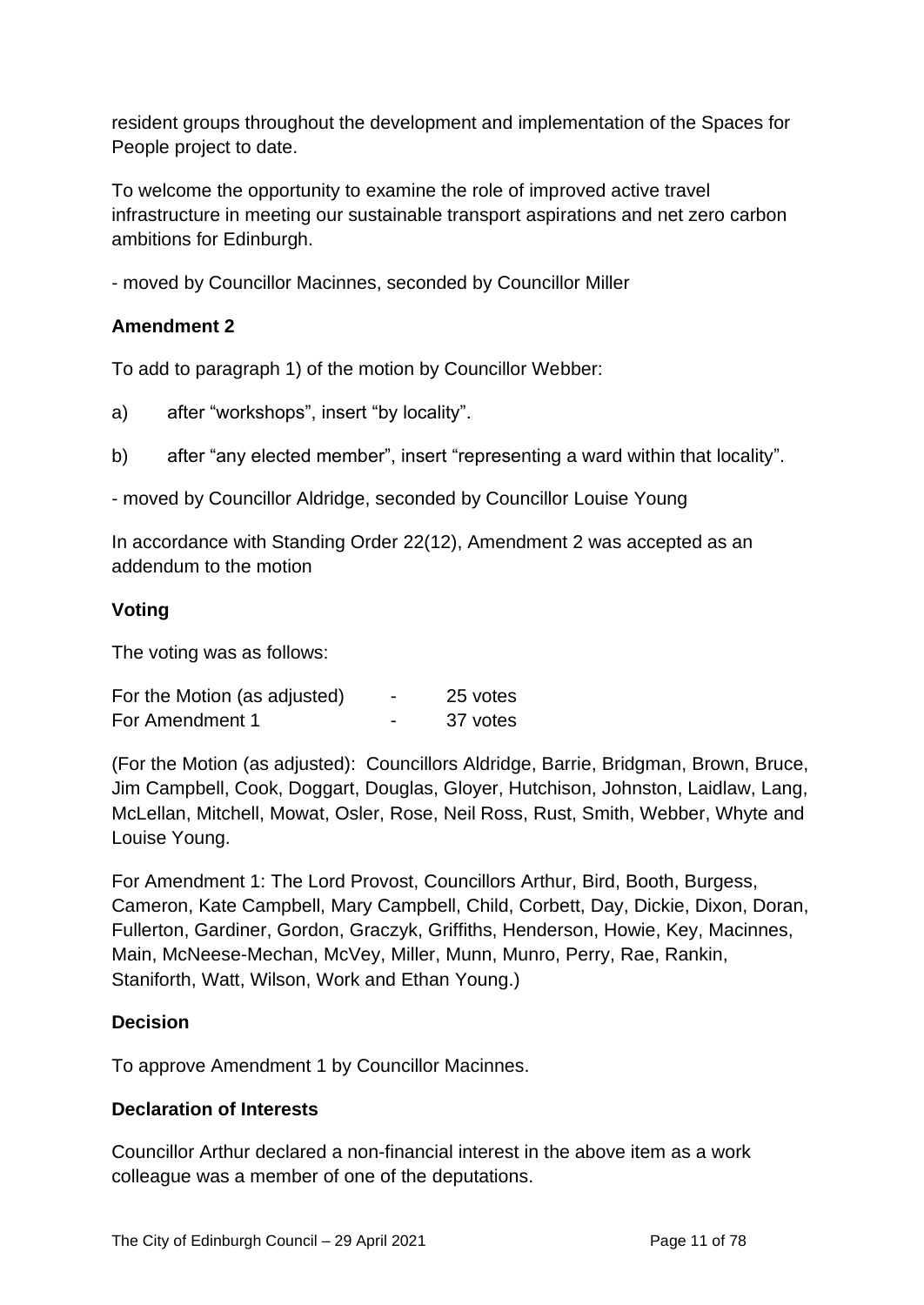# **4 Minutes**

#### **Decision**

- a) To approve the minute of the Council of 11 March 2021 as a correct record.
- b) To approve the minute of the Council of 16 April 2021 as a correct record.

# **5 Leader's Report**

The Leader presented his report to the Council. He commented on:

- Welcome results of survey done into Council services
- Edinburgh by Numbers report
- Scottish Parliamentary elections number of registered voters
- Safe opening of businesses in Edinburgh

The following questions/comments were made:

| <b>Councillor Whyte</b>        |                          | Opening up of Edinburgh - increase in congestion<br>- use of public transport |
|--------------------------------|--------------------------|-------------------------------------------------------------------------------|
| <b>Councillor Staniforth</b>   | ۰.                       | Support for traveller communities                                             |
| <b>Councillor Aldridge</b>     |                          | Libraries re-opening – crutial core resource                                  |
| <b>Councillor Day</b>          |                          | Black Lives Matter – update on work of<br>independent review group            |
| <b>Councillor Macinnes</b>     | ٠                        | Increase in volume of traffic – road conditions                               |
| <b>Councillor Johnson</b>      |                          | Spaces for People programme – public transport<br>congestion - review         |
| <b>Councillor Main</b>         | ۰                        | Accommodation for homeless people - future                                    |
| <b>Councillor Osler</b>        | ۰                        | Pedetrian Crossing - East Fettes Avenue                                       |
| <b>Councillor Munro</b>        |                          | <b>Financial settlement</b>                                                   |
| <b>Councillor Gordon</b>       | ۰                        | <b>Food Growing Strategy</b>                                                  |
| <b>Councillor Jim Campbell</b> | $\overline{\phantom{0}}$ | Withdrawal of hot food in schools                                             |
| <b>Councillor Burgess</b>      |                          | Glasgow City Council Pension Fund - Fossil fuel<br>investment                 |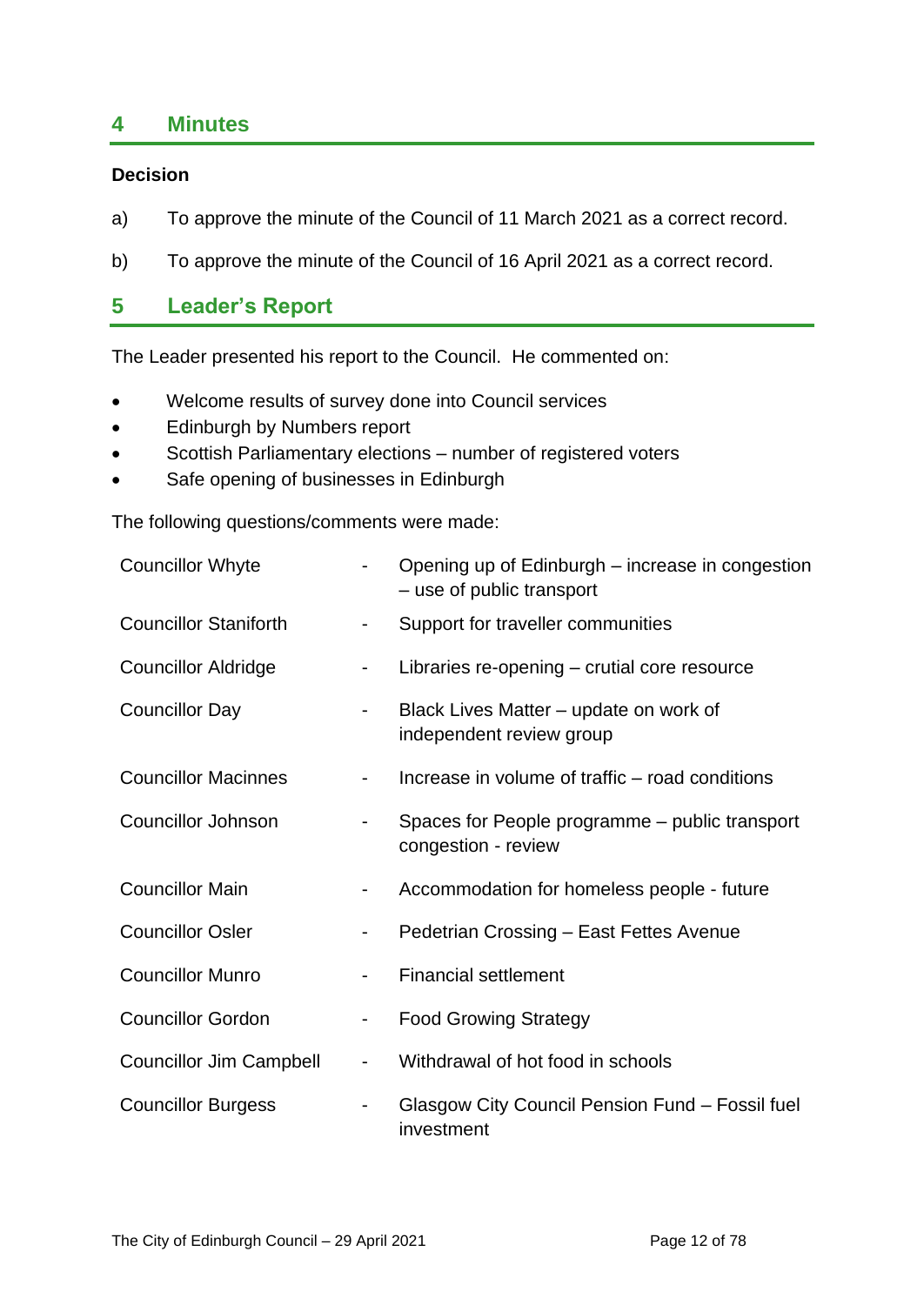| <b>Councillor Kate Campbell</b> | $\sim 100$      | Thanks to Council officers for help in providing<br>outdoor space for businesses |
|---------------------------------|-----------------|----------------------------------------------------------------------------------|
| <b>Councillor Booth</b>         | $\sim 100$      | Pledge for stand alone GME secondary school in<br>Edinburgh                      |
| <b>Councillor Fullerton</b>     | $\sim 100$      | International Workers Memorial Day - Lothian<br>Buses – Zero Tolerance at work   |
| <b>Councillor Cameron</b>       | $\sim$ 10 $\pm$ | Edinburgh Eye Pavilion - update                                                  |
| <b>Councillor Mary Campbell</b> | $\sim 100$      | Petition for Pledge - P&S                                                        |
| <b>Councillor Gardiner</b>      | $\sim 100$      | Festivals in the City – work of planning officers                                |
| <b>Councillor Doggart</b>       | $\sim$          | Tourist Bodies – practical steps to encourage<br>tourists to visit Edinburgh     |

# **6 Appointments to Outside Organisations – Edinburgh International Conference Centre (EICC)**

On 29 June 2017 the Council had appointed members to outside bodies for 2017-22. Councillor Smith had tendered her resignation as a member of the Edinburgh International Conference Centre (EICC), and the Council was asked to appoint a member in her place.

## **Decision**

To appoint Councillor Whyte as a member of the Edinburgh International Conference Centre in place of Councillor Smith.

(References – Act of Council No 8 of 29 June 2017; report by the Chief Executive, submitted)

# **7 Child Protection – Response to Motion**

In response to a motion by Councilor Dickie, details were provided of the Edinburgh Child Protection Committee Annual Report 2019/20 which included detail and context around a number of topics including; child protection referrals, interagency training, public information campaigns and matters in relation to whistleblowing.

## **Decision**

1) To note the the report by the Chief Executive.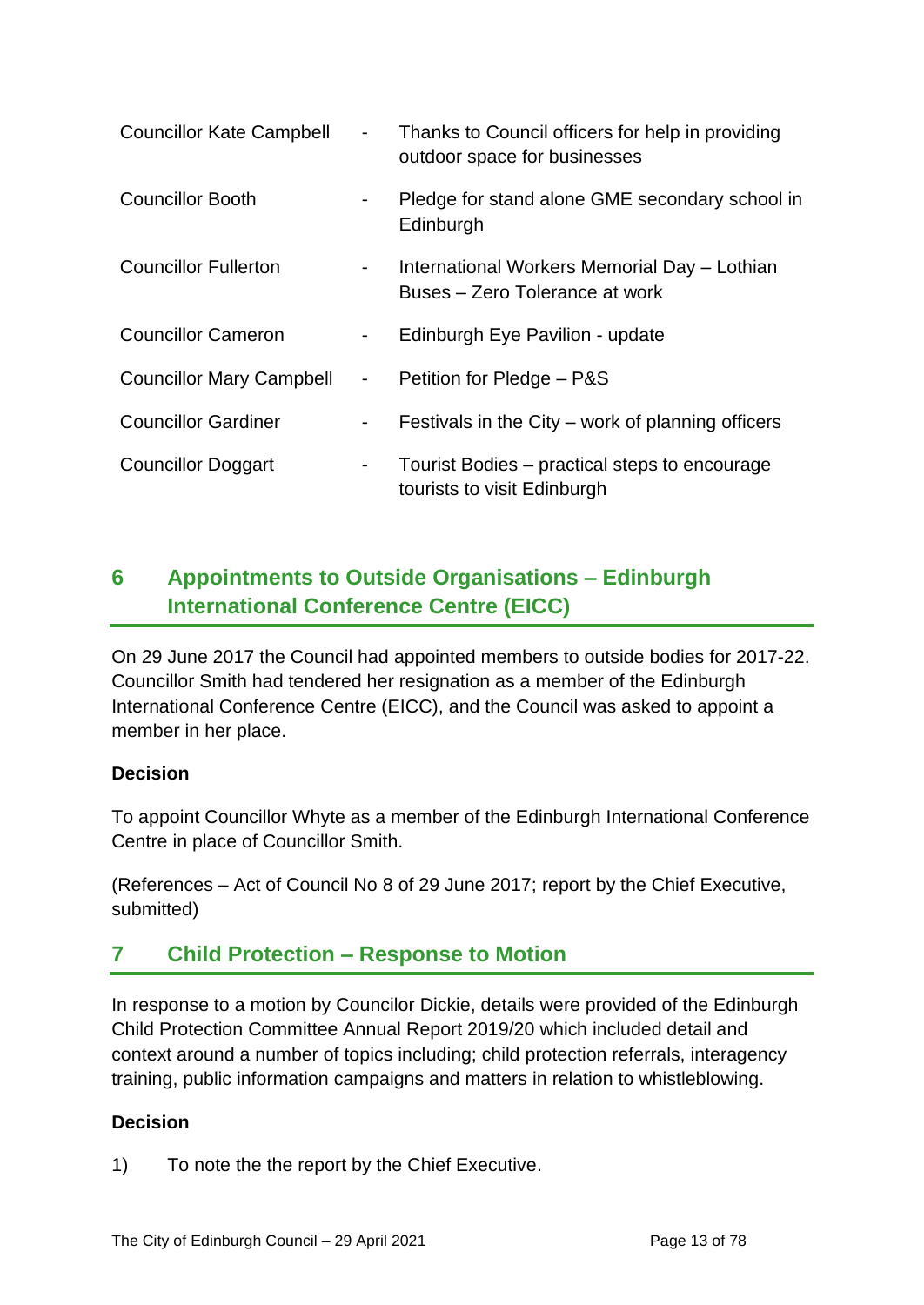- 2) To note the positive contribution of services across the City in keeping children safe.
- 3) To note the plan for an Internal Audit regarding whistleblowing outcomes, including those relating to child protection issues.
- 4) To note that this report had already been presented to the Education, Children and Families Committee on 2 March 2021 and that no changes were required.

(References – Education Children and Families Committee of 2 March 2021 (item 9); report by the Chief Executive, submitted.)

# **8 Women's Safety in Public Places – Motion by Councillor Watt**

The following motion by Councillor Watt was submitted in terms of Standing Order 17:

"Council deeply regrets that it has taken the murder of Sarah Everard, Bennylyn Burke & Wenjing Lin to bring women's safety in public spaces to mainstream attention across the country.

Council notes the need for structural change across society and its institutions ought not to be used as a reason for doing nothing in response to this problem.

Council agrees to bring a report to Policy & Sustainability within two cycles, detailing any actions to improve women's safety, including embedding considerations within risk assessments, placemaking and any other organisational changes to positively impact safety of women in Edinburgh.

This report should identify options for a consultation around the public places and spaces in Edinburgh where women feel safe, where they feel less safe and what can be done to improve their safety. With actions being reported back to the appropriate committee."

- moved by Councillor Watt, seconded by Councillor McNeese-Mechan

## **Decision**

To approve the motion by Councillor Watt.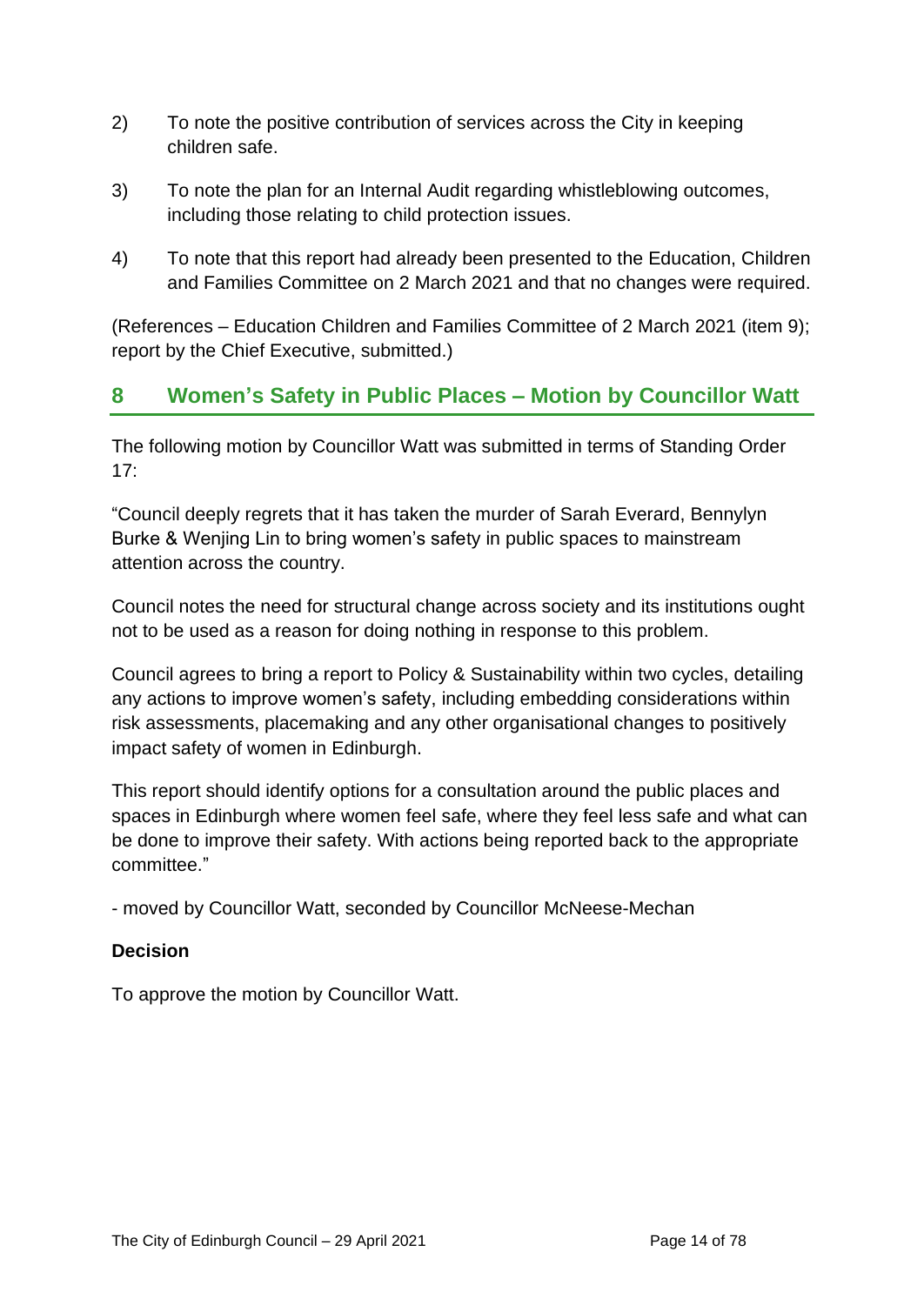# **9 Garden Waste Collection - Motion by Councillor Rust**

The following motion by Councillor Rust was submitted in terms of Standing Order 17:

"Council:

- 1) Notes that the Garden waste collection service operates using fixed registration windows and once the registration closes the Council is not able to accept additional registrations.
- 2) Understands that in the absence of registration the lawful options are essentially (a) to compost the garden waste; (b) to take it to the nearest recycling centre; or (c) to arrange for private collection.
- 3) Recognises that circumstances can arise where a householder omits to register within the registration period because for example, they (a) die, or become incapacitated or unwell and otherwise unable to deal with certain matters timeously; (b) move from a property outwith Edinburgh or move from a property without garden; or (c) through family bereavement or other pressures, not least during the pandemic genuinely forget.
- 4) Appreciates that the other options above are in many cases not practical for householders affected or in the case of the deceased for their estate.
- 5) Therefore, calls for a report in two cycles which:
	- (a) details the number of requests made to the Council outwith the registration windows since the system was launched and where recorded the reasons given for the failure to register to better understand the extent of this issue;
	- (b) considers the potential for extended registration periods and "manual" registration and "stickers" in exceptional circumstances which can be reconciled at year end;
	- (c) further explores the issue of support and system development for registration outwith the fixed periods with the IT provider;
	- (d) better informs regarding how the weight of garden waste impacts through small changes to household registrations and what level of built-in flexibility there is in collection routes; and
	- (e) generally advises as to any ways in which the process can be made more flexible for residents with minimum impact on the service being delivered."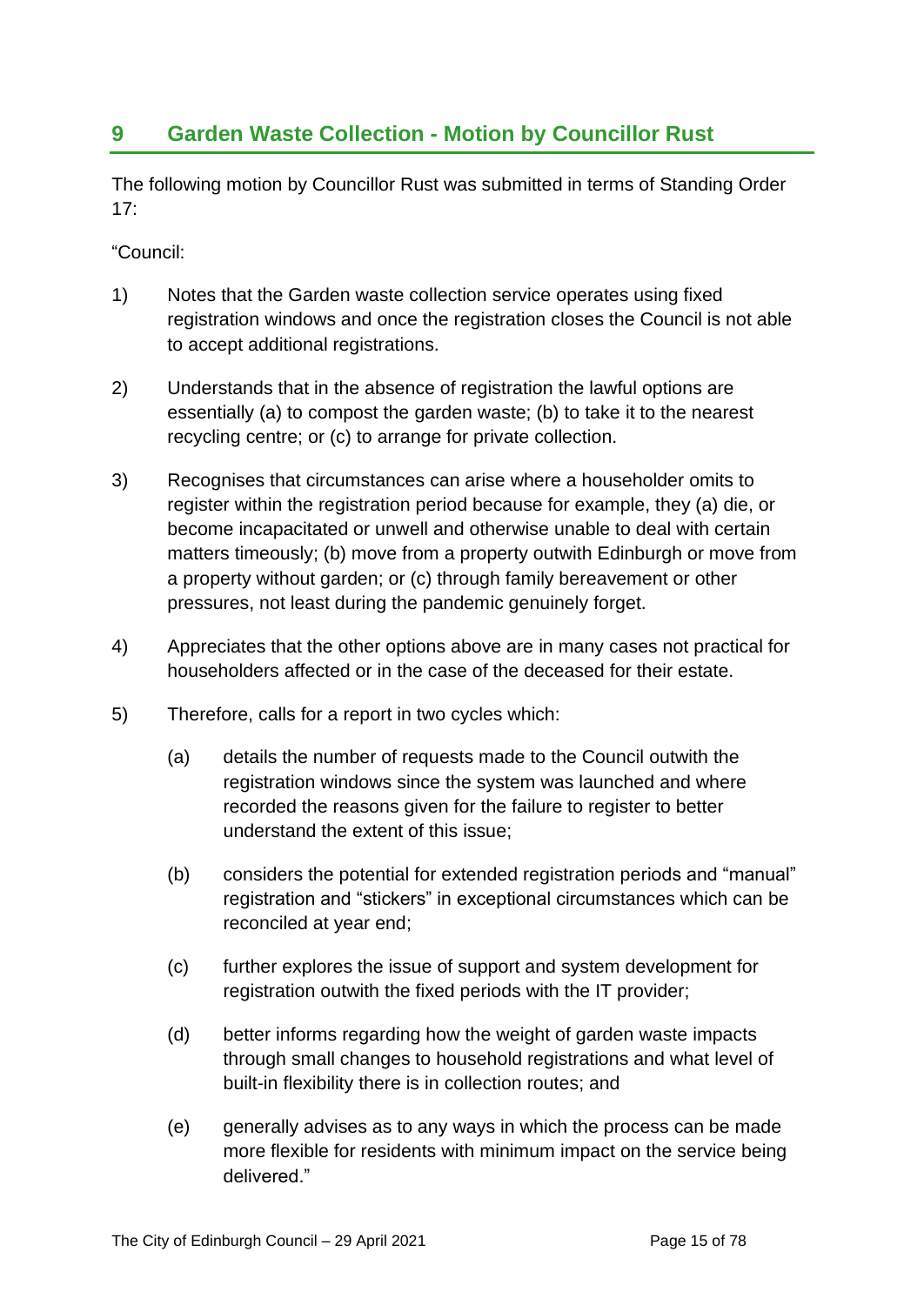#### **Motion**

To approve the motion by Councillor Rust.

- moved by Councillor Rust, seconded by Councillor Bruce.

#### **Amendment 1**

- 1) To accept paragraphs 1-4 of the motion by Councillor Rust.
- 2) To replace paragraph 5 of the motion with:

Notes that officers are already working on changes to the registration window and process to allow customers who are forced into registering outside of the current windows to join the scheme within four weeks of application.

Notes the impact on complex collection route building requirements of absorbing requests outside of the current window.

Welcomes the remarkable success of the implementation of the garden waste scheme where, within a few short years of its introduction, 66% of eligible households are now participating in the scheme. Notes that this participation rate is considerably higher than the original anticipated levels of 46%.

Notes that the revenue budget report agreed by Council on 18 February 2021 provided detail on the £35 charge for the garden waste service. This includes the following information as one of the outcomes that will be delivered through the service charge.

Investment in administration support and system development to allow the mid-year sign up window to be greatly expanded addressing the high levels of complaints from residents and councillors on the restriction of the current window timescales and the inability to join these if missed.

Notes that there is a report scheduled for June's Transport and Environment Committee which will detail these proposals and that the committee will be asked to decide whether to proceed with these new arrangements which are designed to meet some of the concerns outlined above.

- moved by Councillor Macinnes, seconded by Councillor Doran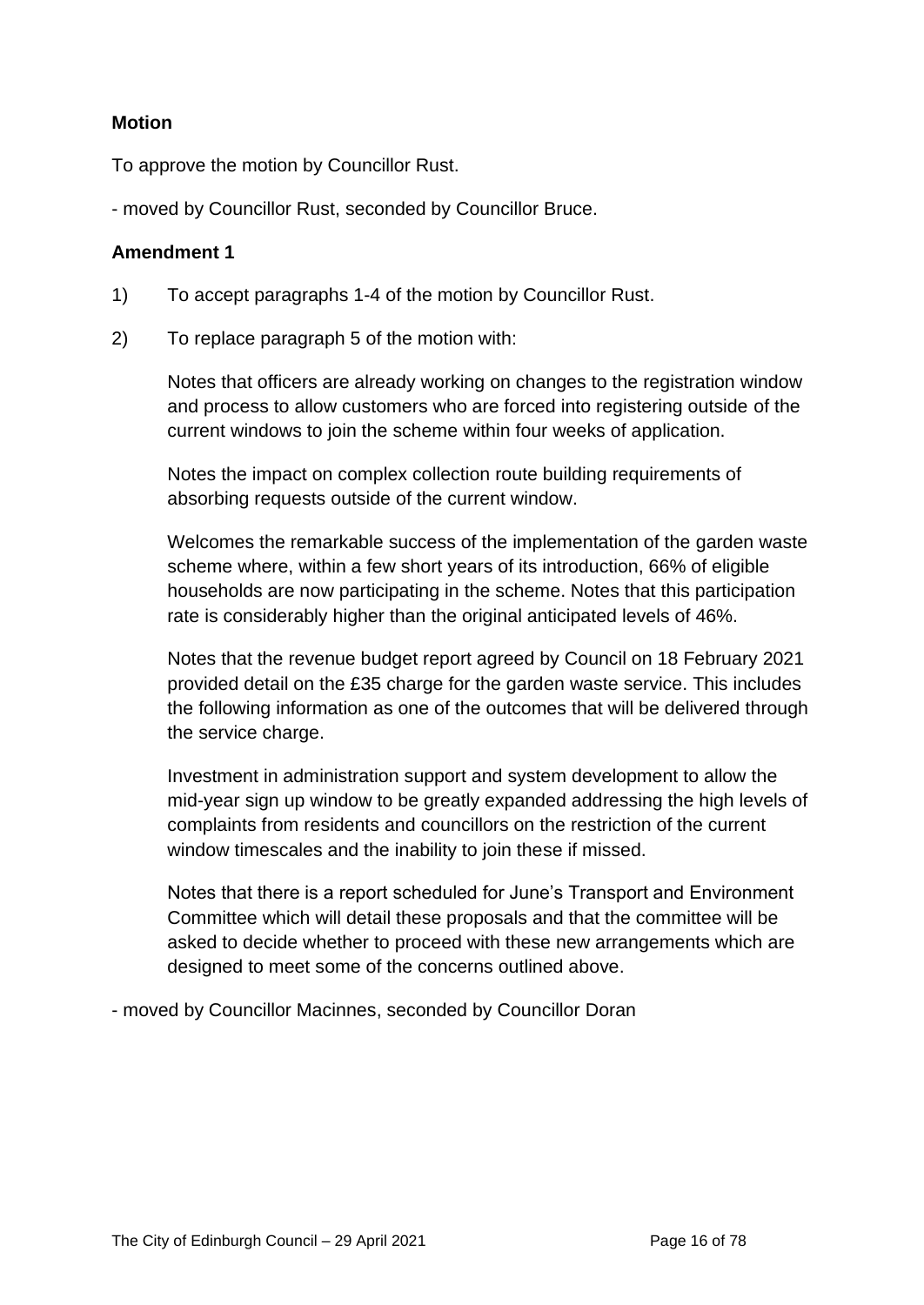#### **Amendment 2**

To add at paragraph (5) of the motion by Councillor Rust a further requirement for the requested report:

(f) to include options for how an automatic renewal process could be available (either by opt in or opt out) to avoid residents accidental missed renewals.

- moved by Councillor Louise Young, seconded by Councillor Osler

#### **Amendment 3**

- 1) To accept paragraphs 1-4 of the motion by Councillor Rust.
- 2) To replace paragraph 5 of the motion with:

Notes that officers are already working on changes to the registration window and process to allow customers who are forced into registering outside of the current windows to join the scheme within four weeks of application.

Notes the impact on complex collection route building requirements of absorbing requests outside of the current window.

Notes that the revenue budget report agreed by Council on 18 February 2021 provided detail on the £35 charge for the garden waste service. This includes the following information as one of the outcomes that will be delivered through the service charge.

Investment in administration support and system development to allow the mid-year sign up window to be greatly expanded addressing the high levels of complaints from residents and councillors on the restriction of the current window timescales and the inability to join these if missed.

Notes that there is a report scheduled for June's Transport and Environment Committee which will detail these proposals and that the committee will be asked to decide whether to proceed with these new arrangements which are designed to meet some of the concerns outlined above.

3) adds a further requirement for the report to the Transport and Environment Committee in June:

"to include options for how an automatic renewal process could be available (either by opt in or opt out) to avoid residents accidental missed renewals".

- moved by Councillor Lang, seconded by Councillor Osler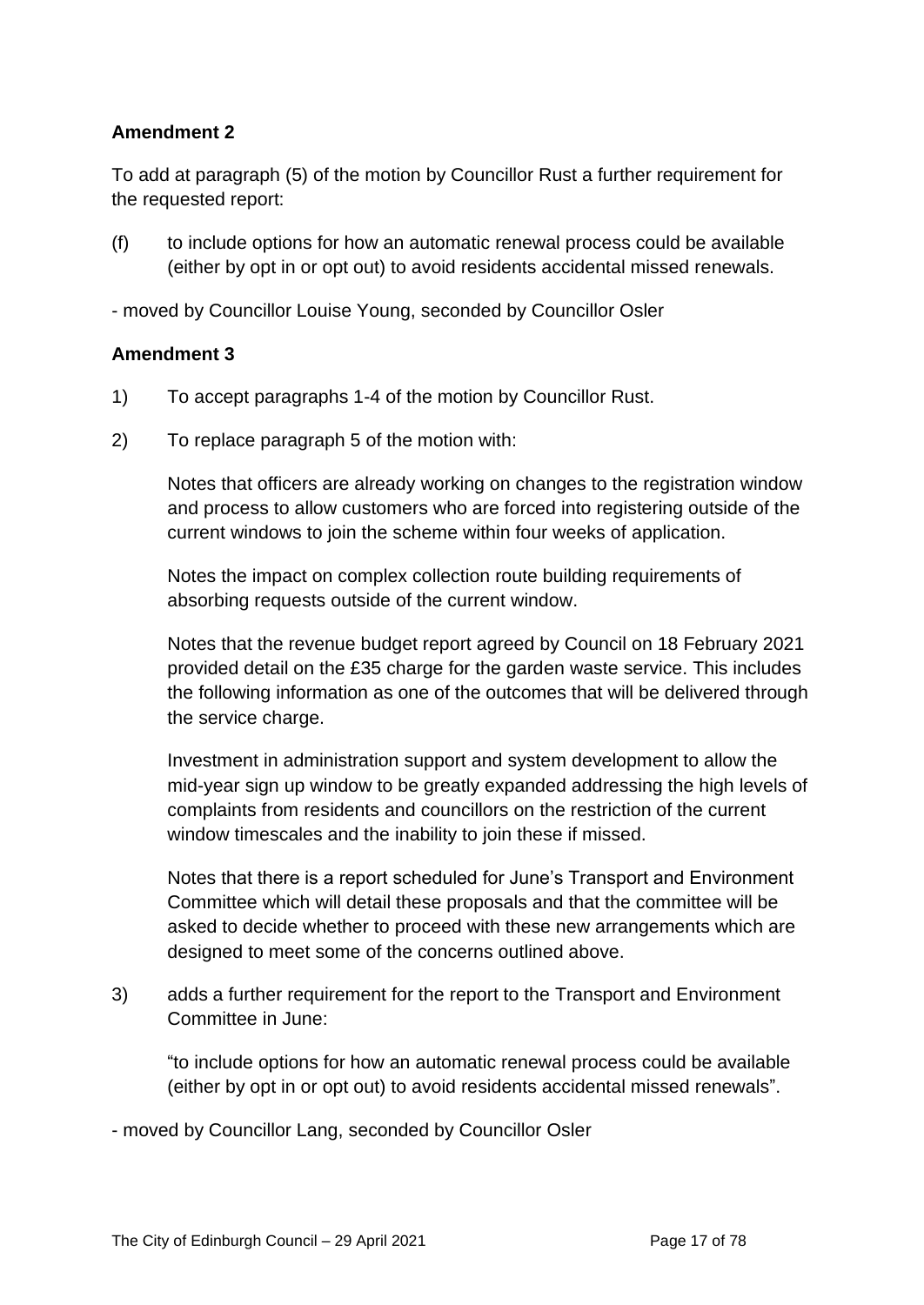In accordance with Standing Order 22(12), Amendment 1 was accepted as an amendment to the motion and Amendment 2 adjusted and accepted as an addendum to the motion.

# **Voting**

The voting was as follows:

| For the Motion (as adjusted) | $\overline{\phantom{0}}$ | 55 votes |
|------------------------------|--------------------------|----------|
| For Amendment 3              | $\overline{\phantom{0}}$ | 6 votes  |

(For the motion (as adjusted): The Lord Provost, Councillors Arthur, Barrie, Bird, Booth, Bridgman, Brown, Bruce, Burgess, Cameron, Jim Campbell, Kate Campbell, Mary Campbell, Child, Cook, Corbett, Day, Dickie, Dixon, Doggart, Doran, Douglas, Fullerton, Gardiner, Gordon, Graczyk, Griffiths, Henderson, Howie, Hutchison, Johnston, Key, Laidlaw, Macinnes, Main, McLellan, McNeese-Mechan, McVey, Miller, Mitchell, Mowat, Munn, Munro, Perry, Rae, Rose, Rust, Smith, Staniforth, Watt, Webber, Whyte, Wilson, Work and Ethan Young.

#### **Decision**

To approve the following adjusted motion by Councillor Rust:

- 1) To note that the Garden waste collection service operated using fixed registration windows and once the registration closed the Council was not able to accept additional registrations.
- 2) To understand that in the absence of registration the lawful options were essentially (a) to compost the garden waste; (b) to take it to the nearest recycling centre; or (c) to arrange for private collection.
- 3) To recognise that circumstances could arise where a householder omitted to register within the registration period because for example, they (a) died, or became incapacitated or unwell and otherwise unable to deal with certain matters timeously; (b) moved from a property outwith Edinburgh or moved from a property without garden; or (c) through family bereavement or other pressures, not least during the pandemic genuinely forgot.
- 4) To appreciate that the other options above were in many cases not practical for householders affected or in the case of the deceased for their estate.
- 5) To note that officers were already working on changes to the registration window and process to allow customers who were forced into registering outside of the current windows to join the scheme within four weeks of application.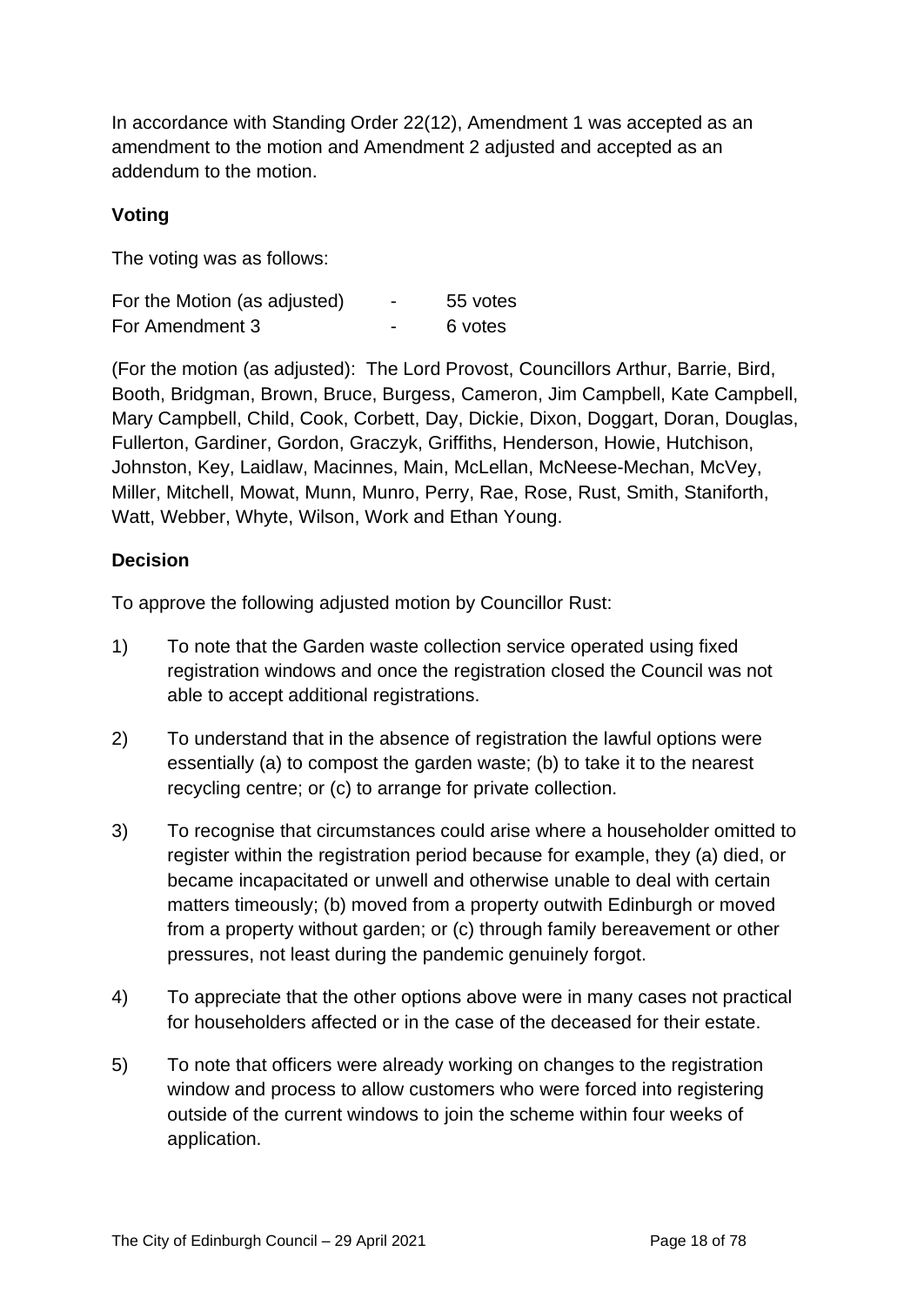- 6) To note the impact on complex collection route building requirements of absorbing requests outside of the current window.
- 7) To welcome the remarkable success of the implementation of the garden waste scheme where, within a few short years of its introduction, 66% of eligible households were now participating in the scheme. To note that this participation rate was considerably higher than the original anticipated levels of 46%.
- 8) To note that the revenue budget report agreed by Council on 18 February 2021 provided detail on the £35 charge for the garden waste service. This included the following information as one of the outcomes that would be delivered through the service charge:

Investment in administration support and system development to allow the mid-year sign up window to be greatly expanded addressing the high levels of complaints from residents and councillors on the restriction of the current window timescales and the inability to join these if missed.

- 9) To note that there was a report scheduled for June's Transport and Environment Committee which would detail these proposals and that the committee would be asked to decide whether to proceed with these new arrangements which were designed to meet some of the concerns outlined above.
- 10) To add a further requirement for the report to the Transport and Environment Committee in June:

"to include options for how an automatic renewal process could be available (either by opt in or opt out) to avoid residents accidental missed renewals".

# **10 City Parks – Motion by Councillor Osler**

The following motion by Councillor Osler was submitted in terms of Standing Order 17:

"Council thanks and appreciates the dedication of many Council staff in their efforts in trying to keep the City's many parks to an acceptable standard during the last year. The easing of lockdown will bring the much anticipated re-opening of outdoor hospitality and the resumption of the sale of alcohol from licensed premises until 10pm. If similar circumstances to those in Summer 2020 are repeated, open spaces in the city may experience increased massing of groups, as well as anti-social behaviour resulting from a lack of available public conveniences.

Council calls for a report to Policy and Sustainability within one cycle, indicating with costings what additional waste clearing and environmental resources, including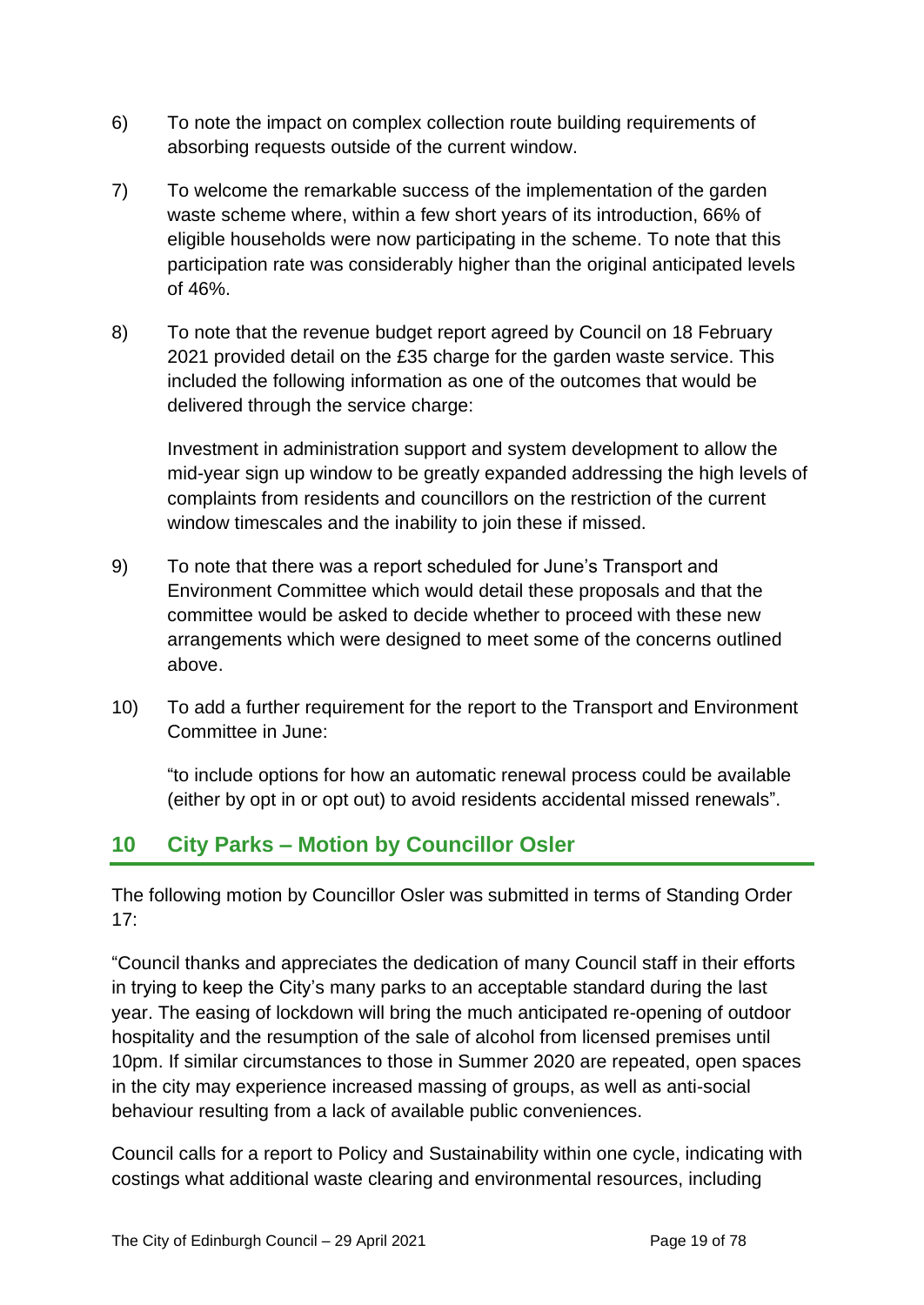public conveniences in respect of Parks, will be necessary and should be provided, to address the consequences of increased massing and anti-social behaviour, for:

- Council Parks
- Local Town centres and
- the City Centre."

#### **Motion**

To approve the motion by Councillor Osler.

- moved by Councillor Osler, seconded by Councillor Neil Ross

#### **Amendment**

To delete the second paragraph of the motion by Councillor Osler and replace with;

Notes that the provision of additional accessible temporary public conveniences was approved at Transport and Environment Committee last week and referred to Full Council today for the approval of funding.

Notes that a robust process is in place to allocate additional funding for Covid-related expenditure and the city's recovery plan, and notes that this will be the case for any additional pressures incurred in managing additional footfall in our local high streets and parks and greenspaces.

Notes that longer term implications for parks and greenspaces and waste and cleansing should be considered as part of our on-going budget strategy and any continued Covid restrictions.

Notes the budget passed in February allocated additional investment of around £4m to help support upgrades and improvements in our parks.

Agrees that officers continue to analyse use of public space against deployment of waste resources to ensure issues are minimised and that information on any additional pressures on waste and environment services resulting from intensive use of public space will be included in the next Adaptation and Renewal report to the Policy and Sustainability Committee.

- moved by Councillor Wilson, seconded by Councillor McNeese-Mechn

In accordance with Standing Order 22(12), the amendment was accepted as an amendment to the motion.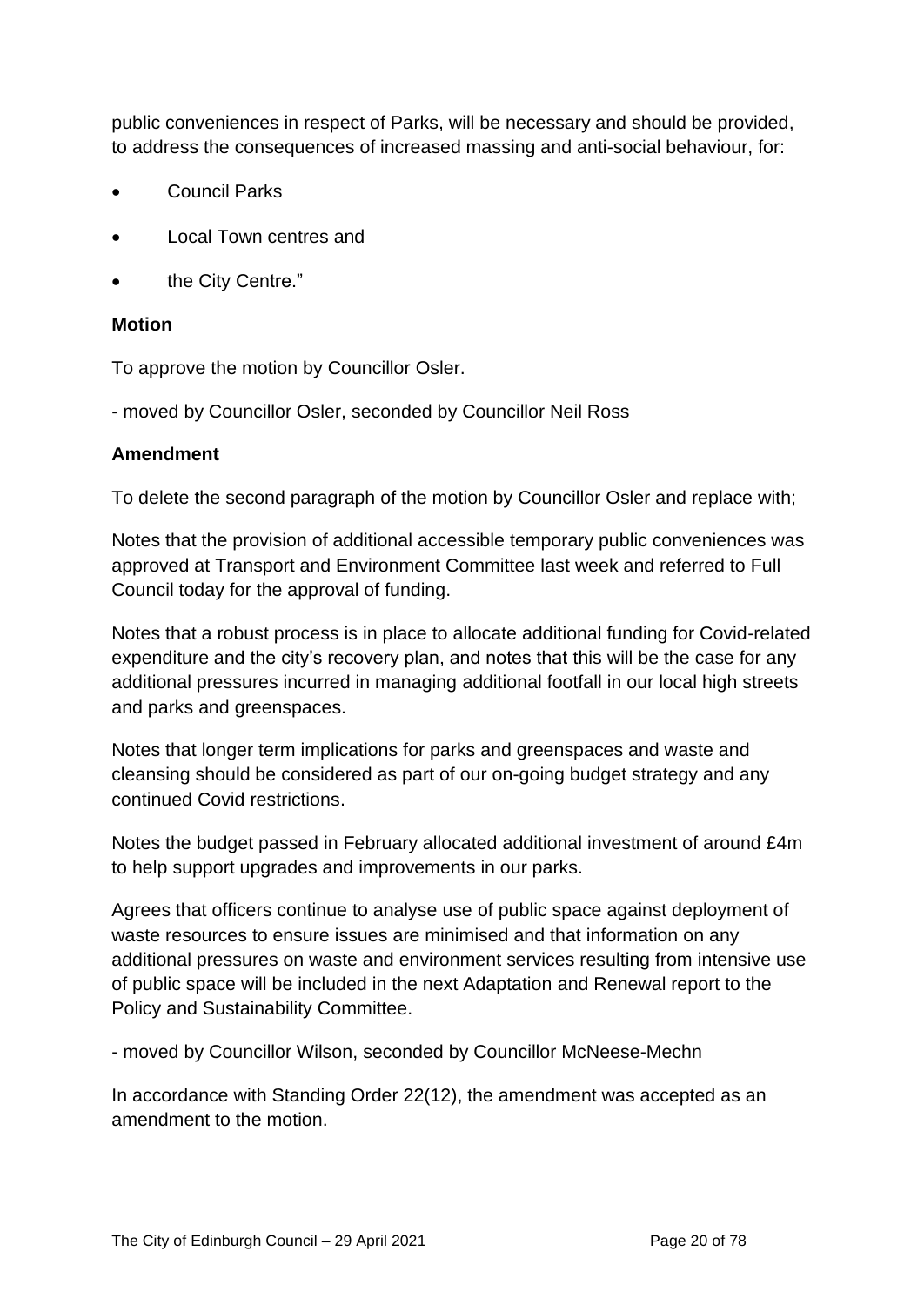# **Decision**

To approve the following adjusted motion by Councillor Osler:

- 1) To thank and appreciate the dedication of many Council staff in their efforts in trying to keep the City's many parks to an acceptable standard during the last year. The easing of lockdown would bring the much anticipated re-opening of outdoor hospitality and the resumption of the sale of alcohol from licensed premises until 10pm. If similar circumstances to those in Summer 2020 were repeated, open spaces in the city might experience increased massing of groups, as well as anti-social behaviour resulting from a lack of available public conveniences.
- 2) To note that the provision of additional accessible temporary public conveniences was approved at Transport and Environment Committee last week and referred to Full Council today for the approval of funding.
- 3) To note that a robust process was in place to allocate additional funding for Covid-related expenditure and the city's recovery plan, and note that this will be the case for any additional pressures incurred in managing additional footfall in the local high streets and parks and greenspaces.
- 4) To note that longer term implications for parks and greenspaces and waste and cleansing should be considered as part of the on-going budget strategy and any continued Covid restrictions.
- 5) To note the budget passed in February allocated additional investment of around £4m to help support upgrades and improvements in the parks.
- 6) To agree that officers continue to analyse use of public space against deployment of waste resources to ensure issues were minimised and that information on any additional pressures on waste and environment services resulting from intensive use of public space would be included in the next Adaptation and Renewal report to the Policy and Sustainability Committee.

# **11 Local Member Oversight – Motion by Councillor Jim Campbell**

The following motion by Councillor Jim Campbell was submitted in terms of Standing Order 17:

"Council:

Warmly notes the evolution of "Click to Report" on the Council website, which has proved to be an invaluable way for service users to inform us of issues that require Council action during the pandemic. Understand the attraction of this web-based solution available via many, many, devices, and which including mapping, location,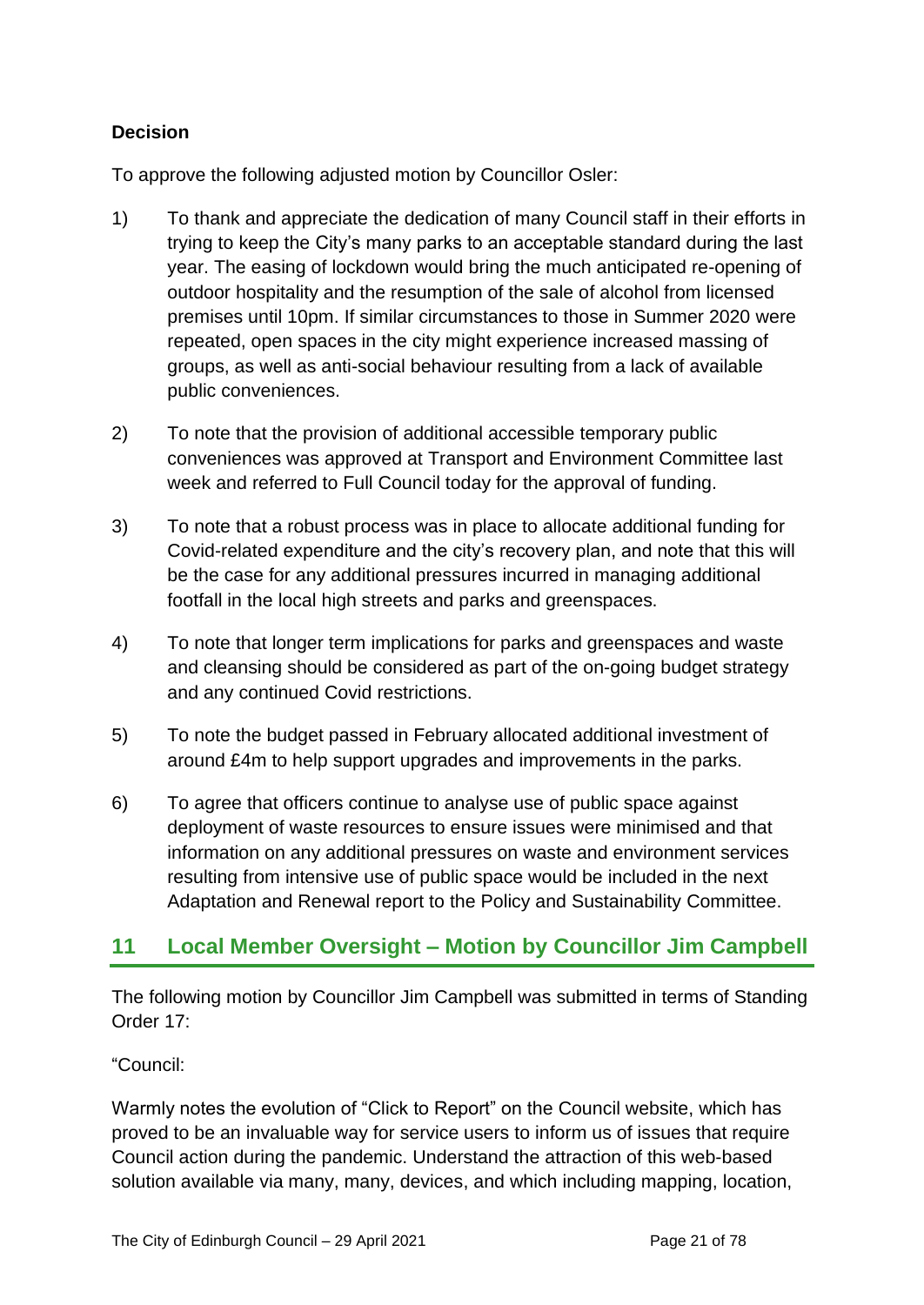image and reporting options for residents. Further notes the efficient solution this should offer, with reports logged through the Verint platform, passing automatically to Services back-office management systems.

Requests a report within 2 cycles to the Policy and Sustainability Committee setting out proposals for "Click to Report" so that Members and Officers supporting Members can lodge reports on behalf of constituents, view the details of reports made by constituents directly and gain real time performance reporting by Ward."

## **Motion**

#### Council:

Warmly notes the evolution of "Click to Report" on the Council website, which has proved to be an invaluable way for service users to inform us of issues that require Council action during the pandemic. Understand the attraction of this web-based solution available via many, many, devices, and which including mapping, location, image and reporting options for residents. Further notes the efficient solution this should offer, with reports logged through the Verint platform, passing automatically to Services back-office management systems.

Requests a written update within 2 cycles to the Policy and Sustainability Committee setting out proposals for "Click to Report" so that Members and Officers supporting Members can lodge reports on behalf of constituents, view the details of reports made by constituents directly and gain real time performance reporting by Ward.

- moved by Councillor Jim Campbell, seconded by Councillor Mowat

## **Decision**

To approve the motion by Councillor Jim Campbell.

# **12 Scottish Youth Parliament Election – Motion by Councillor Bird**

The following motion by Councillor Bird was submitted in terms of Standing Order 17:

"Council:

Warmly welcomes the role of the Scottish Youth Parliament (SYP) in platforming the voices of Scotland's young people, championing youth led community engagement, and empowering young people to express their views freely and have their opinions listened to in all matters affecting them, in line with Article 12 of the UNCRC.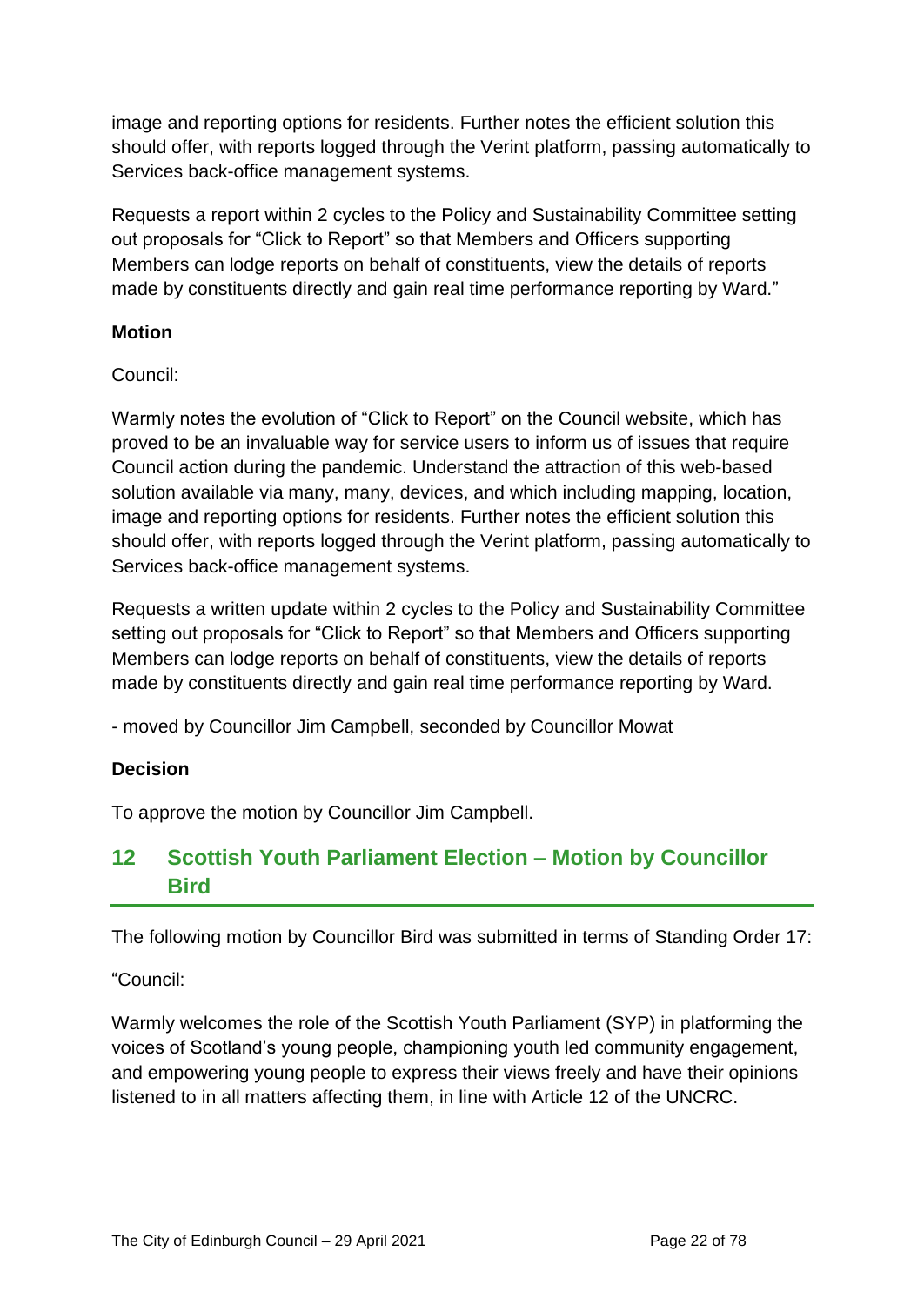Notes that the next SYP election will take place in November 2021 and that nominations for expressions of interest to be a candidate are now open until June 30th.

Recognises SYP's commitment to be truly inclusive and ensure diversity across its membership and the need for wide participation to achieve that aim.

Acknowledges the responsibility of elected members from across the political spectrum to promote and support the SYP election and its place in our city's democratic calendar by, for example, sharing information on social media and with youth and community organisations in their local area.

Recognises the work of previous and existing MSYPs in championing the issues that are most important to young people and campaigning to affect the change they want to see. Encourages Edinburgh's young people aged between 14 and 25 to visit SYP's social media platforms to find out more about the upcoming election and to consider standing to hold local and national government to account on the policies they care about most."

- moved by Councillor Bird, seconded by Councillor Perry

## **Decision**

To approve the motion by Councillor Bird.

# **13 Sewage Discharges into the River Almond – Motion by Councillor Hutchison**

The following motion by Councillor Hutchison was submitted in terms of Standing Order 17:

"Council:

- 1) Notes great concern at reports that Scottish Water plants discharged raw sewage into the River Almond over 500 times in 2019.
- 2) Joins West Lothian Council in calling on Scottish Water to urgently bring forward an action plan to end such discharges.
- 3) Notes that in addition to having a potentially negative impact on local wildlife this also affects the quality of life of residents and the attractiveness of hospitality businesses operating along the river, including those within the City of Edinburgh Council area.
- 4) Understands that landowners have a responsibility to maintain the cleanliness of any watercourses running through their land. Further understands that the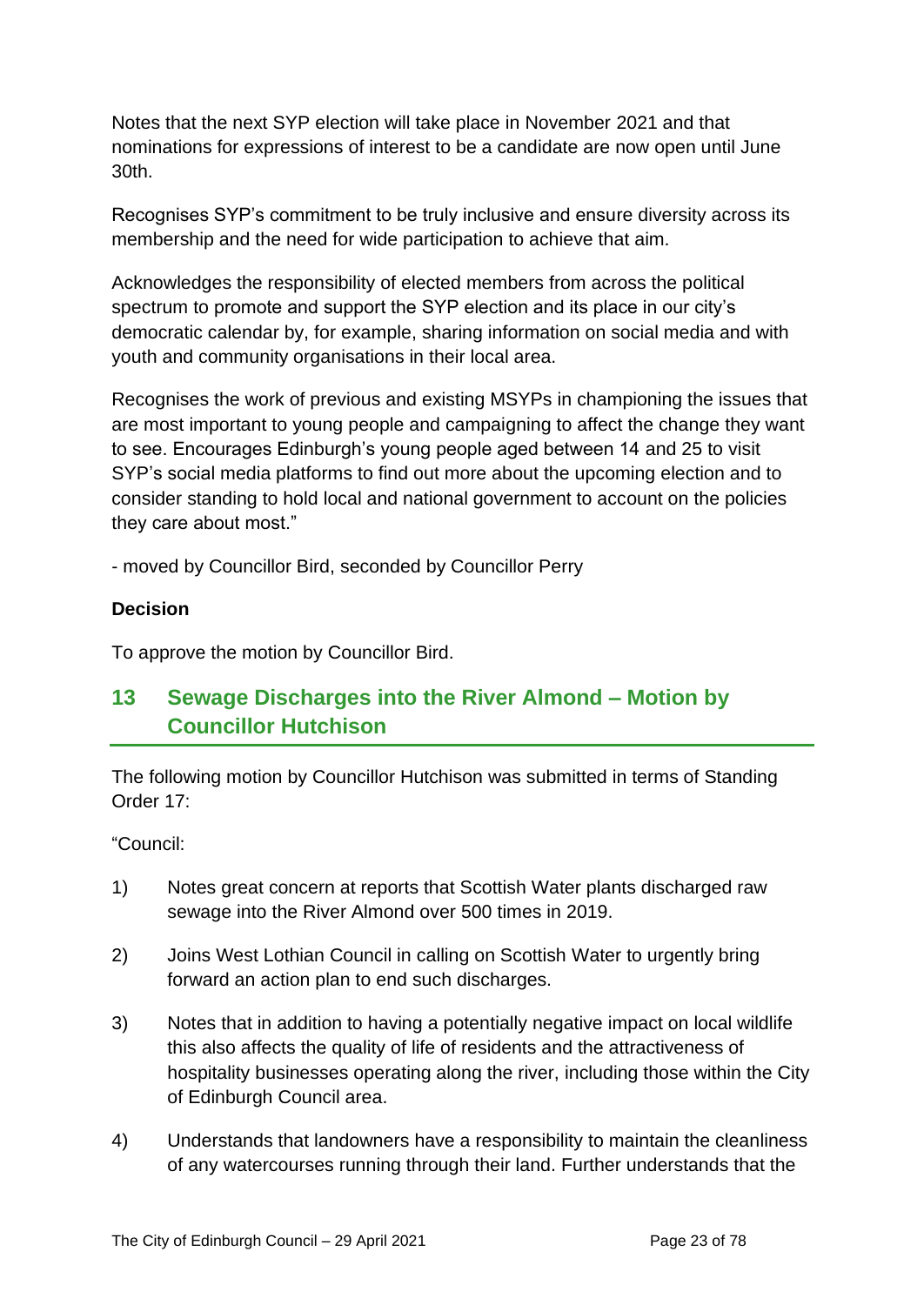Scottish Environmental Protection Agency (SEPA), as the regulator of Scottish Water, is responsible for investigating any unlicensed discharges of sewage, and requests that members of the public report any such discharges via the SEPA website without delay.

5) Instructs the Council Leader to write to the relevant Scottish Minister when a new Scottish Government is formed, requesting an acceleration in the capital programme to mitigate risks of unlicensed discharges into the River Almond, and all other waterways that flow with the City of Edinburgh, with the aim of completing this programme by the original deadline or sooner."

#### **Motion**

To approve the motion by Councillor Hutchison.

- moved by Councillor Hutchison, seconded by Councillor Smith

#### **Amendment**

- 1) Notes with great concern that FOI data secured by the River Almond Action group has identified 501 instances of sewage being released into the River Almond in 2019 from Wastewater Treatment Works (WWTW) operated by Veolia on behalf of Scottish Water.
- 2) Thanks groups like the River Almond Action Group and the Forth Rivers Trust for their continuing work towards clean, healthy river environments and calls on Scottish Water to address the concerns they have raised as a matter of urgency.
- 3) Notes the source of discharges are Combined Sewer Overflows (CSOs) which, at times of peak flow, permit sewage and sanitary waste to be discharged into waterways but that their use can be minimised by sufficient investment in drainage capacity and adequate maintenance.
- 4) Notes, with concern, that CSO releases include the discharge of human waste and physical debris such as wet wipes, condoms and sanitary products, threatening the marine environment and harming aquatic life, potentially impacting the health of river users and adding plastic pollution to the river and the Firth of Forth;
- 5) Recognises that the climate emergency will intensify pressure on drainage systems and require further investment on drainage capacity as part of a city region climate adaptation strategy.
- 6) Recognises that the four WWTWs from which discharges were made lie within the West Lothian area but that these inevitably impact on the river ecosystem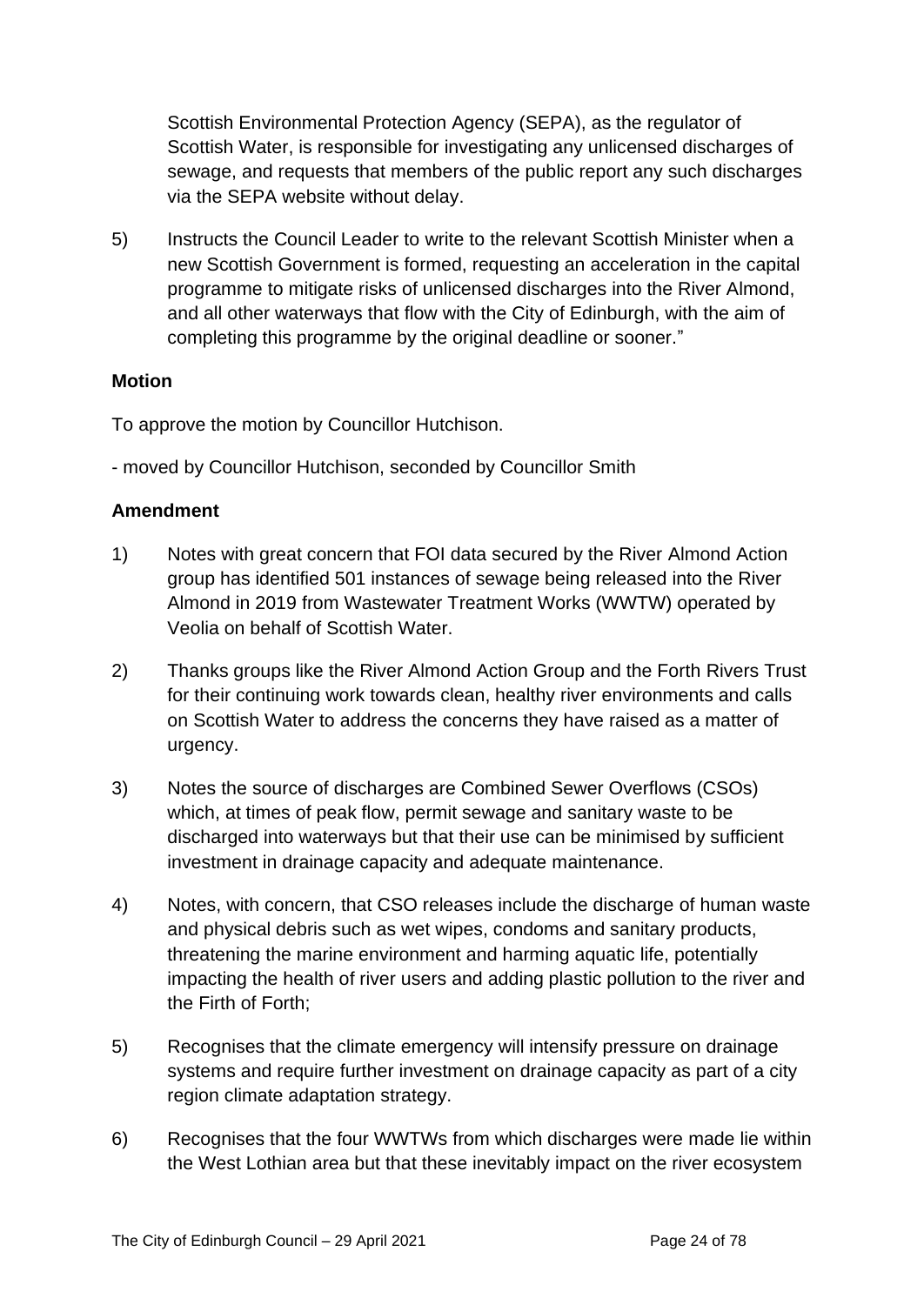as a whole and its amenity for people within the City of Edinburgh area, given that river from Newbridge to the sea at Cramond lies wholly within Edinburgh's boundary.

- 7) Notes that CSOs which are discharging during dry weather can be reported to Scottish Water on 08000 778778 or online at scottishwater.co.uk, and also to SEPA on 0800 807060 or online at sepa.org.uk; but also believes that public bodies should pro-actively inform the public when CSOs are discharging.
- 8) Notes that in September 2020 the council approved a set of actions in relation to CSOs on the Water of Leith which included dialogue with partner authorities and Scottish Water within the Edinburgh and Lothian Strategic Drainage Partnership to draw up a fully-costed plan to prevent future discharges of sewage into CSOs more widely and therefore seeks an update to the next Transport and Environment Committee on progress with that.
- 9) Agrees to work with partner authorities to present that costed plan to the relevant minister within the new Scottish Government to seek an accelerated capital programme to address CSO discharges into the River Almond, the Water of Leith and other waterways within the Edinburgh area.
- 10) Welcomes opportunities to strengthen environmental governance in Scotland, including a review of SEPA's role; establishing an environmental court, and enshrining the right to a healthy and safe environment within a Human Rights (Scotland) Act.
- moved by Councillor Corbett, seconded by Councillor Booth

In accordance with Standing Order 22(12), the amendment was accepted as an addendum to the motion.

#### **Decision**

To approve the following adjusted motion by Councillor Hutchison:

- 1) To note great concern at reports that Scottish Water plants discharged raw sewage into the River Almond over 500 times in 2019.
- 2) To join West Lothian Council in calling on Scottish Water to urgently bring forward an action plan to end such discharges.
- 3) To note that in addition to having a potentially negative impact on local wildlife this also affected the quality of life of residents and the attractiveness of hospitality businesses operating along the river, including those within the City of Edinburgh Council area.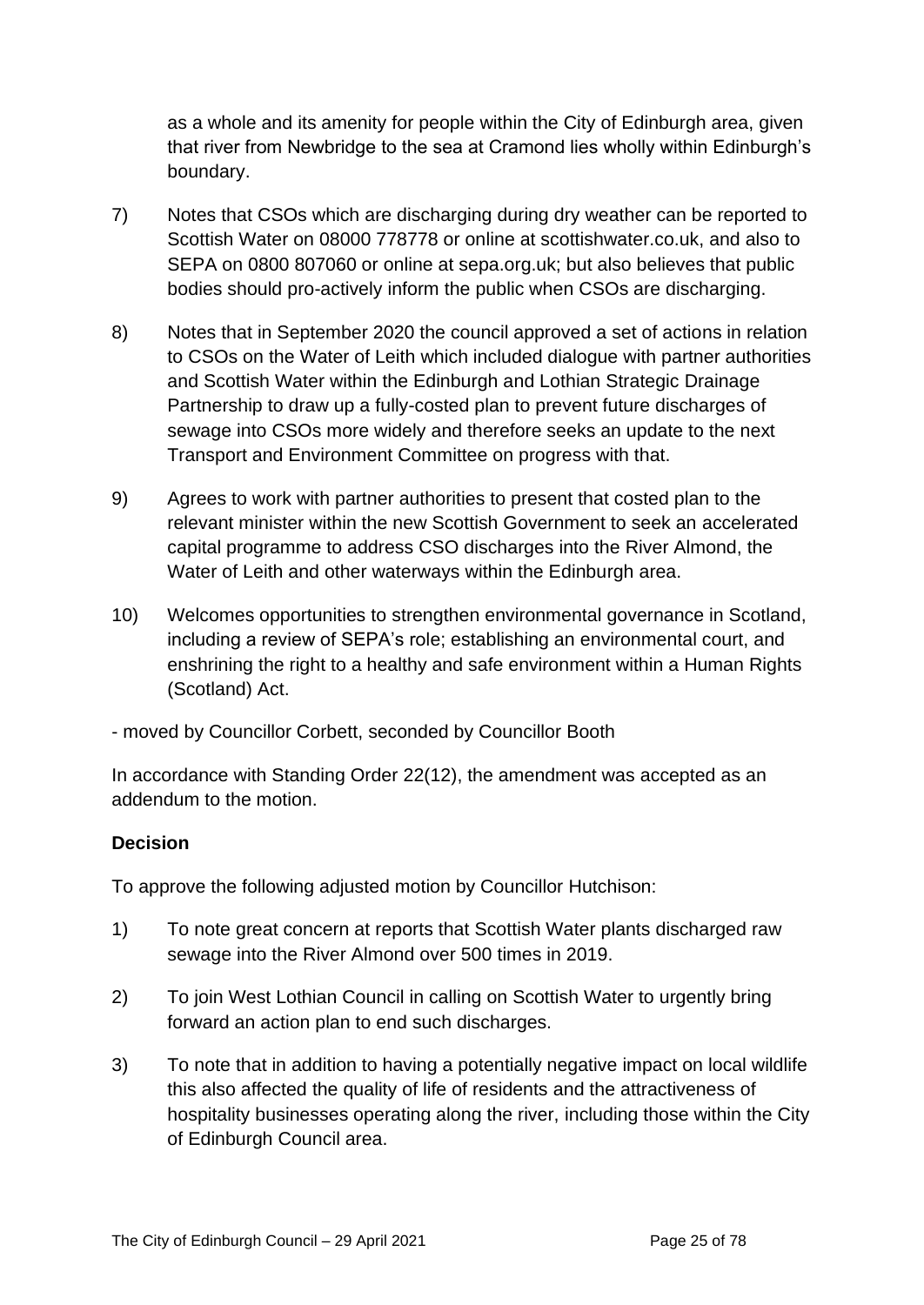- 4) To understand that landowners had a responsibility to maintain the cleanliness of any watercourses running through their land. To further understand that the Scottish Environmental Protection Agency (SEPA), as the regulator of Scottish Water, was responsible for investigating any unlicensed discharges of sewage, and request that members of the public report any such discharges via the SEPA website without delay.
- 5) To instruct the Council Leader to write to the relevant Scottish Minister when a new Scottish Government was formed, requesting an acceleration in the capital programme to mitigate risks of unlicensed discharges into the River Almond, and all other waterways that flowed with the City of Edinburgh, with the aim of completing this programme by the original deadline or sooner.
- 6) To note with great concern that FOI data secured by the River Almond Action group had identified 501 instances of sewage being released into the River Almond in 2019 from Wastewater Treatment Works (WWTW) operated by Veolia on behalf of Scottish Water.
- 7) To thank groups like the River Almond Action Group and the Forth Rivers Trust for their continuing work towards clean, healthy river environments and call on Scottish Water to address the concerns they had raised as a matter of urgency.
- 8) To note the source of discharges were Combined Sewer Overflows (CSOs) which, at times of peak flow, permitted sewage and sanitary waste to be discharged into waterways but that their use could be minimised by sufficient investment in drainage capacity and adequate maintenance.
- 9) To note, with concern, that CSO releases included the discharge of human waste and physical debris such as wet wipes, condoms and sanitary products, threatening the marine environment and harming aquatic life, potentially impacting the health of river users and adding plastic pollution to the river and the Firth of Forth;
- 10) To recognise that the climate emergency would intensify pressure on drainage systems and required further investment on drainage capacity as part of a city region climate adaptation strategy.
- 11) To recognise that the four WWTWs from which discharges were made lay within the West Lothian area but that these inevitably impacted on the river ecosystem as a whole and its amenity for people within the City of Edinburgh area, given that river from Newbridge to the sea at Cramond lay wholly within Edinburgh's boundary.
- 12) To note that CSOs which were discharging during dry weather could be reported to Scottish Water on 08000 778778 or online at scottishwater.co.uk,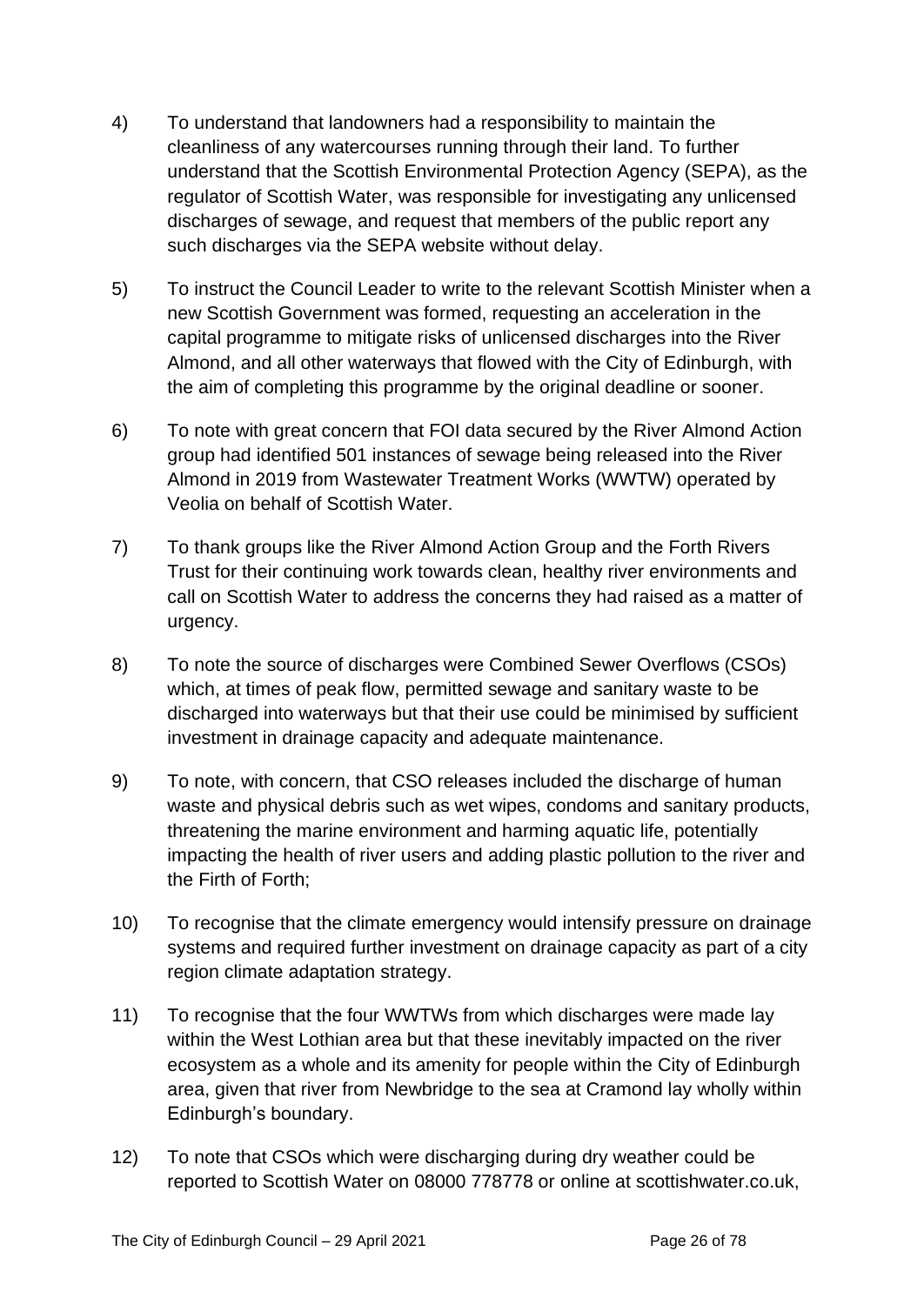and also to SEPA on 0800 807060 or online at sepa.org.uk; but also believe that public bodies should pro-actively inform the public when CSOs were discharging.

- 13) To note that in September 2020 the council approved a set of actions in relation to CSOs on the Water of Leith which included dialogue with partner authorities and Scottish Water within the Edinburgh and Lothian Strategic Drainage Partnership to draw up a fully-costed plan to prevent future discharges of sewage into CSOs more widely and therefore seek an update to the next Transport and Environment Committee on progress with that.
- 14) To agree to work with partner authorities to present that costed plan to the relevant minister within the new Scottish Government to seek an accelerated capital programme to address CSO discharges into the River Almond, the Water of Leith and other waterways within the Edinburgh area.
- 15) To welcome opportunities to strengthen environmental governance in Scotland, including a review of SEPA's role; establishing an environmental court, and enshrining the right to a healthy and safe environment within a Human Rights (Scotland) Act.

#### **Declaration of Interests**

Councillor Arthur declared a non-financial interest in the above item as a former student of his was a member of the River Almond Action Group.

# **14 Commemorate Joan Davidson of the Edinburgh Science Festival– Motion by Councillor McNeese-Mechan**

The following motion by Councillor McNeese-Mechan was submitted in terms of Standing Order 17:

"The City of Edinburgh recently lost a true champion of science and education in Joan Davidson, who was Head of Learning at Edinburgh Science, the charitable organisation behind the annual Edinburgh Science Festival. Joan was a dedicated figure who devoted her career to inspiring young people to explore, study and develop a lifelong love of science and technology. She was instrumental in organising events and experiences which reached more than half a million young people.

A dedicated champion of environmental causes in her youth, Joan was a science educator who came to the Edinburgh International Science Festival in 2008, where her first role was that of Generation Science manager, running a touring programme of educational science workshops in primary schools across Scotland. She oversaw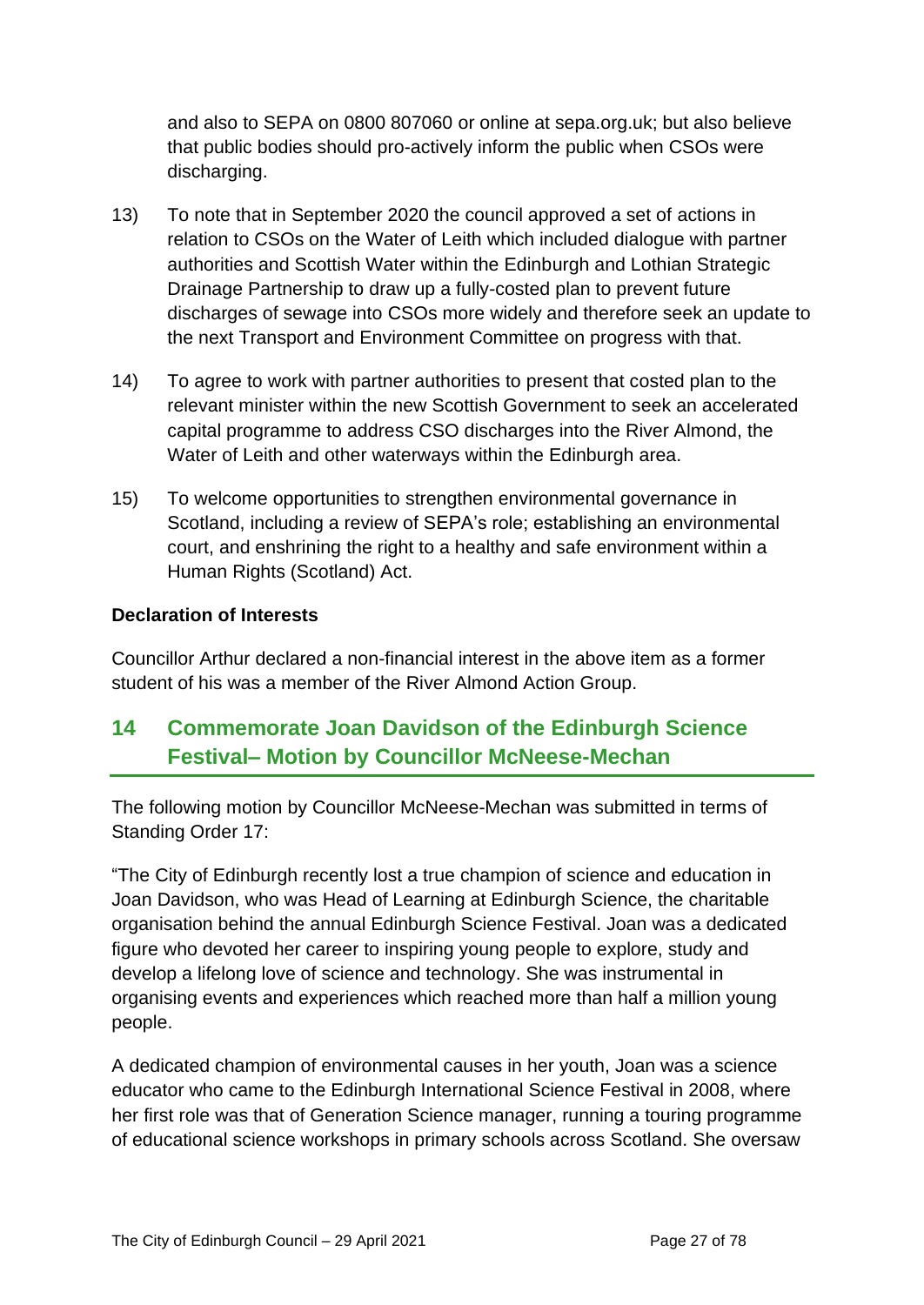its expansion to the point at which it was reaching 60,000 pupils a year, as the largest sciencebased touring programme of its kind in the UK.

Joan was also instrumental in developing the Careers Hive, offering workshops and advice from industry professionals on studying for and entering STEM (science, technology, engineering and maths) careers.

Joan was a highly motivated, respected and well-loved educator with ambitious ideas, who inspired so many to make their own ideas happen through the example of her own drive and determination.

Her family and friends have set up a page with links to two charities which Joan had supported and which are true to her values and principles of equality for all when it comes to young people and science. Donations will be distributed to *[EQUATE](https://equatescotland.org.uk/)  [Scotland](https://equatescotland.org.uk/)* and *[ScienceGrrl](https://sciencegrrl.co.uk/)*.

EQUATE Scotland is the national expert in gender equality throughout STEM sectors, making tangible and sustainable change, enabling women studying and working in these key sectors to develop by supporting their recruitment, retention and progression.

*[ScienceGrrl Glasgow](https://sciencegrrlglasgow.com/)* is a grassroots organisation, led by volunteers from an amalgamation of backgrounds with a vested interest in science. Their mission is to increase equality in STEM and show that science is truly for everybody.

<https://www.peoplesfundraising.com/donation/Honouring-Joan-Davidson> ."

- moved by Councillor McNeese-Mechan, seconded by Councillor Child

## **Decision**

To approve the motion by Councillor McNeese-Mechan.

# **15 International Care Experienced Day of Remembrance – Motion by Councillor Dickie**

The following motion by Councillor Dickie was submitted in terms of Standing Order  $17<sup>·</sup>$ 

"Council:

Welcomes, the first ever International Care Experienced Day of Remembrance on 30th April as part of this Care Experienced History Month where people and organisations are encouraged to link in a call for a global recognition of care experienced history using the hashtags #CareExperiencedHistoryMonth and #CEHM2021.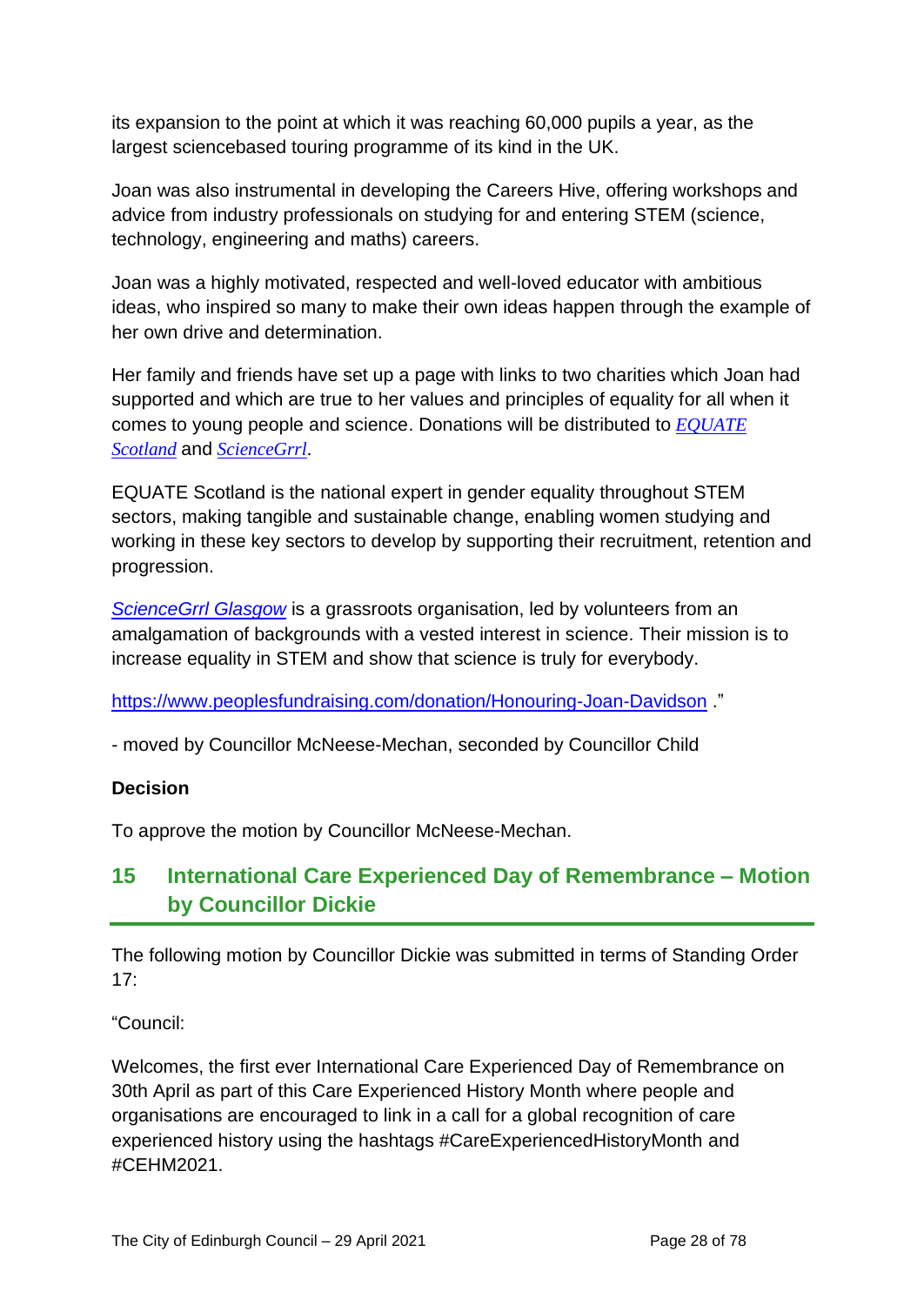Recognises and celebrates the contributions of care experienced people from our planet's history including figures such as Sir Issac Newton and his advancement of humanity, Nelson Mandela the revolutionary, and Eleanor Roosevelt – but that many stories remain untold.

Recognises the systemic barriers that have existed for care experienced people and the need for all care experienced children to be remembered - and their legacy honoured.

Celebrates, in particular, the fantastic care experienced people of Edinburgh, past and present, and their valuable contributions to the life of our city.

And further recognises the work of Edinburgh's Champions' Board, who ensure the voice of care experienced young people is heard and drives the much needed change, working together with Corporate Parents to deliver our Corporate Parenting Action Plan and embed The Promise across all practice and decisions.

Council requests:

The Council observe International Care Experienced Day of Remembrance.

The Lord Provost celebrates care experienced people in Edinburgh in an appropriate way on April 30th.

That officers work with schools to share and develop educational resources on care experienced history to bridge the divide in understanding the history, and present day stories, of care experienced people."

- moved by Councillor Dickie, seconded by Councillor Perry

## **Decision**

To approve the motion by Councillor Dickie.

# **16 Protect Transport for Edinburgh – Motion by Councillor Whyte**

The following motion by Councillor Whyte was submitted in terms of Standing Order 17:

"Council:

Deplores the recent attacks on Lothian Buses. Is gravely concerned by the risks such attacks pose to the safety of bus drivers and passengers. Notes Edinburgh Trams have also been subject to attack. Further notes the unsustainable level of damage to Edinburgh Cycle Hire (branded "Just Eat Cycles") and docking stations. Regrets the enormous inconvenience that has been imposed on Transport for Edinburgh (TfE) service users as a result.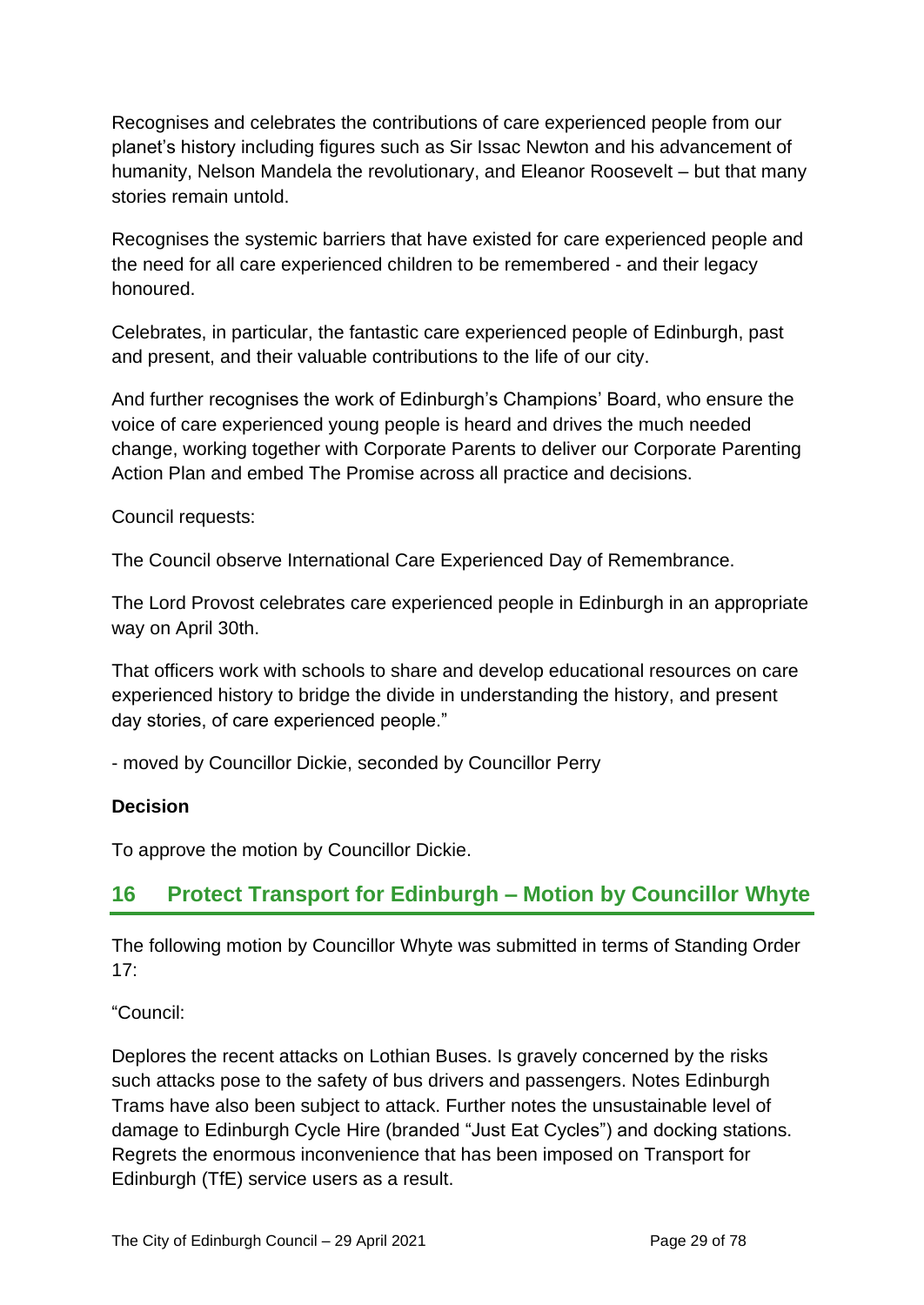Observes that the spatial pattern of these attacks is not random and seems linked to social media activities of certain groups of anti-social individuals.

Condemns all such dangerous, illegal and anti-social behaviour unreservedly and trusts that the individuals responsible will find their way into our justice system in due course. Is grateful for all the work of local Police Scotland officers in support of TfE to date.

Nonetheless, notes with concern that Police Officer numbers have dropped over the last year, and each Edinburgh local Police Officer is now statistically split between protecting 460 citizens: 124 more citizens than the equivalent figure for Greater Glasgow. Regrets the lack of progress in Edinburgh receiving a fair settlement in terms of Local Police numbers. Calls on Police Scotland to do more to protect the customers, employees and assets of TfE and to return to a locally based problemsolving approach based on an ethos of prevention.

Calls on the Chief Executive to provide an urgent report indicating actions that can be taken to:

- lobby Police Scotland and the Scottish Government to address the low number of local Police officers in our Capital and the ensure Edinburgh gets its fair share of policing resources;
- ensure that those officers are fully accountable through local mechanisms so that we can return to the partnership and prevention approach that was highly successful under the former Lothian and Borders Police;
- and to consider what actions the Council could take to contribute to that partnership approach to support and inspire young people who might be at risk of following a misguided path towards anti-social behaviour, risk assessing such positive outcomes against any coronavirus restrictions."

#### **Motion**

To approve the motion by Councillor Whyte.

- moved by Councillor Whyte, seconded by Councillor Webber

## **Amendment 1**

To delete paragraph 4 onwards in the motion by Councillor Whyte and replace with:

Also notes the completely unacceptable disturbances in Portobello on Friday night and previous disturbances at the Meadows and recognises that we must take action to prevent further incidents.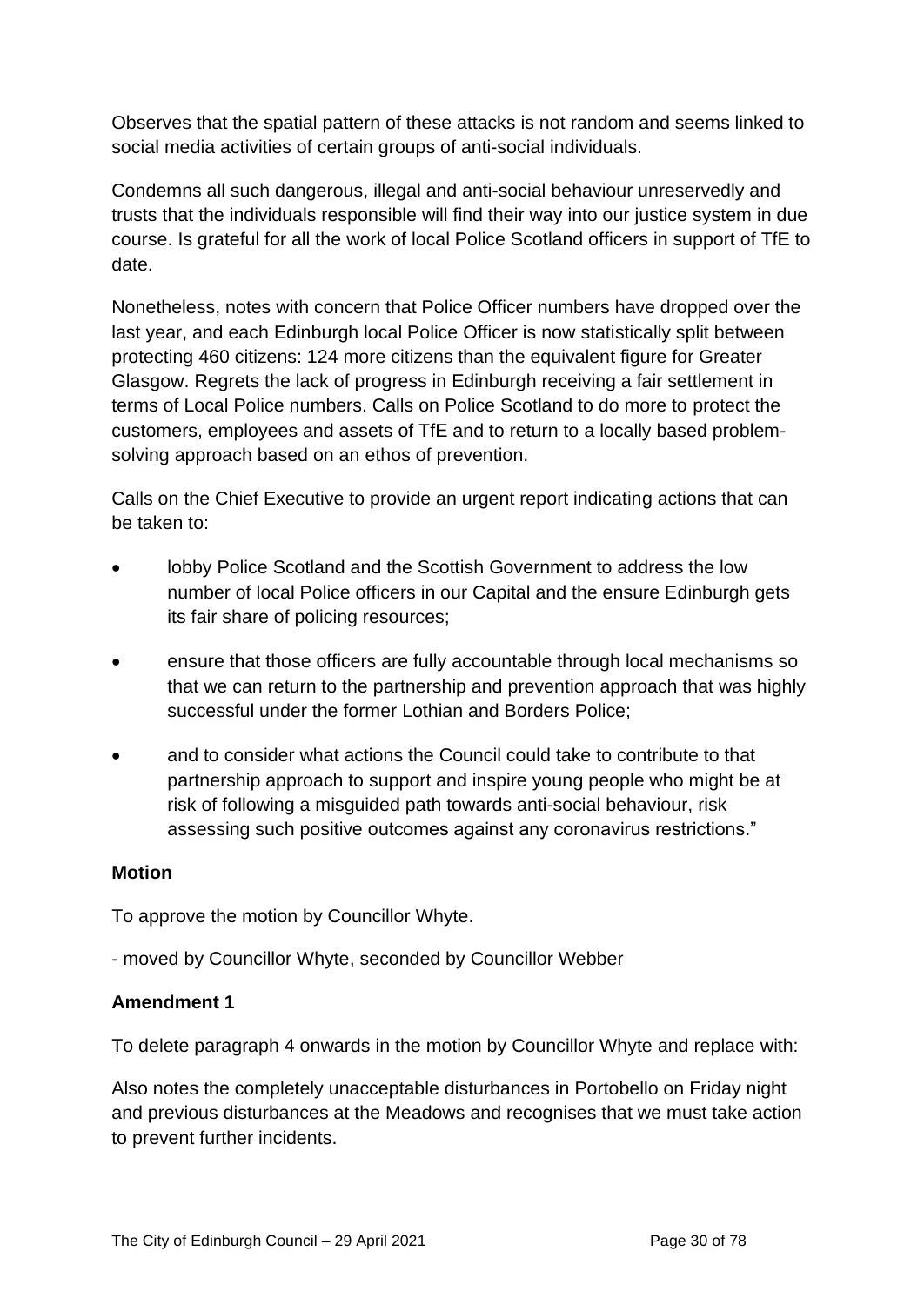Recognises the enormous changes to the lives of young people, and the sacrifices they have made over the last year to help reduce the spread of the virus, while many youth services have been closed and young people left without all of the activities, and support, that would normally be available to them.

Notes the ongoing work, including 6VT and LAYC alongside police, in response to the incidents at the Meadows.

Notes the easing of restrictions and the good weather means that large numbers of people of all ages are congregating in areas where there are open spaces.

Recognises that Lothian Buses have expressed gratitude to local Police Scotland officers for their efforts in partnership in helping address the antisocial behaviour and notes the ongoing Council efforts to lobby Police Scotland and Government for additional police resources in the Capital.

Therefore requests the report to the Policy and Sustainability Committee within three cycles to include information on how the Council is facilitating partnership between Community Police and with our excellent third sector organisations across the city who already deliver detached, or street-based, youth work.

Also includes consideration of place plans, shaped by participation of young people, to help the city further develop a preventative approach to antisocial behaviour while supporting and encouraging our young people and keeping them, and our wider communities, safe.

- moved by Councillor McVey, seconded by Councillor Day

## **Amendment 2**

To delete all after paragraph 1 of the motion by Councillor Whyte and replace with:

Recognises that anti-social behaviour is caused by a number of factors including but not limited to the alienation of young people, poverty, a chaotic home life and lack of agency in other aspects of life.

Recognises that local Police Scotland officers should be thanked for their work in support of TfE to date, the root causes of anti-social behaviour cannot be successfully addressed by additional police resource.

Recognises that some of the people engaged in antisocial behaviour are visitors to the city who are resident to nearby local authorities such as Fife and East Lothian.

Therefore calls on the Chief Executive to provide an urgent report indicating actions that can be taken to consult with young people and affected communities on ways to mitigate the causes of anti-social behaviour including the lack of facilities across the city for people between the ages of 12 and 17 (inclusive). Asks that this report also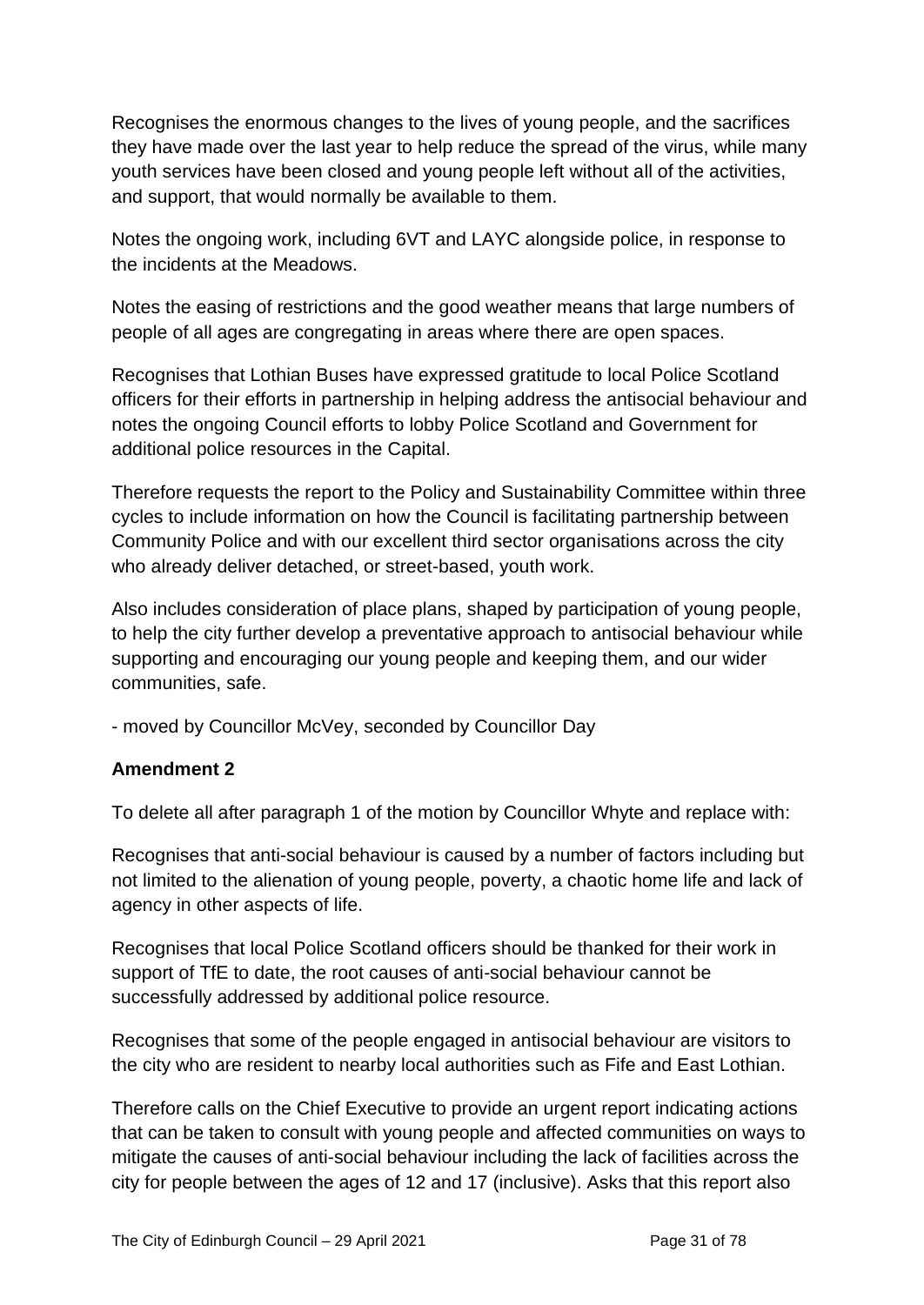considers how Edinburgh can work with other local authorities to alleviate anti-social behaviour across the region.

That the process of such a consultation and its results should be shared with the Edinburgh Community Safety Partnership to ensure partnership work can be engaged in to prevent anti-social behaviour in the future.

- moved by Councillor Staniforth, seconded by Councillo Millerr

In accordance with Standing Order 22(12), Paragraphs 1 and 3 of the Motion and the whole of Amendment 2 were accepted as addendums to Amendment 1.

## **Voting**

The voting was as follows:

| For the Motion                | 17 votes |
|-------------------------------|----------|
| For Amendment 1 (as adjusted) | 43 votes |

(For the Motion: Councillors, Barrie, , Bridgman, Brown, Jim Campbell, Doggart, Douglas, Hutchison, Johnston, Laidlaw, McLellan, Mitchell, Mowat, Rose, Rust, Smith, Webber, and Whyte.

For Amendment 1 (as adjusted): The Lord Provost, Councillors Aldridge, Arthur, Bird, Booth, Burgess, Cameron, Kate Campbell, Mary Campbell, Child, Corbett, Day, Dickie, Dixon, Doran, Fullerton, Gardiner, Gloyer, Gordon, Graczyk, Griffiths, Henderson, Howie, Key, Lang, Macinnes, Main, McNeese-Mechan, McVey, Miller, Munn, Munro, Osler, Perry, Rae, Rankin, Neil Ross, Staniforth, Watt, Wilson, Work, Ethan Young and Louise Young.)

## **Decision**

To approve the following adjusted Amendment 1 by Councillor McVey:

- 1) To deplore the recent attacks on Lothian Buses. Was gravely concerned by the risks such attacks posed to the safety of bus drivers and passengers. To note Edinburgh Trams had also been subject to attack. To further note the unsustainable level of damage to Edinburgh Cycle Hire (branded "Just Eat Cycles") and docking stations. To regret the enormous inconvenience that had been imposed on Transport for Edinburgh (TfE) service users as a result.
- 2) To observe that the spatial pattern of these attacks was not random and seemed linked to social media activities of certain groups of anti-social individuals.
- 3) To condemn all such dangerous, illegal and anti-social behaviour unreservedly and trust that the individuals responsible would find their way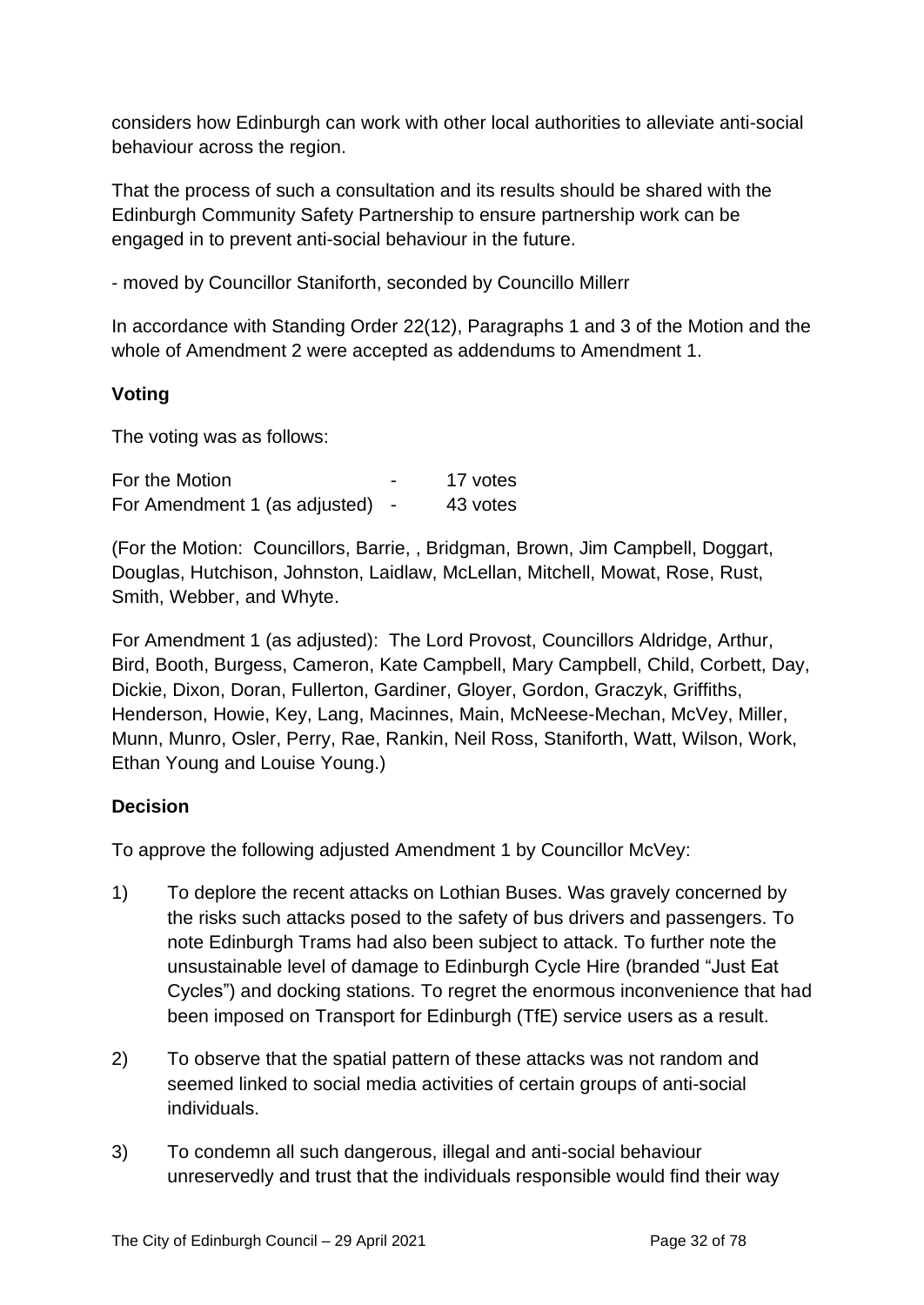into the justice system in due course. Was grateful for all the work of local Police Scotland officers in support of TfE to date.

- 4) To also note the completely unacceptable disturbances in Portobello on Friday night and previous disturbances at the Meadows and recognise that we must take action to prevent further incidents.
- 5) To recognise the enormous changes to the lives of young people, and the sacrifices they had made over the last year to help reduce the spread of the virus, while many youth services had been closed and young people left without all of the activities, and support, that would normally be available to them.
- 6) To note the ongoing work, including 6VT and LAYC alongside police, in response to the incidents at the Meadows.
- 7) To note the easing of restrictions and the good weather meant that large numbers of people of all ages were congregating in areas where there were open spaces.
- 8) To recognise that Lothian Buses had expressed gratitude to local Police Scotland officers for their efforts in partnership in helping address the antisocial behaviour and note the ongoing Council efforts to lobby Police Scotland and Government for additional police resources in the Capital.
- 9) To therefore request the report to the Policy and Sustainability Committee within three cycles to include information on how the Council was facilitating partnership between Community Police and with the excellent third sector organisations across the city who already delivered detached, or street-based, youth work.
- 10) To also include consideration of place plans, shaped by participation of young people, to help the city further develop a preventative approach to antisocial behaviour while supporting and encouraging our young people and keeping them, and the wider communities, safe.
- 11) To recognise that anti-social behaviour was caused by a number of factors including but not limited to the alienation of young people, poverty, a chaotic home life and lack of agency in other aspects of life.
- 12) To recognise that local Police Scotland officers should be thanked for their work in support of TfE to date, the root causes of anti-social behaviour could be successfully addressed by additional police resource.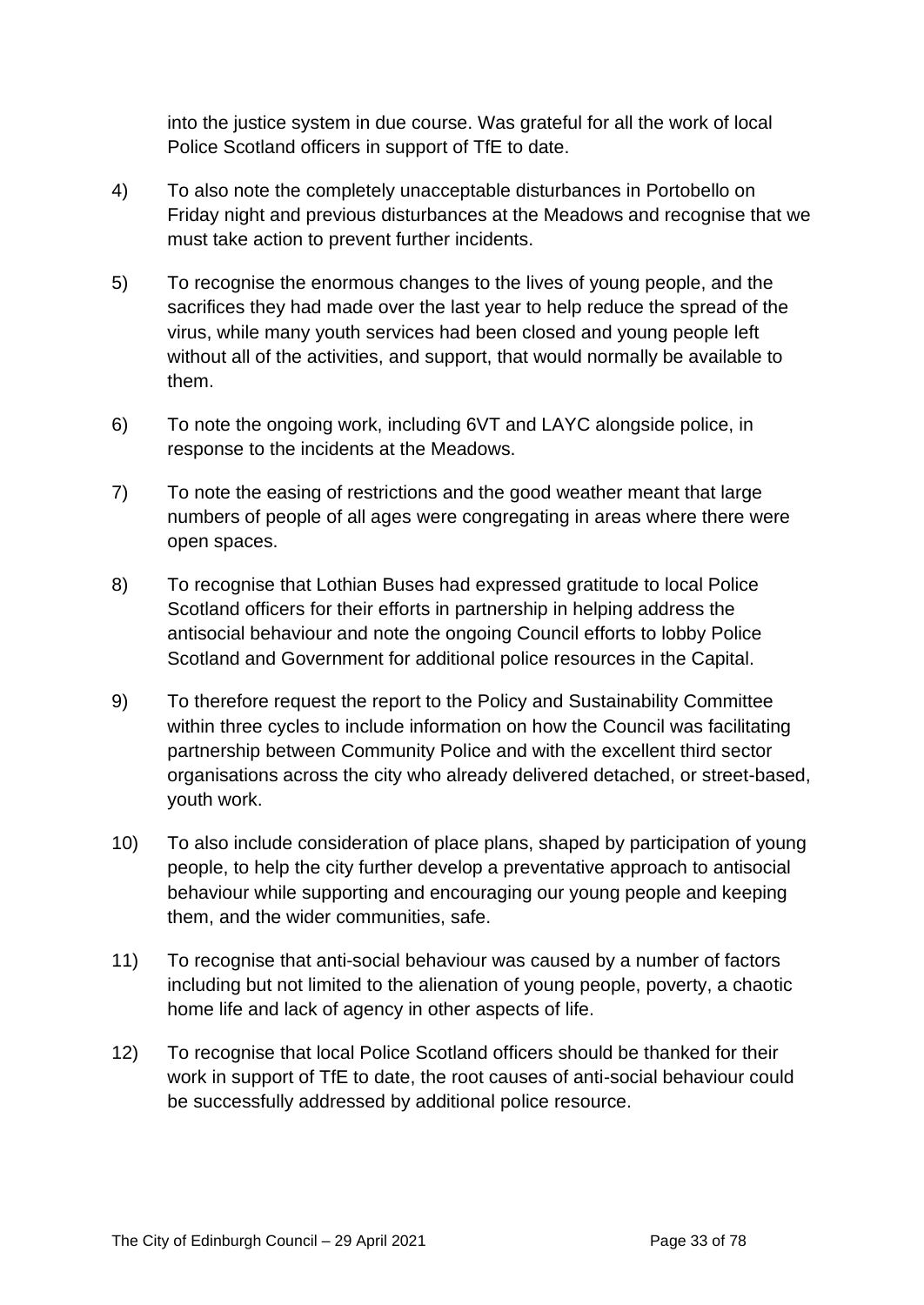- 13) To recognise that some of the people engaged in antisocial behaviour were visitors to the city who were resident to nearby local authorities such as Fife and East Lothian.
- 14) To therefore call on the Chief Executive to provide an urgent report indicating actions that could be taken to consult with young people and affected communities on ways to mitigate the causes of anti-social behaviour including the lack of facilities across the city for people between the ages of 12 and 17 (inclusive). To ask that this report also consider how Edinburgh could work with other local authorities to alleviate anti-social behaviour across the region.
- 15) That the process of such a consultation and its results should be shared with the Edinburgh Community Safety Partnership to ensure partnership work could be engaged in to prevent anti-social behaviour in the future.

## **Declaration of Interest**

Councillor Bruce declared a financial interest as an employee of Police Scotland and left the meeting during the Council's consideration of the above item.

Councillor Macinnes declared a non-financial interest in the above item as Chair of Transport for Edinburgh.

Councillors Doran, Laidlaw and Miller declared a non-financial interest in the above item as members of Transport for Edinburgh.

# **17 World Summit Awards 2021 WelcoMe by Neatebox – Motion by Councillor Lezley Marion Cameron**

The following motion by Councillor Lezley Marion Cameron was submitted in terms of Standing Order 17:

"Council notes:

The World Summit Awards [\(www.wsa-global.org\)](http://www.wsa-global.org/) provides an international platform for cutting edge examples of how technology companies are impacting society in a positive way through local digital innovation; and contributes to the United Nations Sustainable Development Goals agenda.

At the WSA Global Congress 2021, "Connect4Impact – Digital Solutions for the UN Sustainability Development Goals", 9 social technology start-ups, whose solutions not only drive the achievement of UN SDGs, but demonstrate how digital creativity is making a positive impact on society, were awarded the title of WSA Global Champion.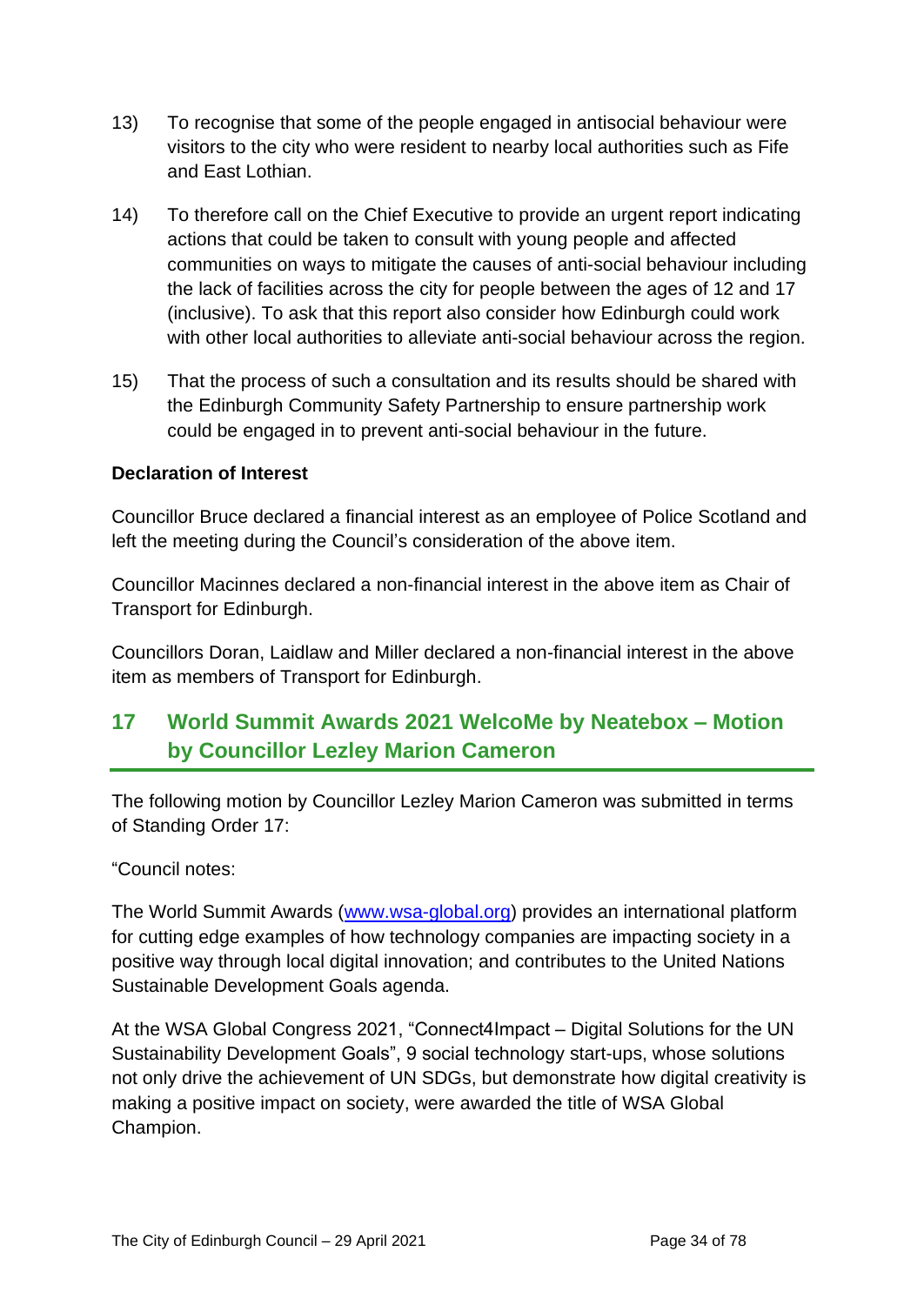Council congratulates Neatebox, an Edinburgh based company on being one of the 9 companies, from 600 applications worldwide, to be awarded the title of WSA Global Champion, in recognition of its development of WelcoMe, a low-cost webbased service which enables any person with a disability to forewarn participating businesses of their visit and special needs, ensuring awareness, ease of customer experience, meaningful inclusion and citizen empowerment.

Council asks the Lord Provost to convey its congratulations to the Neatebox team on this success."

- moved by The Lord Provost, seconded by Councillor Griffiths

# **Decision**

To approve the motion by Councillor Lezley Marion Cameron.

# **18 Debora Kayembe – Rector of the University of Edinburgh – Motion by Councillor Lezley Marion Cameron**

The following motion by Councillor Lezley Marion Cameronwas submitted in terms of Standing Order 17:

"Welcomes and congratulates Ms Debora Kayembe on her recent election as Rector of the University of Edinburgh. Ms Kayembe is the third woman to be elected as Rector.

Recognises the wealth of experience Debora Kayembe has including at the Congolese Bar Association, the language services of the office of the prosecutor at the International Criminal Court and the International Criminal Court Bar Association (ICCBA), as a Board Member of the Scottish Refugee Council, the Royal Society of Edinburgh/Young Academy of Scotland representing refugee minorities and is an expert lawyer to the RSE Working Group for Africa.

Further recognises Debora's ongoing work with Full Options, a charity which tackles social isolation, campaigns for human rights, conflict resolution or reconciliation; promotes religious and racial harmony; works towards the relief of poverty and the advancement of health and education for all, the Freedom Walk campaign – a civil rights movement which campaigns on behalf of citizens by promoting social reforms, racial justice and community harmony and work promoting and anti-racist approach to education in Scotland.

Council welcomes Ms Kayembe to the role of Rector of the University of Edinburgh and wishes her every success during her tenure."

- moved by the Lord Provost, seconded by Councillor Griffiths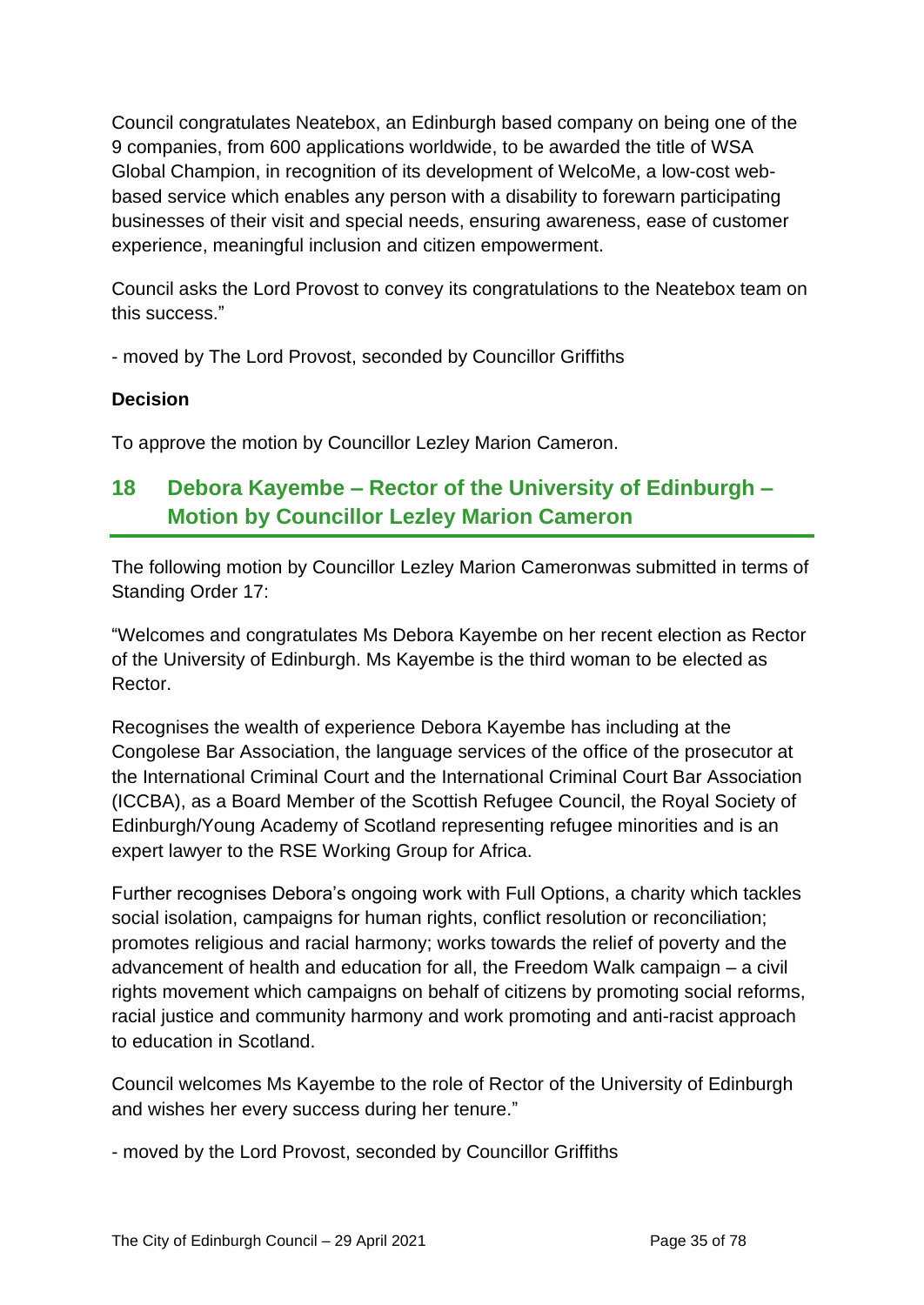# **Decision**

To approve the motion by Councillor Lezley Marion Cameron.

#### **Declaration of Interests**

The Lord Provost declared a non-financial interest in the above item as a member of the Edinburgh University Court.

# **19 North Edinburgh Covid 19 Respond and Recovery Group– Motion by Councillor Day**

The following motion by Councillor Day was submitted in terms of Standing Order 17:

"Council congratulates the North Edinburgh Covid 19 Respond and Recovery Group on their recent award for Inspiring Partnership Award from Edinburgh Chamber of Commerce 2021 Awards.

"The partnership between, FreshStart, Spartans, NEA, PCHP, Scran Academy, LIFT, Granton Community Gardener's, Granton Information Centre, Community Renewal – supported by local activists, local Councillors and the MP and MSP has shown how the our amazing local projects can pull together, create innovation and deliver immediate support to those that need it most in times of crisis."

The pandemic response demonstrated the speed and agility that third sector organisations can bring to a crisis response at a community level. It highlighted the impact which can be made on the ground when statutory services work closely with third sector partners to tap into and harness that local understanding, commitment and experience and use existing channels to ensure support is responsive to local needs.

Council requests the Lord Provost celebrates this great achievement in an appropriate manner."

- moved by Councillor the Lord Provost, seconded by Councillor Griffiths

## **Decision**

To approve the motion by Councillor Lezley Marion Cameron.

#### **Declaration of Interests**

Councillors Bird, Brown and Gordon declared a non-financial interest in the above item as members of the board of Spartans Football Academy.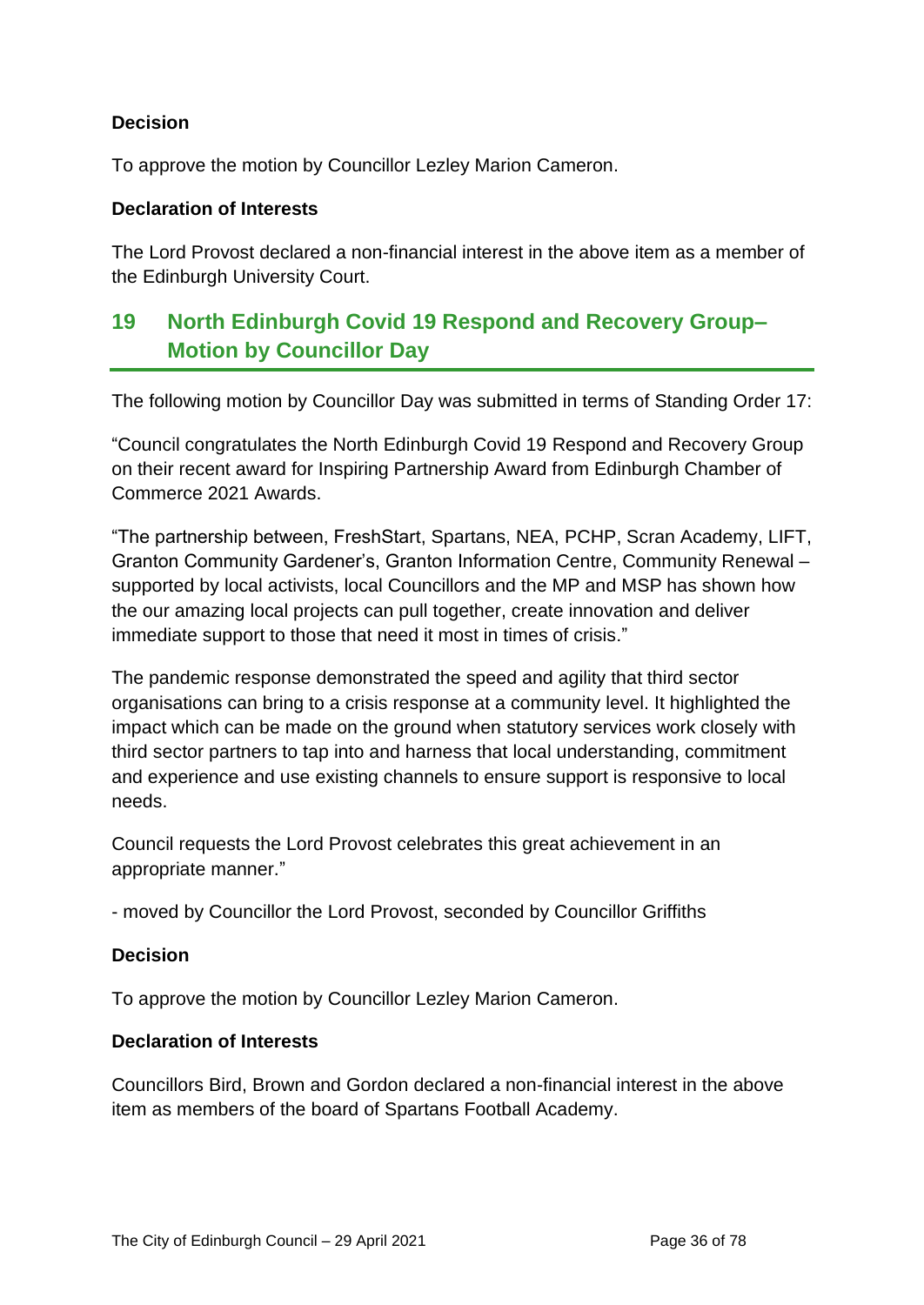# **20 Questions**

The questions put by members to this meeting, written answers and supplementary questions and answers are contained in Appendix 1 to this minute.

### **Declaration of Interests – Question Number 8**

Councillor Webber declared a non-financial interest in the above item (Question 8) as a board member of an organisation which had purchased a public convenience building from the Council.

# **21 Condolences - Former Mayor Dave Cull of Dunedin, New Zealand**

To note the passing of former Mayor Dave Cull of Dunedin, New Zealand and that condolences be sent to the City.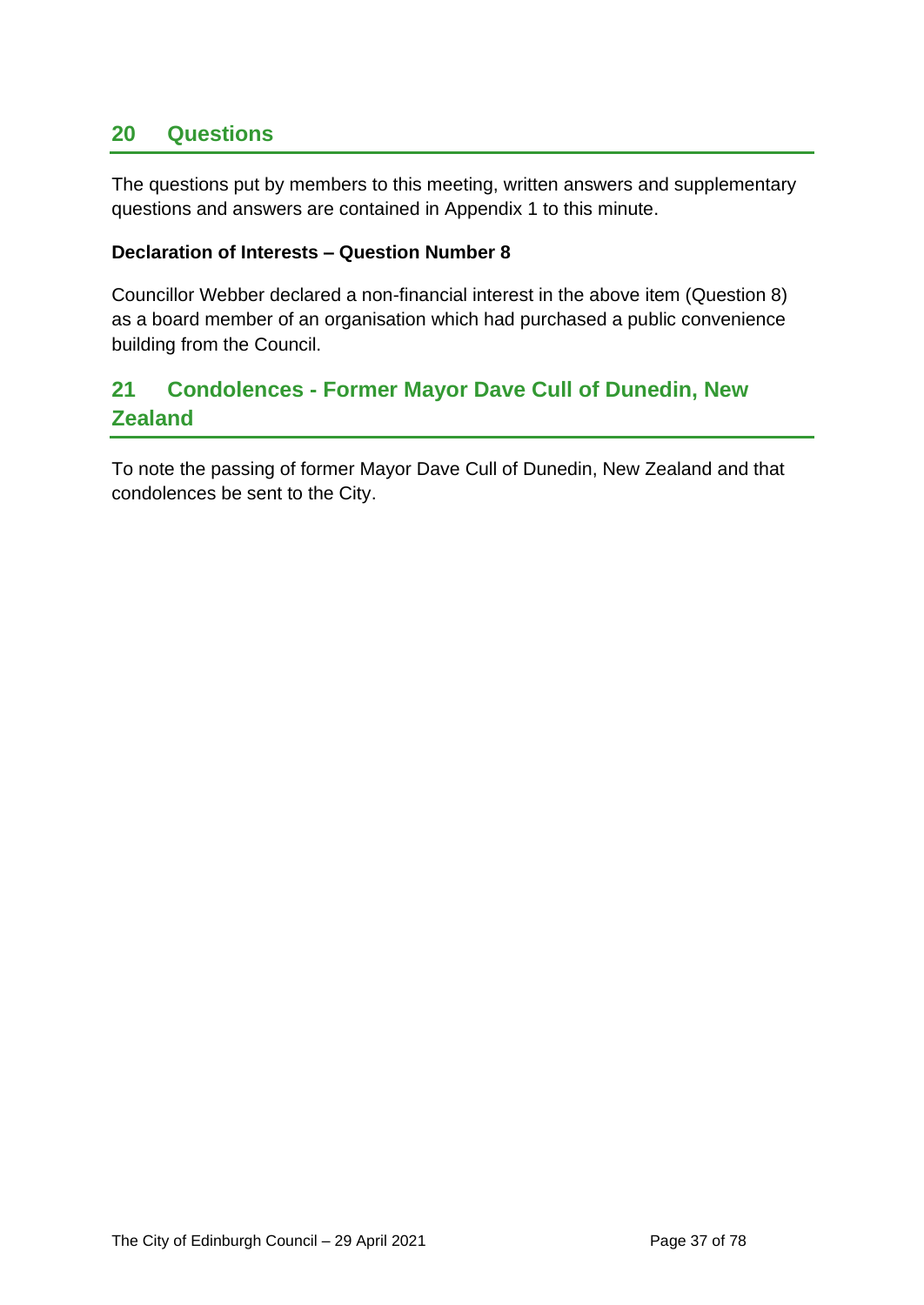# **Appendix 1**

### **(As referred to in Act of Council No 20 of 29 April 2021)**

| <b>QUESTION NO 1</b> |     | By Councillor Rust for answer by the<br><b>Convener of the Transport and</b><br><b>Environment Committee at a meeting</b><br>of the Council on 29 April 2021                                                                                                                                                                                                                                                                                                                                                                           |
|----------------------|-----|----------------------------------------------------------------------------------------------------------------------------------------------------------------------------------------------------------------------------------------------------------------------------------------------------------------------------------------------------------------------------------------------------------------------------------------------------------------------------------------------------------------------------------------|
|                      |     | In the CEC news release of 22nd February for the recent<br>consultation around retaining Spaces for People measures,<br>the Transport and Environment Convener said: "We've had<br>encouragement from the Scottish Government to consider<br>turning the most useful of these schemes into permanent<br>infrastructure to help further support walking, wheeling and<br>cycling."                                                                                                                                                      |
| Question             | (1) | In what ways and to what extent has the Scottish<br>Government directly encouraged CEC to retain the Spaces<br>for People measures in the way they have been<br>implemented in Edinburgh?                                                                                                                                                                                                                                                                                                                                              |
| <b>Answer</b>        | (1) | Early in the Spaces for People rollout it became clear that<br>new active travel infrastructure delivered through SfP could<br>potentially benefit the longer term achievement of<br>sustainable transport and net zero carbon goals, shared by<br>many local authorities across Scotland.                                                                                                                                                                                                                                             |
|                      |     | In July 2020 the Cabinet Secretary for Transport,<br>Infrastructure and Connectivity said: "The steps local<br>authorities have taken in our towns and cities have been<br>ambitious and widely welcomed – and I'm confident will re-<br>energise demand for permanent active travel infrastructure<br>as we think collectively about Scotland's green recovery. To<br>support this, we will continue to provide funding through our<br>Places for Everyone initiative for high quality permanent<br>infrastructure and place-making". |
|                      |     | Retention of such schemes is reflected in the Scottish<br>Government's Strategic Transport Projects Review 2, which<br>states that making successful Spaces for People schemes<br>permanent is the next key step in creating a change to the<br>way road space is allocated and supporting active travel.                                                                                                                                                                                                                              |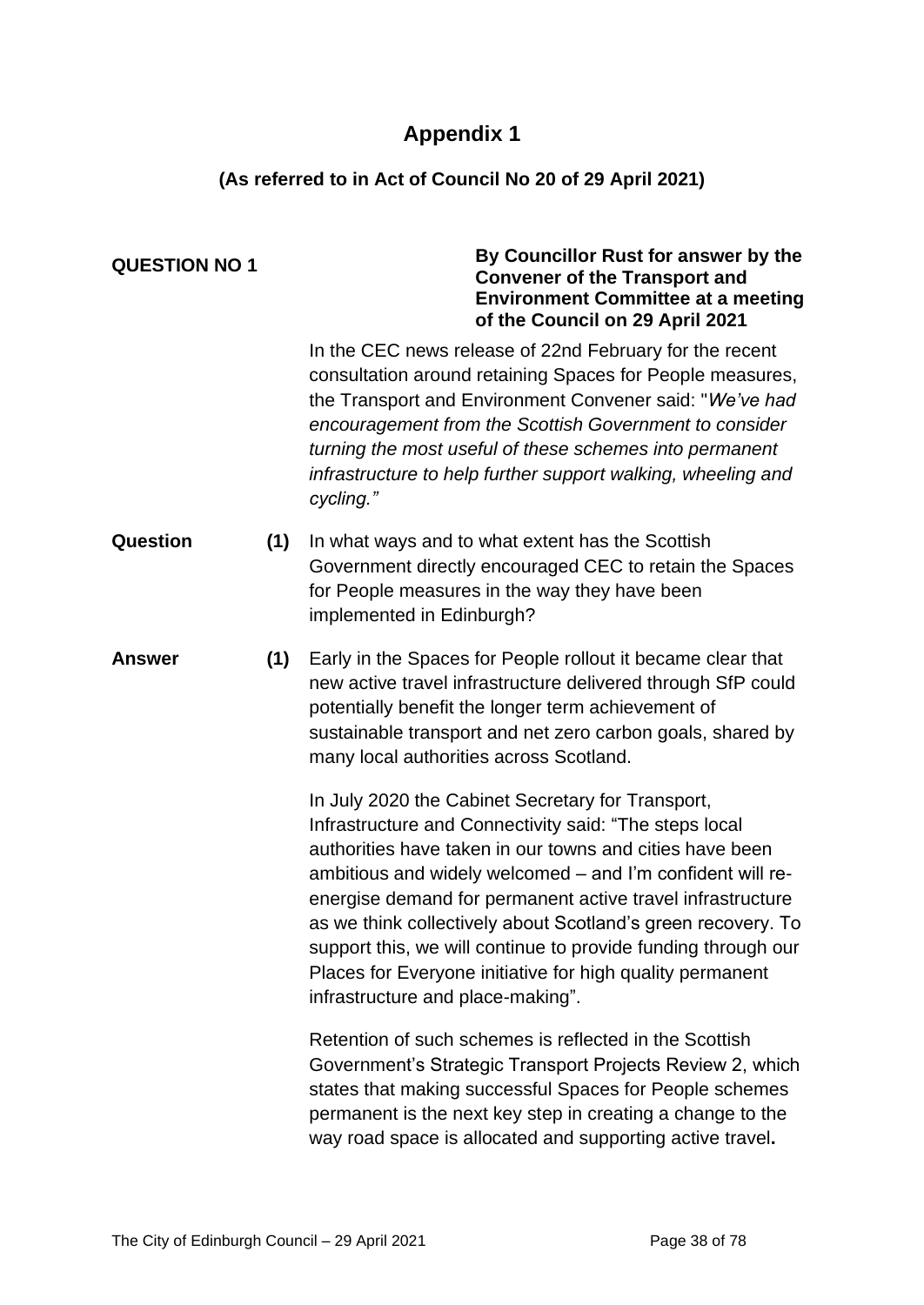| Question                              | (2) | How is the Scottish Government defining what should be<br>classed as a successful or useful scheme and therefore<br>potentially eligible for funding for permanency?                                                                                                                                                                                                                                                                                                                                                                                                                                                                 |
|---------------------------------------|-----|--------------------------------------------------------------------------------------------------------------------------------------------------------------------------------------------------------------------------------------------------------------------------------------------------------------------------------------------------------------------------------------------------------------------------------------------------------------------------------------------------------------------------------------------------------------------------------------------------------------------------------------|
| <b>Answer</b>                         | (2) | In the Route Map to Permanence, published as a guide to<br>local authorities who have implemented SfP, there are<br>several points suggested on what would make a temporary<br>scheme suitable for retention. These include the impact,<br>positive or negative, on walking, wheeling, cycling, business,<br>public transport, disabled persons; the evidence base; levels<br>of public and political support; the related TRO and funding<br>positions; and does it form part of a coherent and/or<br>strategic network to support walking, wheeling and cycling.                                                                   |
|                                       |     | There is a report scheduled for the June Transport and<br>Environment Committee which will provide a detailed<br>response on these and other considerations, before any<br>decision is made about retention of temporary schemes.                                                                                                                                                                                                                                                                                                                                                                                                    |
|                                       |     | Officers will work with the Places for Everyone funding<br>requirements, where required.                                                                                                                                                                                                                                                                                                                                                                                                                                                                                                                                             |
| <b>Supplementary</b><br>Question      |     | Thank you Lord Provost and thanks to the Convener for her<br>answer. In answer 2 Convener it says there is a report<br>scheduled for the June Transport Committee which will<br>provide a detailed response on these – so that's obviously<br>referring to what's above - and other considerations, before<br>any decision is made about retention of temporary schemes.                                                                                                                                                                                                                                                             |
|                                       |     | In this context what is meant by other considerations<br>please?                                                                                                                                                                                                                                                                                                                                                                                                                                                                                                                                                                     |
| <b>Supplementary</b><br><b>Answer</b> |     | Thank you Councillor Rust for your supplementary. Clearly<br>we have to look at this in the case of our own particular set<br>of circumstances. There are several things which are<br>feeding into that June report, one being obviously the online<br>consultation report, the analysis really of the results and how<br>we can work with that but there's also some independent<br>market research which has been done as an extensive<br>internal review by officers with obviously their specialist<br>knowledge, and there's also an assessment, really of how<br>well that will work, how well the officer proposals will work |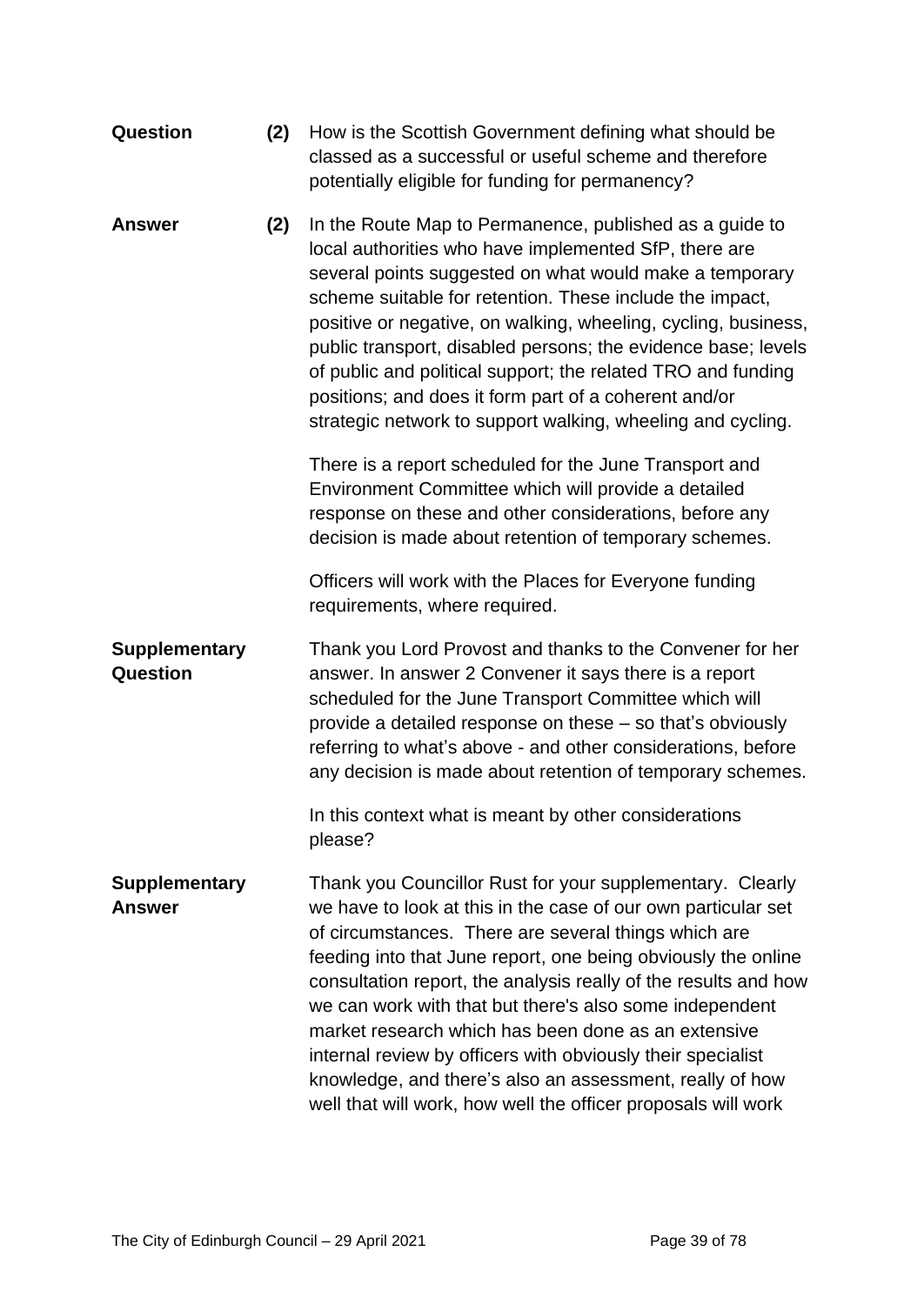within our general strategic direction, particularly in relation to our climate change goals and the health of the city in general terms, in terms of green recovery, so that's what was meant by that particular catch all phrase, thank you.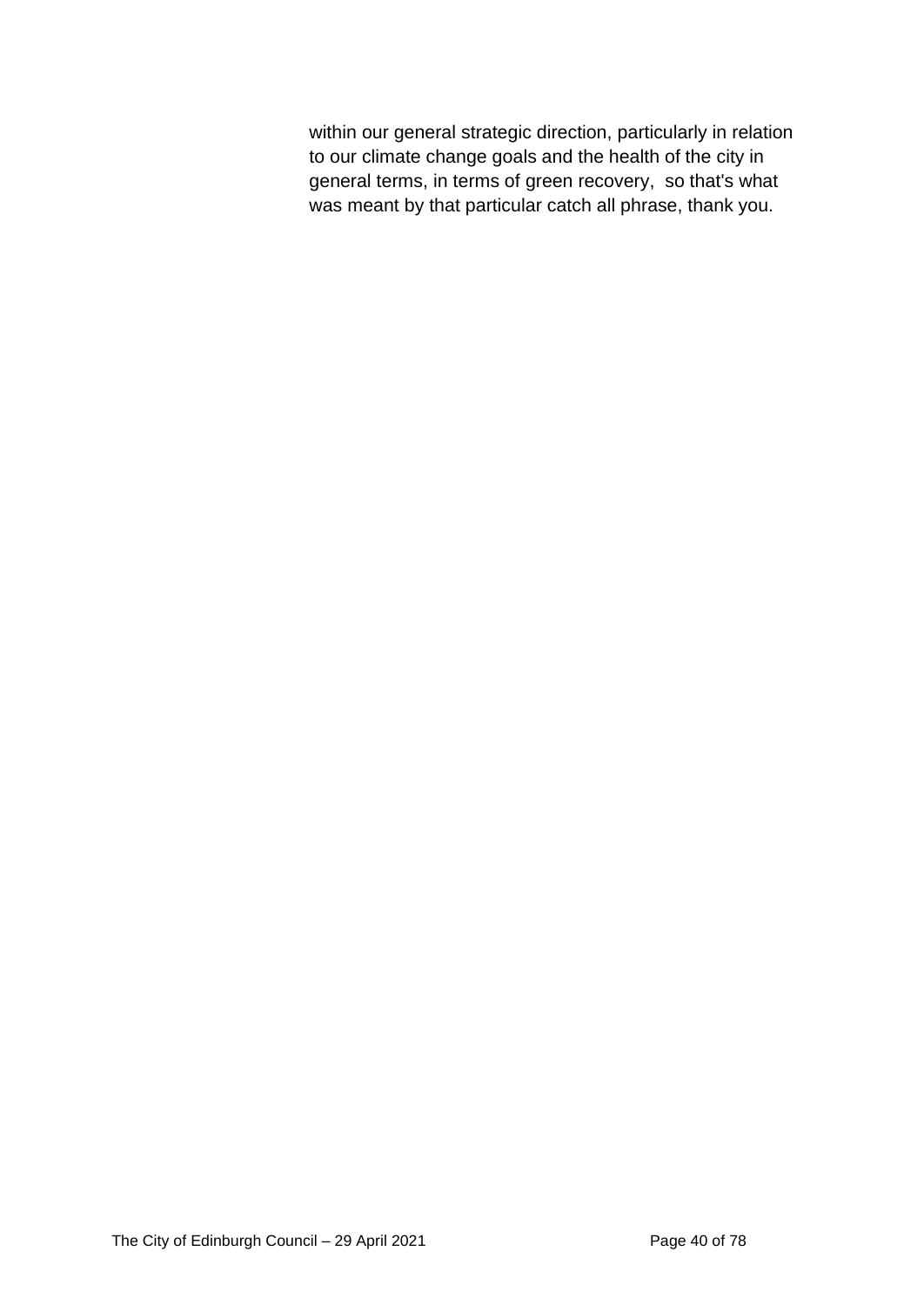### **QUESTION NO 2**

### **By Councillor Rust for answer by the Convener of the Finance and Resources Committee at a meeting of the Council on 29 April 2021**

| Question |  | (1) In Financial year 2019/20: |
|----------|--|--------------------------------|
|----------|--|--------------------------------|

- (a) What income came into CEC via or from Sustrans and what was that for?
- (b) What was the total CEC paid to Sustrans and what services was that for? eg design of schemes, Commonplace tool, procurement support, research, infrastructure etc?

### **Answer (1)** (a) 2019/20 Sustrans Income by Project

| A8 Glasgow Road - Proposed 40mph speed limit                                     | 122,576   |
|----------------------------------------------------------------------------------|-----------|
| Arboretum Place                                                                  | 15,696    |
| Calton Road                                                                      | 11,992    |
| <b>CCWEL</b>                                                                     | 308,476   |
| Davidson Mains Park - Walking and Cycling Improvements                           | 157,108   |
| Dropped kerb programme and active travel crossing improvements                   | 11,258    |
| Edinburgh City Centre Transformation                                             | 1,079,057 |
| Edinburgh Street Design Guidance                                                 | 45,368    |
| Edinburgh SUDS Design Guidance                                                   | 53,000    |
| Leith Walk to Ocean Terminal                                                     | 31,753    |
| Maybury Road and junctions Feasibility Study                                     | 15,000    |
| <b>Meadows to Canal</b>                                                          | 53,496    |
| <b>Meadows to George Street</b>                                                  | 241,704   |
| Newcraighall/QMU Lighting Project                                                | 3,000     |
| Niddrie Burn Footbridge and Cycle Path Construction                              | 86,474    |
| Online active travel cycle/pedestrian data counter database and analysis<br>tool | 26,090    |
| Quiet Route 13 - Lower Granton Road Shared Path                                  | 645,246   |
| Quiet Route 5 - Holyrood Park                                                    | 4,014     |
| Quiet Route 61 - Niddrie to Gilmerton                                            | 7,751     |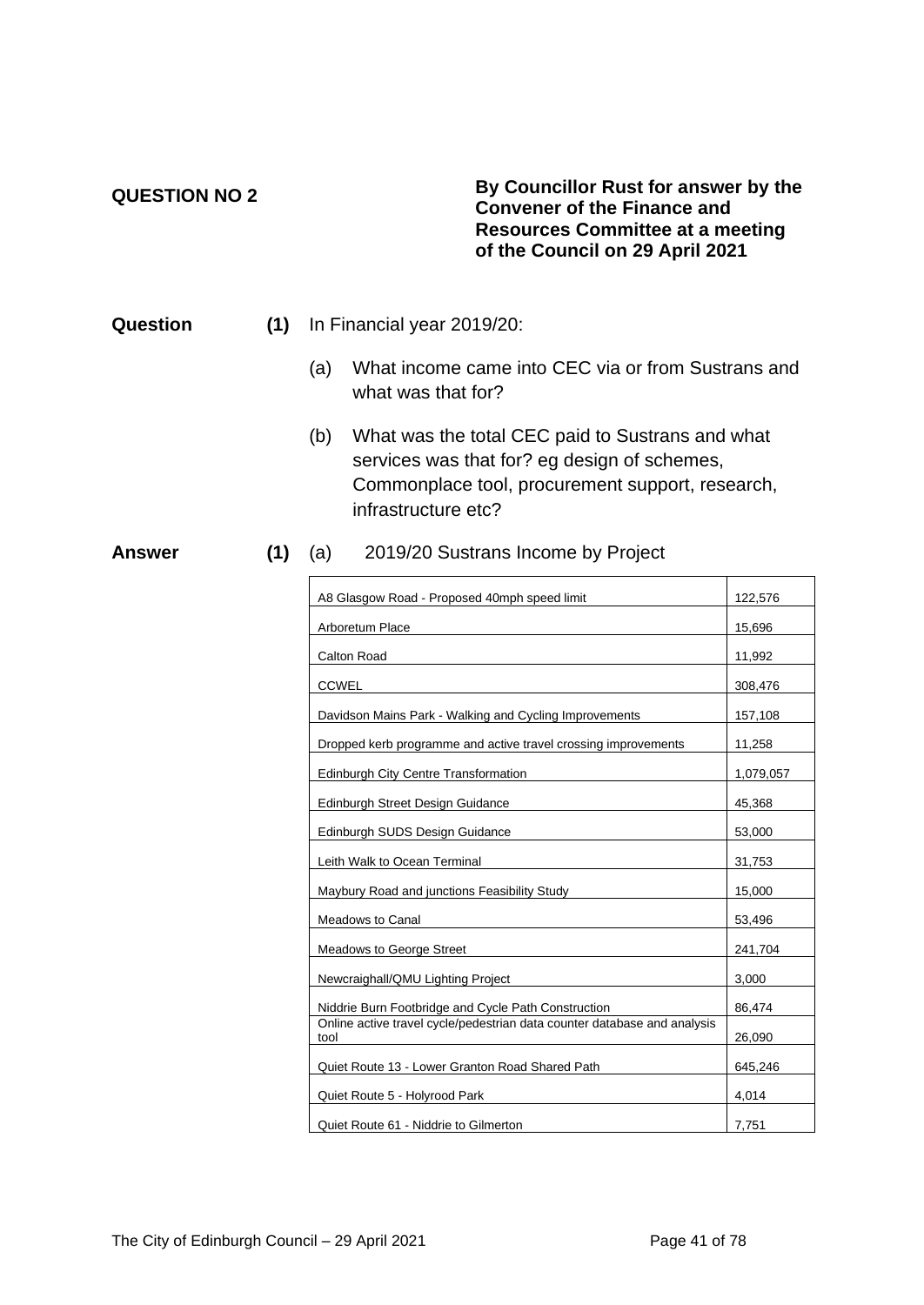|          |                                                                  |                                                             |                                                          | Quiet Route 8 - Balgreen Crossing improvements and path upgrades                                                                                                          |         | 19,500        |
|----------|------------------------------------------------------------------|-------------------------------------------------------------|----------------------------------------------------------|---------------------------------------------------------------------------------------------------------------------------------------------------------------------------|---------|---------------|
|          | Quiet Route 8 - Balgreen Road, Roseburn Park and Stenhouse Drive |                                                             |                                                          |                                                                                                                                                                           | 67,620  |               |
|          |                                                                  | Quiet Route 9 - Corstorphine to The Gyle                    |                                                          |                                                                                                                                                                           |         |               |
|          |                                                                  |                                                             | Ratho Canal Bridge Project                               |                                                                                                                                                                           | 119,580 |               |
|          |                                                                  |                                                             | Roseburn to Union Canal cycle and walking Link<br>60,655 |                                                                                                                                                                           |         |               |
|          |                                                                  |                                                             |                                                          | Saughton Park - Installation of people and bike counters                                                                                                                  |         | 18,902        |
|          |                                                                  | St Leonards to Holyrood Drive and Canongate                 |                                                          |                                                                                                                                                                           |         | 15,321        |
|          |                                                                  |                                                             |                                                          | The West Edinburgh Active Travel Network                                                                                                                                  |         | 236,012       |
|          |                                                                  |                                                             | Quiet Route 6                                            |                                                                                                                                                                           |         | 9,673         |
|          |                                                                  |                                                             |                                                          | On-Street Secure Cycle Parking, Storage and Racks                                                                                                                         |         | 57,640        |
|          |                                                                  | Total                                                       |                                                          |                                                                                                                                                                           |         | 3,531,077     |
|          |                                                                  | (b)                                                         |                                                          | Total Paid to Sustrans 2019/20                                                                                                                                            |         |               |
|          |                                                                  | Project                                                     |                                                          |                                                                                                                                                                           |         | <b>Amount</b> |
|          |                                                                  | Bike Life 2019                                              |                                                          | 15,000                                                                                                                                                                    |         |               |
|          |                                                                  | Equipment - (inc. Bikes and Trailers Support to Businesses) |                                                          |                                                                                                                                                                           | 508     |               |
|          |                                                                  | <b>Staff Costs</b>                                          |                                                          |                                                                                                                                                                           | 47,470  |               |
|          |                                                                  |                                                             | <b>Grand Total</b>                                       |                                                                                                                                                                           | 62,978  |               |
| Question | (2)                                                              |                                                             |                                                          | In Financial year 2020/21:                                                                                                                                                |         |               |
|          |                                                                  | (a)                                                         |                                                          | What income came into CEC via or from Sustrans and<br>what was that for?                                                                                                  |         |               |
|          |                                                                  | (b)                                                         |                                                          | What was the total CEC paid to Sustrans and what<br>services was that for? eg design of schemes<br>Commonplace tool procurement support, research,<br>infrastructure etc? |         |               |
|          |                                                                  | (c)                                                         |                                                          | Specifically, how much was Sustrans paid to design                                                                                                                        |         |               |
|          |                                                                  |                                                             | i)                                                       | the scheme for Slateford, Longstone,<br>Murrayburn and Lanark Roads and                                                                                                   |         |               |
|          |                                                                  |                                                             | ii)                                                      | The proposal for Braid Road?                                                                                                                                              |         |               |
|          |                                                                  |                                                             |                                                          |                                                                                                                                                                           |         |               |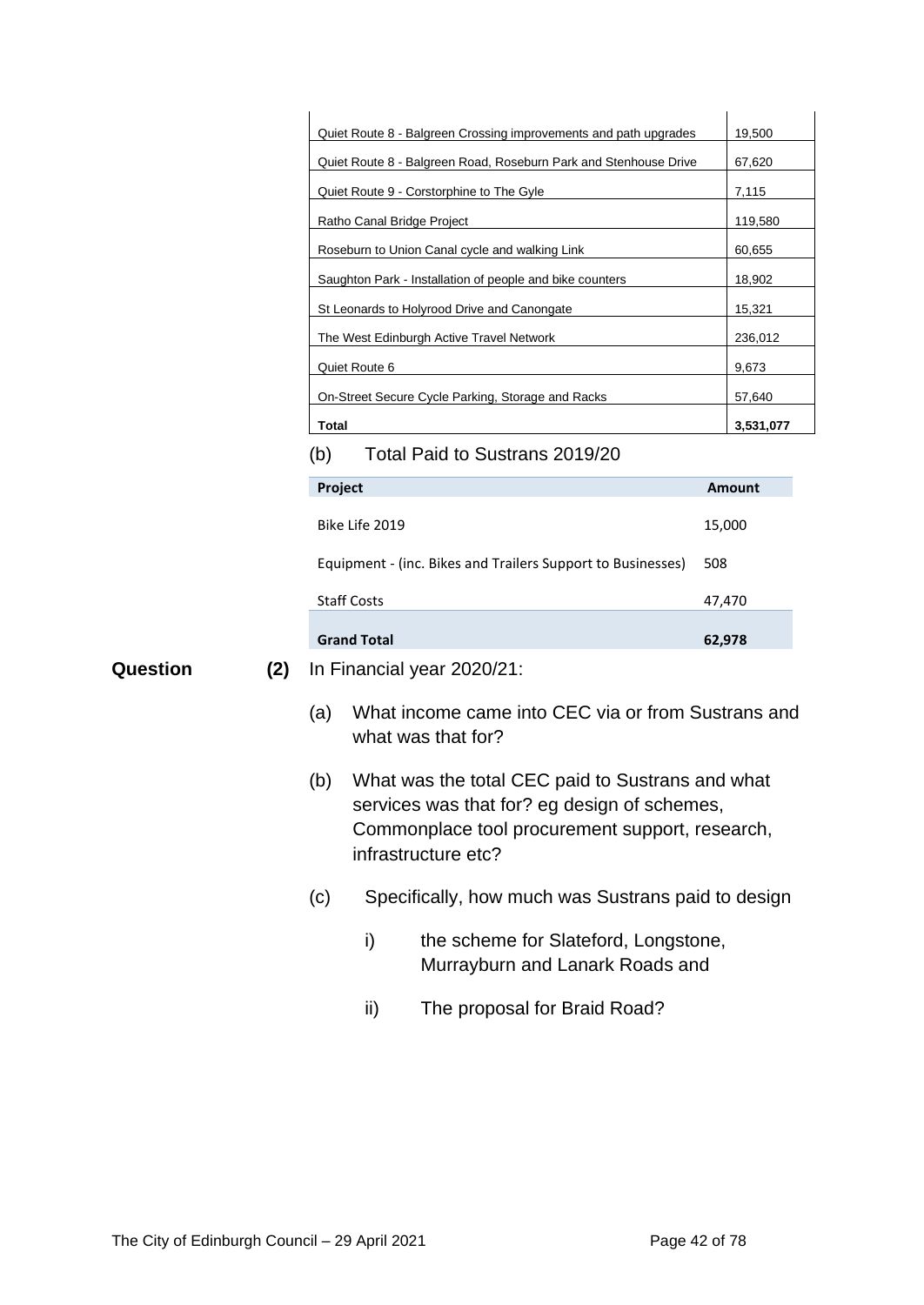**Answer (2)** (a) 2020/21 Sustrans Income by Project

| Project                                                                         | Total     |
|---------------------------------------------------------------------------------|-----------|
| <b>CCWEL</b>                                                                    | 818,407   |
| Creating Safe Walking and Cycling Spaces in Edinburgh                           | 822,170   |
| Davidson Mains Park - Walking and Cycling Improvements                          | 48,135    |
| Dropped kerb programme and active travel crossing improvements                  | 30,096    |
| <b>Edinburgh City Centre Transformation</b>                                     | 396,384   |
| Edinburgh Street Design Guidance                                                | 49,024    |
| Follow On From Braidburn Terrace                                                | 32,740    |
| Follow On From Dundee Street / Fountainbridge                                   | 8,804     |
| Follow On From Gogarstone Road to Middle Norton                                 | 17,580    |
| Follow On From Innocent Path Lighting                                           | 562       |
| Follow On From Maybury Road and junctions Feasibility Study                     | 44,725    |
| Follow On From Morrison Street                                                  | 43,082    |
| Follow On From one way streets, exemptions for cyclists                         | 31,228    |
| Follow On From Pennywell and Muirhouse Regeneration Key Cycle Link              | 48,229    |
| Follow On From St Leonards to Holyrood Drive and Canongate                      | 43,616    |
| George Street & First New Town and Leith Connections                            | 106,249   |
| Meadows to Canal                                                                | 80,151    |
| <b>Meadows to George Street</b>                                                 | 680,614   |
| Niddrie Burn Footbridge and Cycle Path Construction                             | 29,623    |
| Open Streets Edinburgh (Follow on from Edinburgh City Centre<br>Transformation) | 170,694   |
| Powderhall Railway Line                                                         | 3,405     |
| Quiet Route 13 - Lower Granton Road Shared Path                                 | 28,429    |
| Quiet Route 30 - Follow On From Holyrood Park Road to Ratcliffe Terrace         | 30,100    |
| Quiet Route 5 - Holyrood Park                                                   | 34,128    |
| Quiet Route 61 - Niddrie to Gilmerton                                           | 64,843    |
| Quiet Route 8 - Balgreen Road, Roseburn Park and Stenhouse Drive                | 38,105    |
| Quiet Route 8 - Follow On From Cultins Road Cycleway                            | 142       |
| Quiet Route 9 - Follow On From Corstorphine to The Gyle                         | 56,631    |
| Ratho Canal Bridge Project                                                      | 49,970    |
| Roseburn to Union Canal cycle and walking Link                                  | 464,195   |
| The West Edinburgh Active Travel Network                                        | 388,454   |
| <b>Edinburgh City Centre Transformation</b>                                     | 84,111    |
| Davidsons Mains Park - Walking and Cycling Improvements Phase 2                 | 42,592    |
| Quiet Route 6                                                                   | 83,407    |
| On-Street Secure Cycle Parking, Storage and Racks                               | 312,422   |
| <b>Grand Total</b>                                                              | 5,183,047 |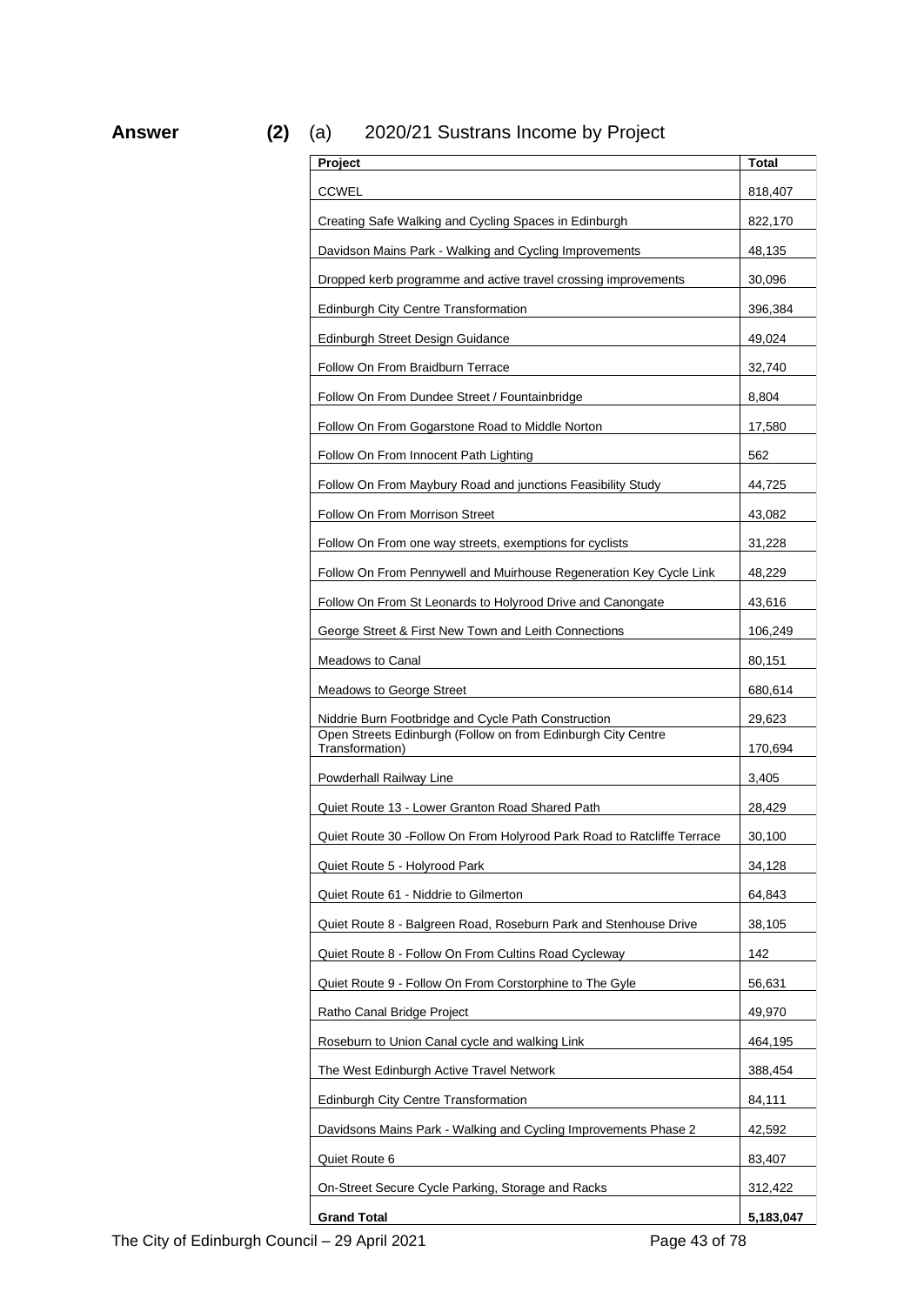In addition to the above, a further £2.688m for Spaces for People and £3.524m for Places for Everyone Active Travel projects accrued in 2020/21 Accounts, with funding anticipated by June 2021.

(b)

|     |     | Project<br><b>Amount</b> |                                                       |         |
|-----|-----|--------------------------|-------------------------------------------------------|---------|
|     |     |                          | <b>Cycling Initiatives in Schools</b>                 | 21,000  |
|     |     |                          | Equipment - (inc. Bikes and Trailers Support to       |         |
|     |     | <b>Businesses)</b>       |                                                       | 10,205  |
|     |     |                          | <b>Staff Costs (for 2019/20)</b>                      | 53,980  |
|     |     |                          | Officers time on route signage                        | 7,500   |
|     |     | <b>Grand Total</b>       |                                                       | £92,685 |
|     | (c) | (i)                      | Enil paid to Sustrans for this work                   |         |
|     |     | (ii)                     | Enil paid to Sustrans for this work                   |         |
| (3) |     |                          | In Financial year 2021/2022:                          |         |
|     | (a) | Sustrans?                | What is the projected income for CEC via or from      |         |
|     | (b) |                          | What is the projected expenditure by CEC to Sustrans, |         |

including detail of any contracted projects?

**Question**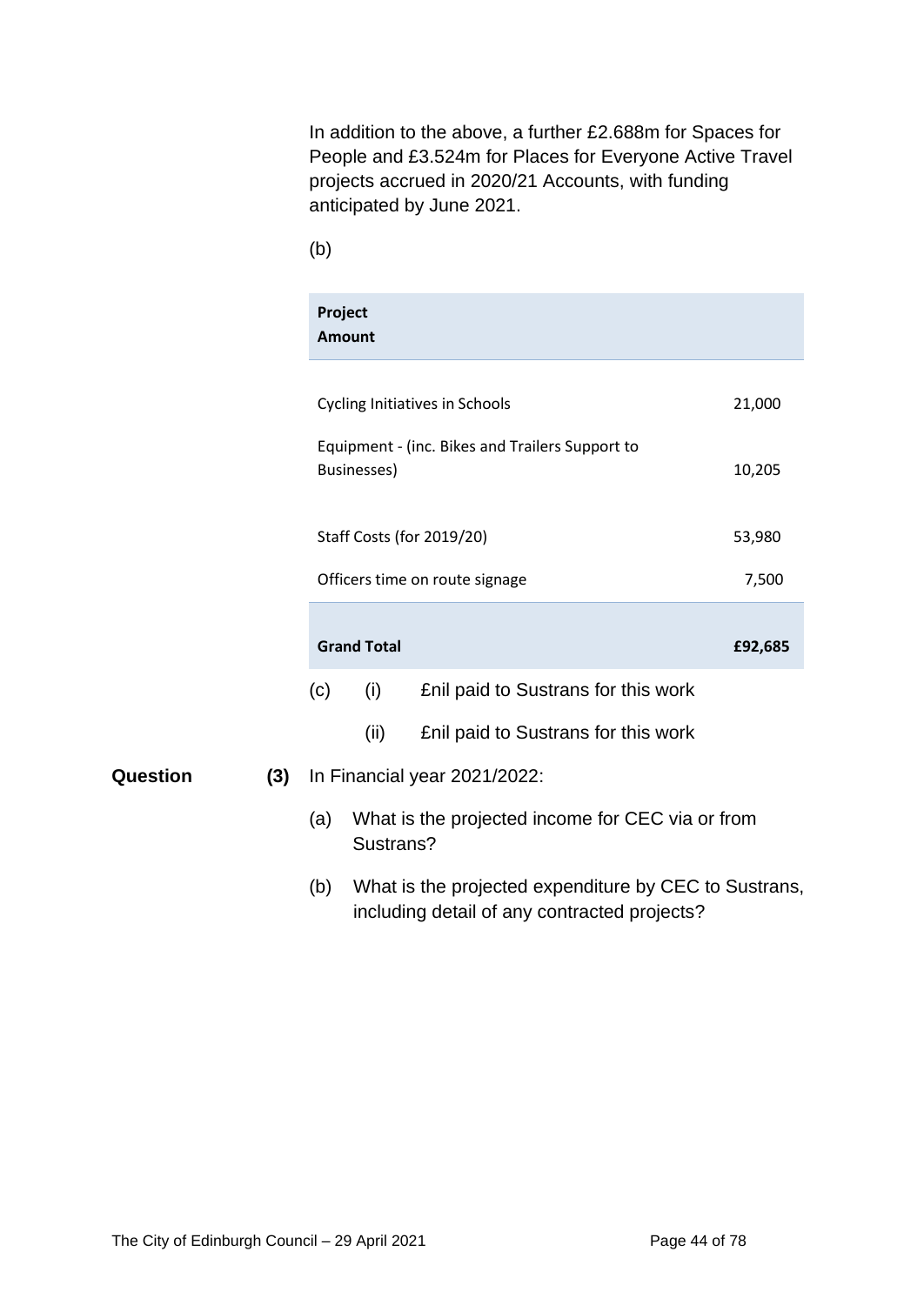**Answer (3)** (a) 2021/22 Projected Income (including 20/21 accruals)

|                                       | Project                                                                                                                                                                                                                                                                                                       | <b>Projected Claim</b> |
|---------------------------------------|---------------------------------------------------------------------------------------------------------------------------------------------------------------------------------------------------------------------------------------------------------------------------------------------------------------|------------------------|
|                                       | City Centre West to East Link                                                                                                                                                                                                                                                                                 | £5,961,004             |
|                                       | West Edinburgh Link                                                                                                                                                                                                                                                                                           | £1,180,048             |
|                                       | Roseburn Path - Union Canal                                                                                                                                                                                                                                                                                   | £108,000               |
|                                       | <b>Meadows to George Street</b>                                                                                                                                                                                                                                                                               | £508,452               |
|                                       | Rest of Active Travel Investment Programme                                                                                                                                                                                                                                                                    | £4,879,454             |
|                                       | Spaces for People                                                                                                                                                                                                                                                                                             | £2,688,638             |
|                                       | <b>Total Income</b>                                                                                                                                                                                                                                                                                           | £15,325,596            |
|                                       | At present we expect the cost of two embedded officers and<br>60 days of signage support costing £59,500 to CEC in<br>2021/22, although this is subject to final confirmation.                                                                                                                                |                        |
| <b>Supplementary</b><br>Question      | Thanks Lord Provost, thanks again to the Convener for his<br>answer. In Question 2, part $2(c)(i)$ and (ii), it states that<br>Sustrans designed the schemes for Lanark Road,<br>Longstone, Slateford and Braids but no payment was made<br>to Sustrans for this work. Who did pay Sustrans for this<br>work? |                        |
| <b>Supplementary</b><br><b>Answer</b> | Thank you for that question, I don't have the answer to that<br>but I will get that answer and circulate it to members.                                                                                                                                                                                       |                        |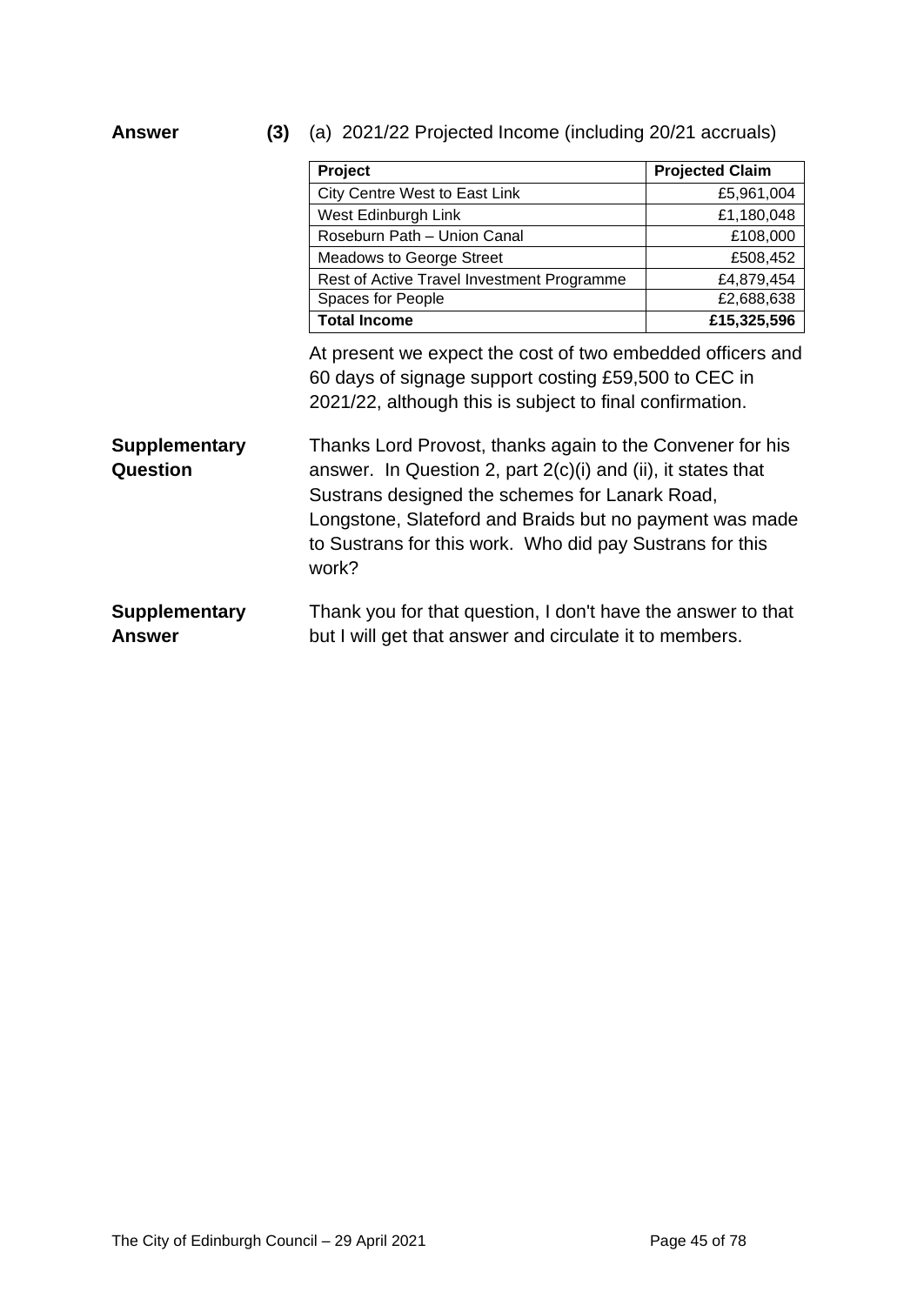### **QUESTION NO 3**

### **By Councillor Webber for answer by the Convener of the Transport and Environment Committee at a meeting of the Council on 29 April 2021**

Across the city temporary measures to aid social distancing in response to the public health emergency were installed without substantive consultation resulting in poor awareness until there local installation.

- **Question (1)** Which schemes have subsequently had retrospective safety audits completed?
- **Answer (1)** Table 1 provides a summary of Roads Safety Audits completed, in progress and planned for Spaces for People schemes.

Table 2 provides details of the position for each scheme. There are four recorded as Not Applicable (N/A) - these relate to schemes which are road closures and therefore a Road Safety Audit is not required.

- **Question (2)** Where can the public access these reports?
- **Answer (2)** Individual Road Safety Audits are not currently publicly available. Due to limited resource availability and project pace limited technical documents are due to be made publicly available (completion drawings in progress).
- **Question (3)** Who was contracted to carry out the Safety Audits?
- **Answer (3)** To date Aecom Ltd have undertaken most of the Road Safety Audits.

### **Table 1**

|             | City<br>Centre | Town<br>Centre | Travelling<br>Safely | <b>Spaces</b><br>for<br>Exercise | Common<br>place | Schools | <b>Total</b> |
|-------------|----------------|----------------|----------------------|----------------------------------|-----------------|---------|--------------|
| Completed   |                |                | 11                   | 5                                | 0               |         | 37           |
| In Progress | 0              | 0              | 6                    |                                  | 2               | 0       | 9            |
| Planned     | 0              |                | 6                    | 2                                | 0               | 0       | 9            |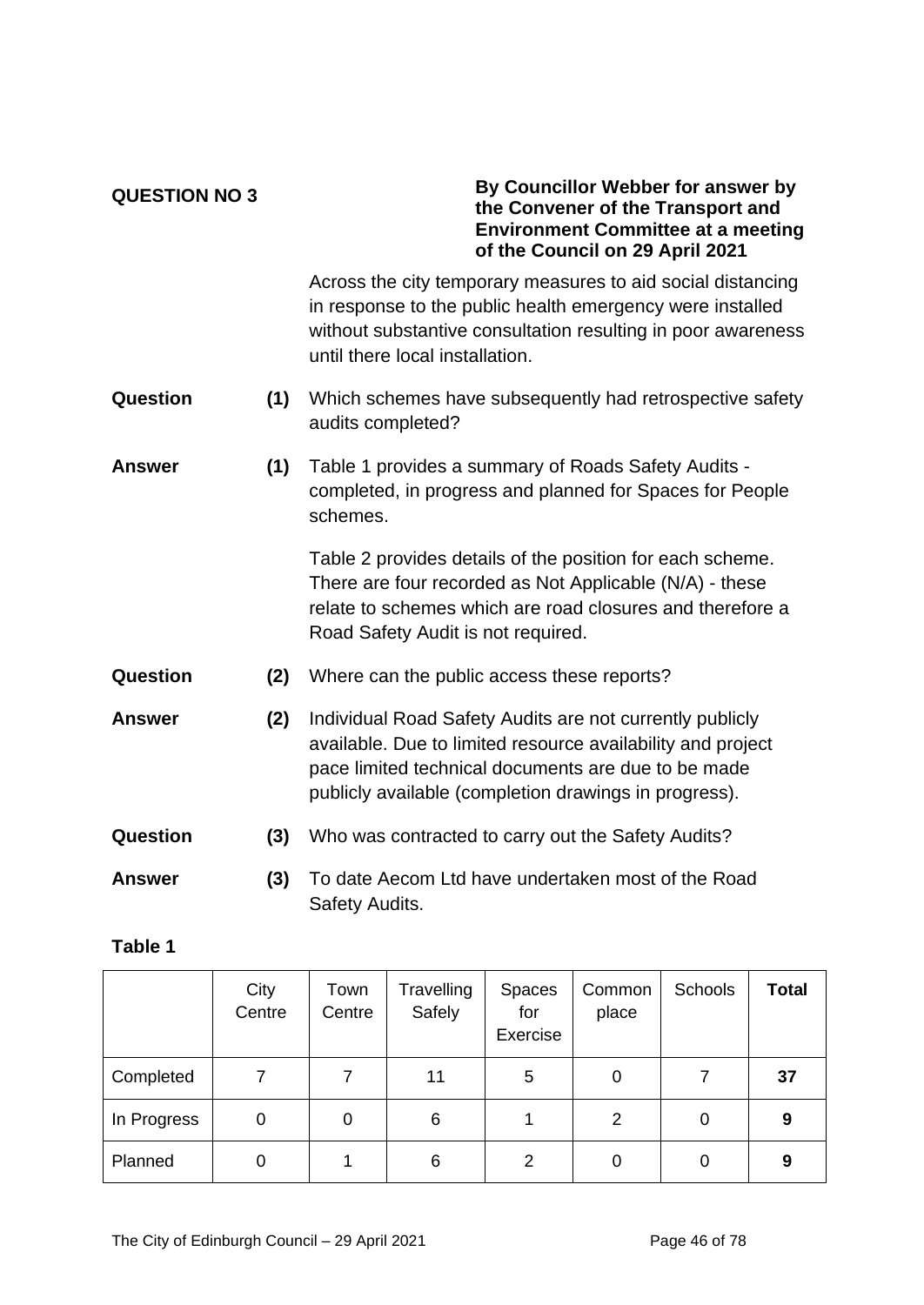# **Table 2**

| <b>Scheme Name</b>               | <b>Roads Safety Audits</b>                                 |
|----------------------------------|------------------------------------------------------------|
| <b>CITY CENTRE (CC)</b>          |                                                            |
| <b>Cockburn Street</b>           | Completed by Aecom                                         |
| <b>Forest Road</b>               | Completed by Aecom                                         |
| George IV Bridge                 | Completed by Aecom                                         |
| The Mound                        | Completed by Aecom                                         |
| <b>Princes Street East End</b>   | Completed by Aecom                                         |
| <b>Victoria Street</b>           | Completed by Aecom                                         |
| <b>Waverley Bridge</b>           | Completed by Aecom                                         |
|                                  |                                                            |
| <b>TOWN CENTRES (TC)</b>         |                                                            |
| Bruntsfield                      | Completed by Aecom                                         |
| Corstorphine                     | Completed by Aecom                                         |
| Gorgie / Dalry Road              | Completed by Aecom                                         |
| Morningside                      | Completed by Aecom                                         |
| Portobello                       | Completed by Aecom                                         |
| Queensferry High Street          | Will be carried out in next phase                          |
|                                  | of Road Safety Audits                                      |
| Stockbridge                      | Completed by Aecom                                         |
| <b>Tollcross</b>                 | Completed by Aecom                                         |
|                                  |                                                            |
| <b>TRAVELLING SAFELY (TS)</b>    |                                                            |
| A1 Corridor                      | Will be carried out in next phase<br>of Road Safety Audits |
| A90 Queensferry Road             | Will be carried out in next phase<br>of Road Safety Audits |
| <b>Buccleuch St</b>              | Completed by Aecom                                         |
| Causewayside                     | Completed by Aecom                                         |
| <b>Comiston Road</b>             | Completed by Aecom                                         |
| <b>Corstorphine High Street</b>  | Road Safety Audit in progress                              |
| Craigmillar Park corridor        | Road Safety Audit in progress                              |
| Crewe Road South (Initial)       | <b>Completed by Council Officers</b>                       |
| <b>Crewe Road South (revised</b> | Completed by Aecom                                         |
| scheme with segregation units)   |                                                            |
| Drum Brae and Craigs Road        | Road Safety Audit in progress                              |
| Duddingston Road                 | Completed by Aecom                                         |
| Ferry Road                       | Road Safety Audit in progress                              |
| Fountainbridge Dundee St         | Completed by Aecom                                         |
| <b>Gilmerton Road</b>            | Completed by Aecom                                         |
| Lanark/Inglis Green /Longstone   | Will be carried out in next phase                          |
| Road                             | of Road Safety Audits                                      |
| Mayfield Road                    | Road Safety Audit in progress                              |
| Meadowplace Road                 | Will be carried out in next phase<br>of Road Safety Audits |
| Old Dalkeith Road (Initial)      | <b>Completed by Council officers</b>                       |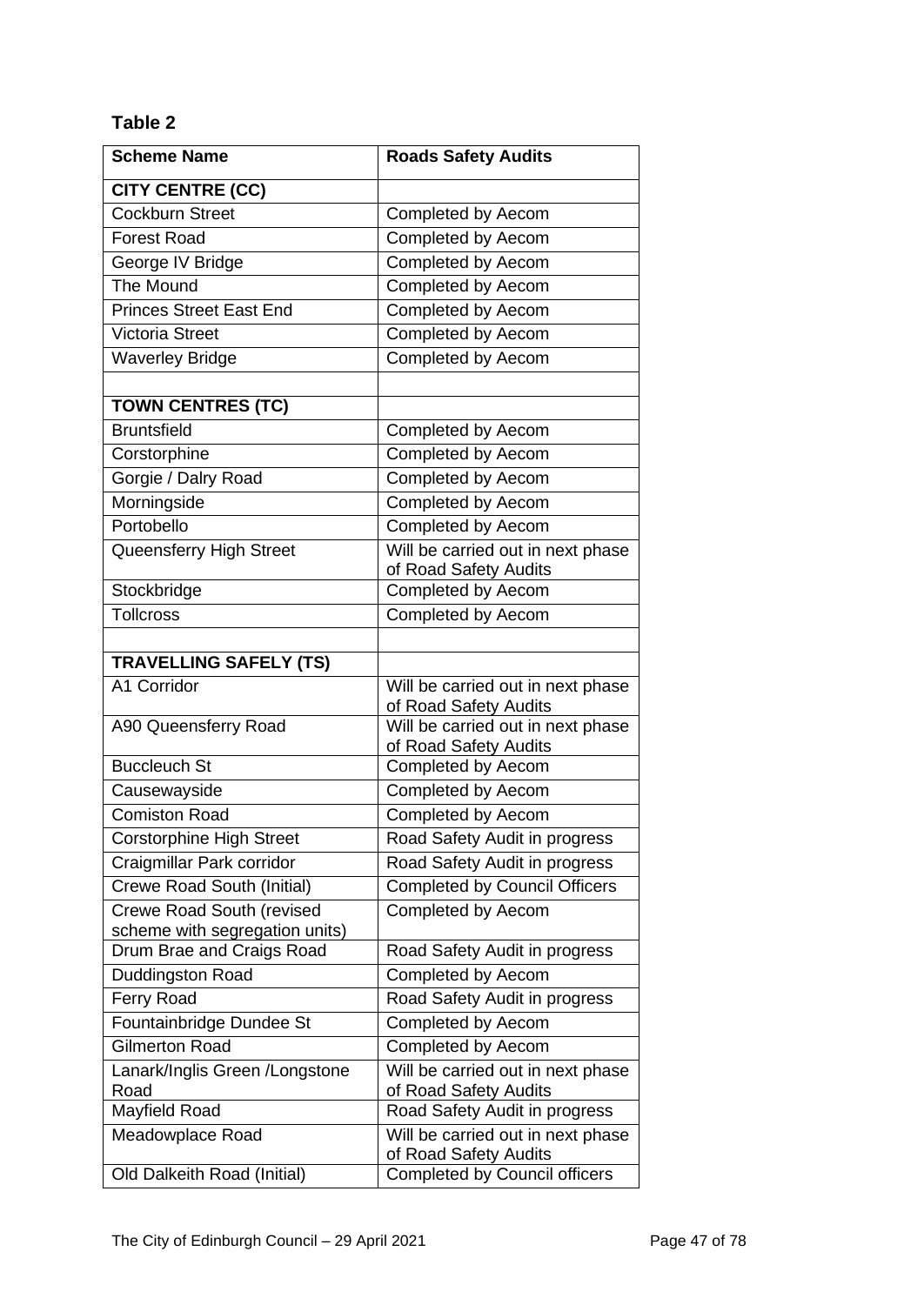| Old Dalkeith Road (revised                  | Completed by Aecom                                    |
|---------------------------------------------|-------------------------------------------------------|
| scheme with segregation units)              |                                                       |
| <b>Comely Bank Roundabout</b>               | Road Safety Audit in progress                         |
| Pennywell Road & Silverknowes<br>Parkway    | <b>Completed by Aecom</b>                             |
| Quiet Corridor - Meadows /                  | Will be carried out in next phase                     |
| Greenbank                                   | of Road Safety Audits                                 |
| Slateford Road (A70)                        | Will be carried out in next phase                     |
|                                             | of Road Safety Audits                                 |
| <b>SPACES FOR EXERCISE (SfE)</b>            |                                                       |
| <b>Arboretum Place</b>                      |                                                       |
|                                             | Completed by Aecom<br>N/A - Road Closure              |
| <b>Braidburn Terrace</b>                    |                                                       |
| <b>Braid Road</b>                           | Road Safety Audit in progress                         |
| Cammo Walk                                  | N/A - Road Closure                                    |
| <b>Kings Place</b>                          | <b>Completed by Aecom</b>                             |
| <b>Links Gardens</b>                        | N/A - Road Closure                                    |
| Maybury Road                                | Will be carried out in next phase                     |
|                                             | of Road Safety Audits (Revision                       |
|                                             | planned following engagement<br>from Police Scotland) |
| <b>Seafield Street</b>                      | Completed by Aecom                                    |
| Silverknowes Road (North                    | <b>Completed by Aecom</b>                             |
| section)                                    |                                                       |
| Silverknowes Road (South                    | Completed by Aecom                                    |
| section)                                    |                                                       |
| Stanley Street/ Hope Lane                   | N/A                                                   |
| <b>West Shore Road</b>                      | Will be carried out in next phase                     |
|                                             | of Road Safety Audits by Sweco                        |
| Public Proposals - Commonplace              |                                                       |
|                                             |                                                       |
| (CP)                                        |                                                       |
| <b>Broughton Street</b>                     | Road Safety Audit in progress                         |
| <b>Duddingston Road West</b>                | Road Safety Audit in progress                         |
| <b>Fillyside Road</b>                       | Not installed yet                                     |
| <b>Restalrig Road South</b>                 | Scheme on hold                                        |
| (Smoky Brae)                                |                                                       |
| <b>Starbank Road</b>                        | Not installed yet                                     |
|                                             |                                                       |
| Schools (Schs)                              |                                                       |
| <b>Preston Street Primary</b>               | Completed by Aecom                                    |
| <b>Prestonfield Primary</b>                 | Completed by Aecom                                    |
| Victoria Primary                            | <b>Completed by Aecom</b>                             |
| South Morningside Primary                   | <b>Completed by Aecom</b>                             |
| <b>Corstorphine Primary</b>                 | Completed by Aecom                                    |
| Craiglockhart Primary<br>Murrayburn Primary | Completed by Aecom<br>Completed by Aecom              |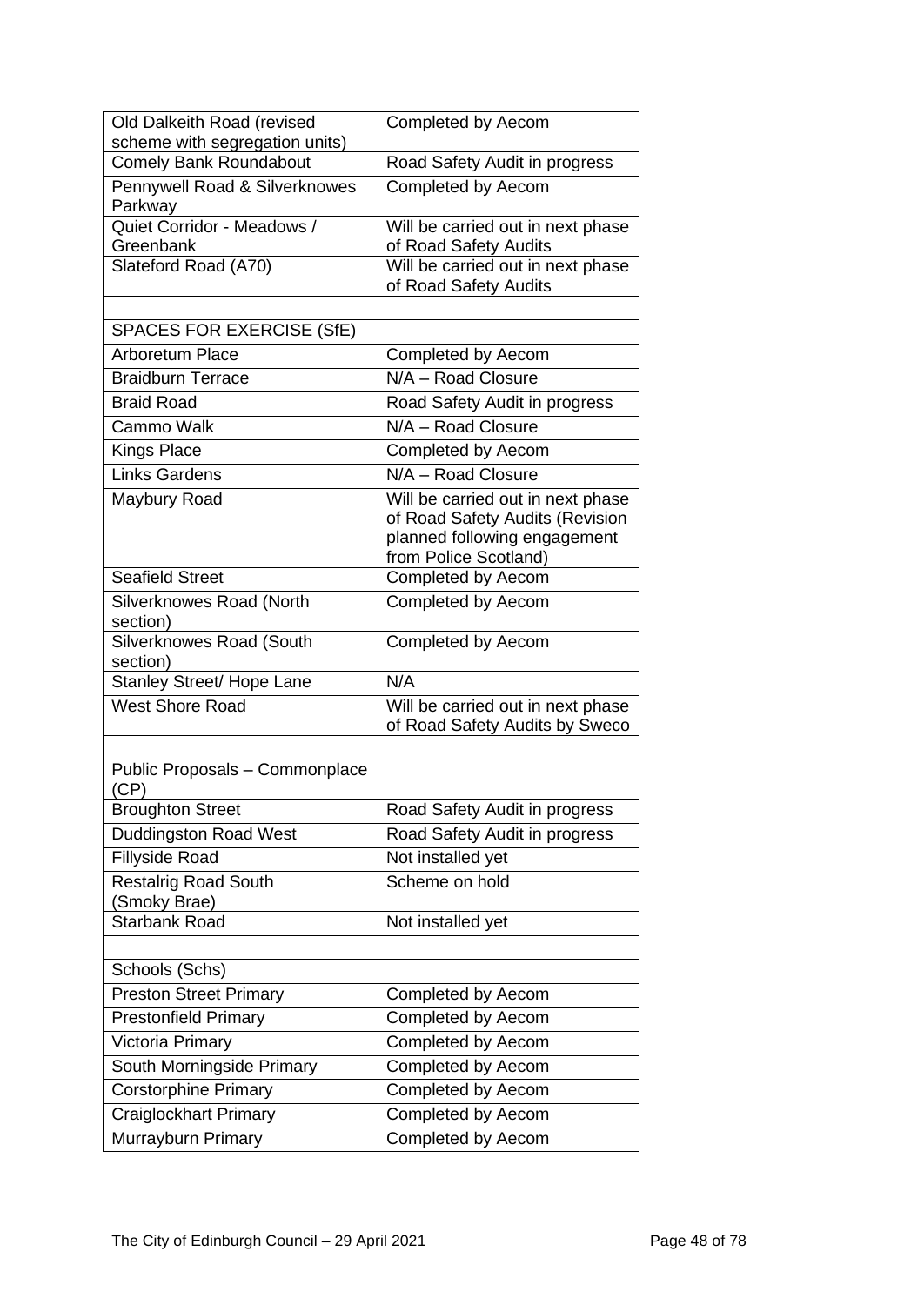| <b>Supplementary</b><br><b>Question</b> | Thanks Lord Provost and thanks to the Convener for her<br>answer. We note that there's a number of the safety audits<br>that have been carried out by the same organisations that<br>designed them, so I'm looking for, it this standard practice<br>and indeed best practice to ensure that audits are<br>independent. I'm just thinking and concerned that some of<br>the other ones, Old Dalkeith Road and Pennywell Road<br>were designed and audited by Aecom and so I'm just<br>looking just for a bit of clarification around best practice on<br>that, thanks.                                                                                                                                                                                                                                     |
|-----------------------------------------|------------------------------------------------------------------------------------------------------------------------------------------------------------------------------------------------------------------------------------------------------------------------------------------------------------------------------------------------------------------------------------------------------------------------------------------------------------------------------------------------------------------------------------------------------------------------------------------------------------------------------------------------------------------------------------------------------------------------------------------------------------------------------------------------------------|
| <b>Supplementary</b><br><b>Answer</b>   | My understanding is that it is because it's a particularly<br>specialist function, this is not something which you can hand<br>over to somebody with a generalised safety approach, it is<br>very much in relation to the road engineering, so my<br>understanding is that that is the case. I somewhat regret the<br>fact that some of the presence of consultancy work around<br>spaces for people has become the subject of speculation<br>and indeed incorrect information around who we should be<br>using, what we're using them for and some sort of nefarious<br>reasoning for using them. Aecom is a respected company,<br>it sits on our procurement framework, and to the best of my<br>knowledge, although I will ask for confirmation from officers,<br>this is absolutely standard practice. |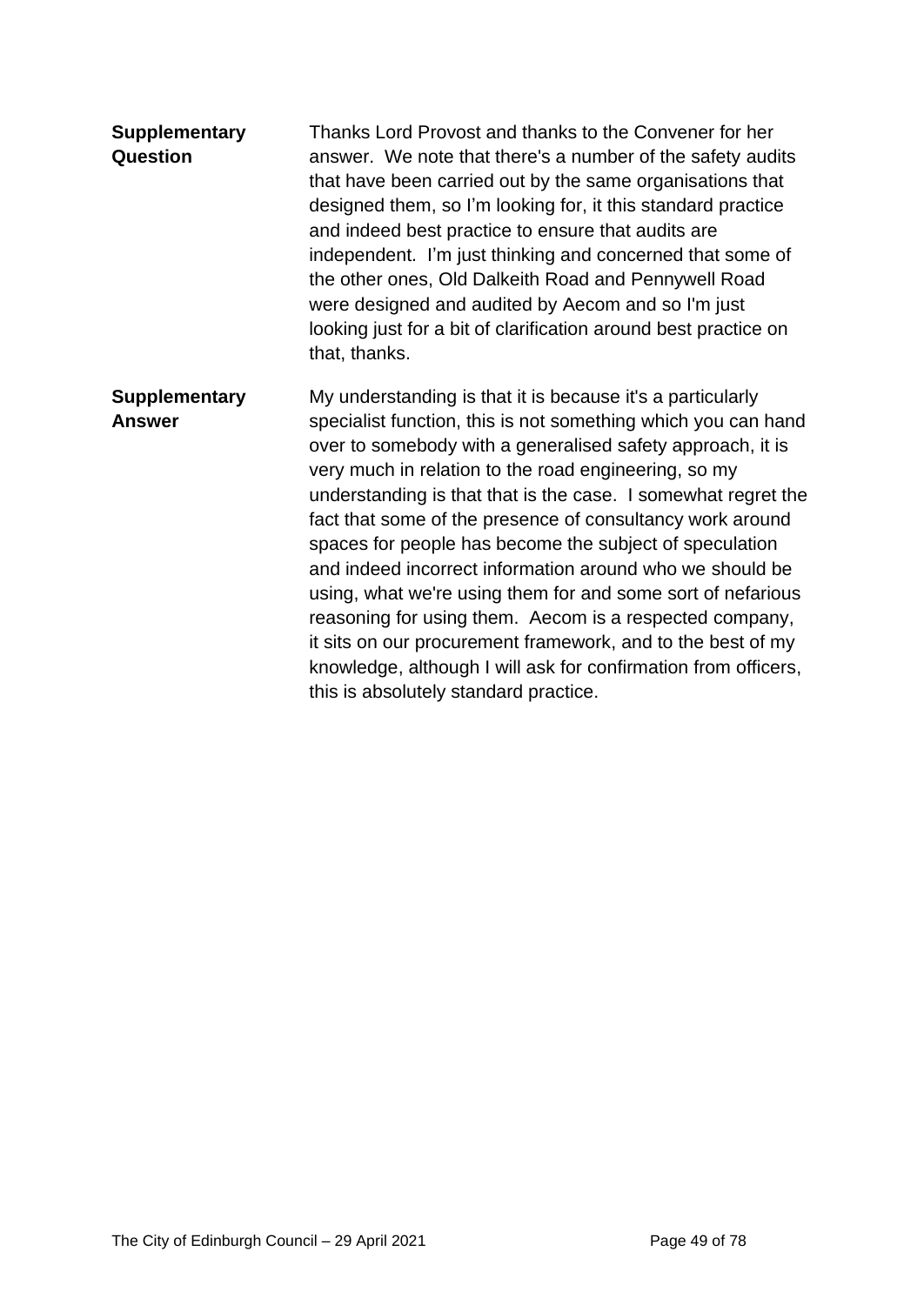### **QUESTION NO 4**

### **By Councillor Webber for answer by the Convener of the Transport and Environment Committee at a meeting of the Council on 29 April 2021**

| Question      | (1) | Since the installation of the various temporary Spaces for<br>People schemes across the city intended to aid with social<br>distancing during the Covid 19 Pandemic how many<br>personal injury or accident claims have been made against<br>the Council? |                                                                                                                                               |
|---------------|-----|-----------------------------------------------------------------------------------------------------------------------------------------------------------------------------------------------------------------------------------------------------------|-----------------------------------------------------------------------------------------------------------------------------------------------|
|               |     | a)                                                                                                                                                                                                                                                        | In total.                                                                                                                                     |
|               |     | b)                                                                                                                                                                                                                                                        | By scheme.                                                                                                                                    |
| <b>Answer</b> | (1) | a)                                                                                                                                                                                                                                                        | There have been five claims in total                                                                                                          |
|               |     | b)                                                                                                                                                                                                                                                        | There has been one each from the following schemes:<br>Dalry Road, Buckstone Terrace, Princes Street,<br>Morningside Road and Pennywell Road. |
| Question      | (2) |                                                                                                                                                                                                                                                           | What has been the outcome of these claims?                                                                                                    |
|               |     | a)                                                                                                                                                                                                                                                        | Number of successful claims.                                                                                                                  |
|               |     | b)                                                                                                                                                                                                                                                        | Total Payments / Compensation if applicable.                                                                                                  |
| <b>Answer</b> | (2) |                                                                                                                                                                                                                                                           | All of the claims are still open at present.                                                                                                  |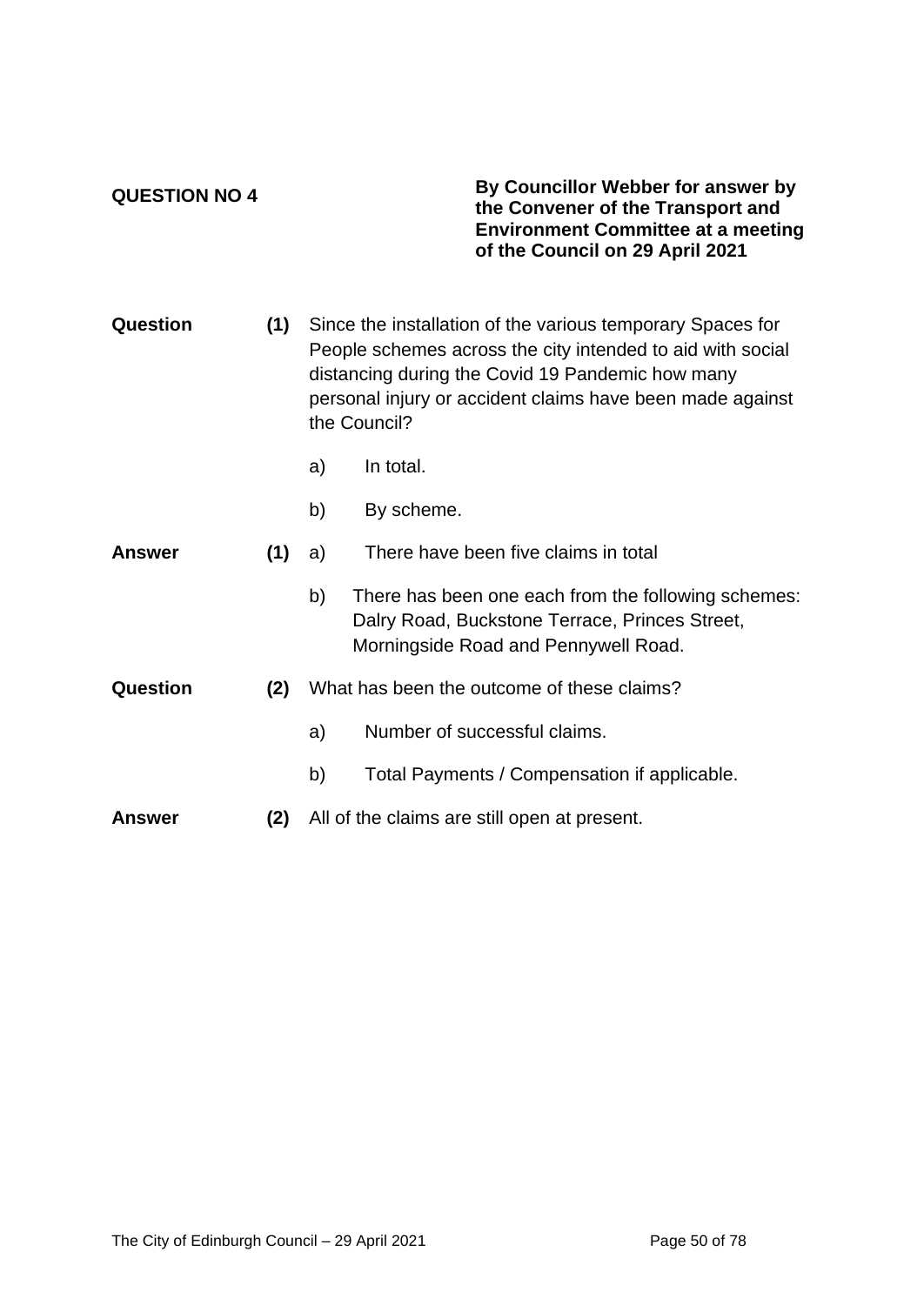**QUESTION NO 5 By Councillor Laidlaw for answer by the Convener of the Transport and Environment Committee at a meeting of the Council on 29 April 2021**

**Question** The Convener will be aware of the significant issues many residents face with regard to the lack of provision of public toilet facilities in some of our most popular parks and green spaces, including, but not limited to, Leith Links, Inverleith Park and the Meadows. Already, as Covid restrictions ease, these areas have seen large numbers of people gathering to eat and drink outdoors and this is likely to increase as we enter the summer months.

> Given the Council does not have the resources to construct and open public toilets in these areas would the Convener consider putting out to tender the license of the commercial provision on temporary toilet facilities, operating on a commercial basis, in these most popular and thus problematic, outdoor areas?

## **Answer** As agreed at the Transport and Environment Committee on 22 April, an additional £450,000 will be allocated, subject to approval by Full Council or by the Chief Executive under urgency powers, towards providing additional toilets in key locations this summer. The Council will seek to hire additional facilities where required.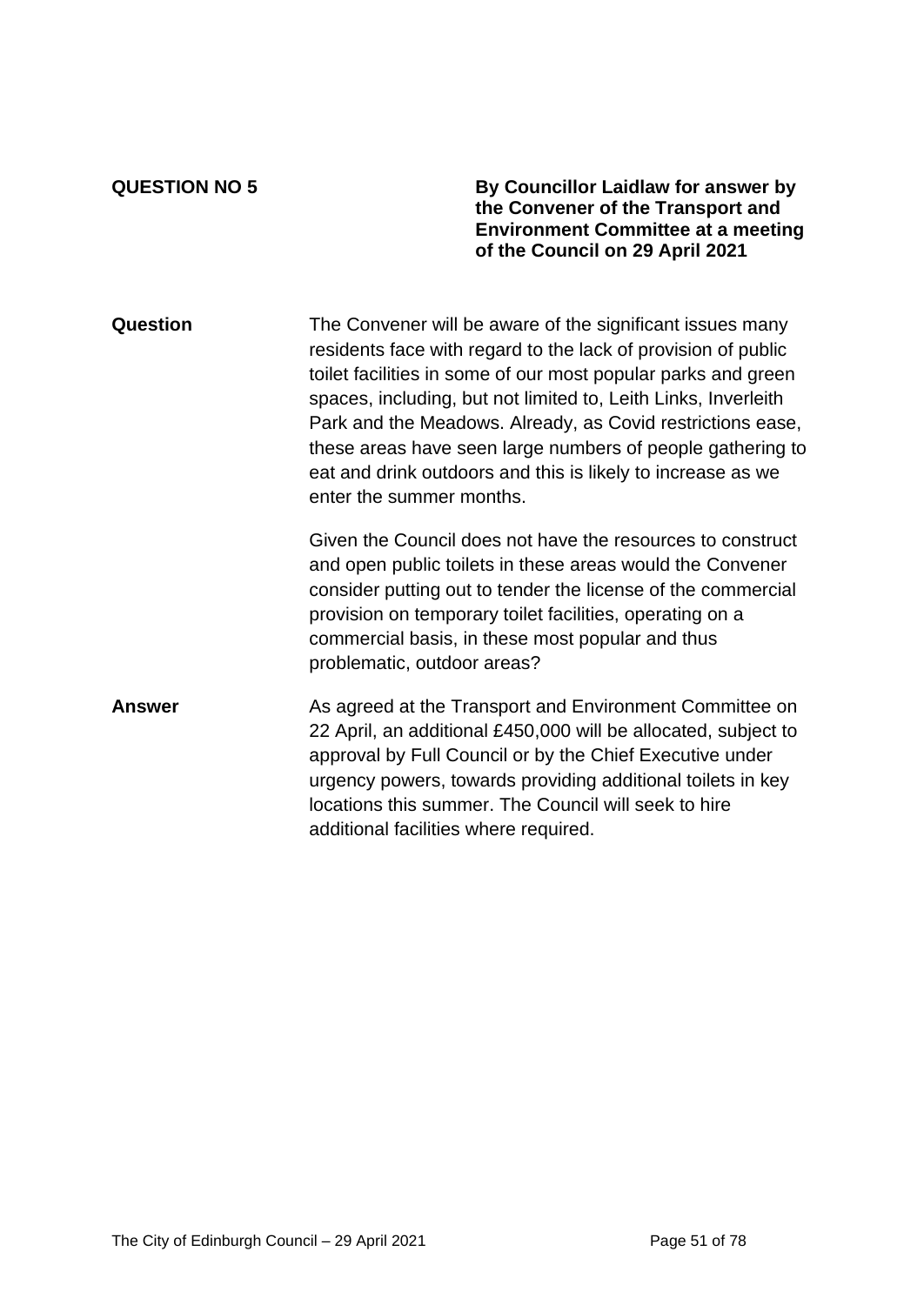**QUESTION NO 6 By Councillor Rust for answer by the Convener of the Transport and Environment Committee at a meeting of the Council on 29 April 2021**

**Question** Elected members face questions from constituents about *Spaces for People* schemes in respect of their own wards, but also other parts of the city in which constituents work or visit. There are around 120 schemes presenting a burden on both council officers and councillors in responding to individual queries. While some information is currently available on the Council website, can the Convener commit to investigating the provision of additional information for each *Spaces for People* scheme including all key documents, for example:

- final plans,
- integrated impact assessments,
- design risk assessments,
- completed safety audit

in order to allow easy access by councillors, their support staff and members of the public with a view to improving transparency, increasing efficiency and reducing workloads for all?

**Answer** Due to the urgent and temporary nature of the current Spaces for People Programme it has not been possible to create a public facing data platform which includes all of the requested information. The Spaces for People section of the Council Website includes a number of published scheme plans and others will be added when available. Individual technical documents can also be provided if requested.

> The overall Programme Integrated Impact Assessment is currently on the Council [website.](https://www.edinburgh.gov.uk/downloads/file/27293/creating-safe-spaces-for-walking-and-cycling)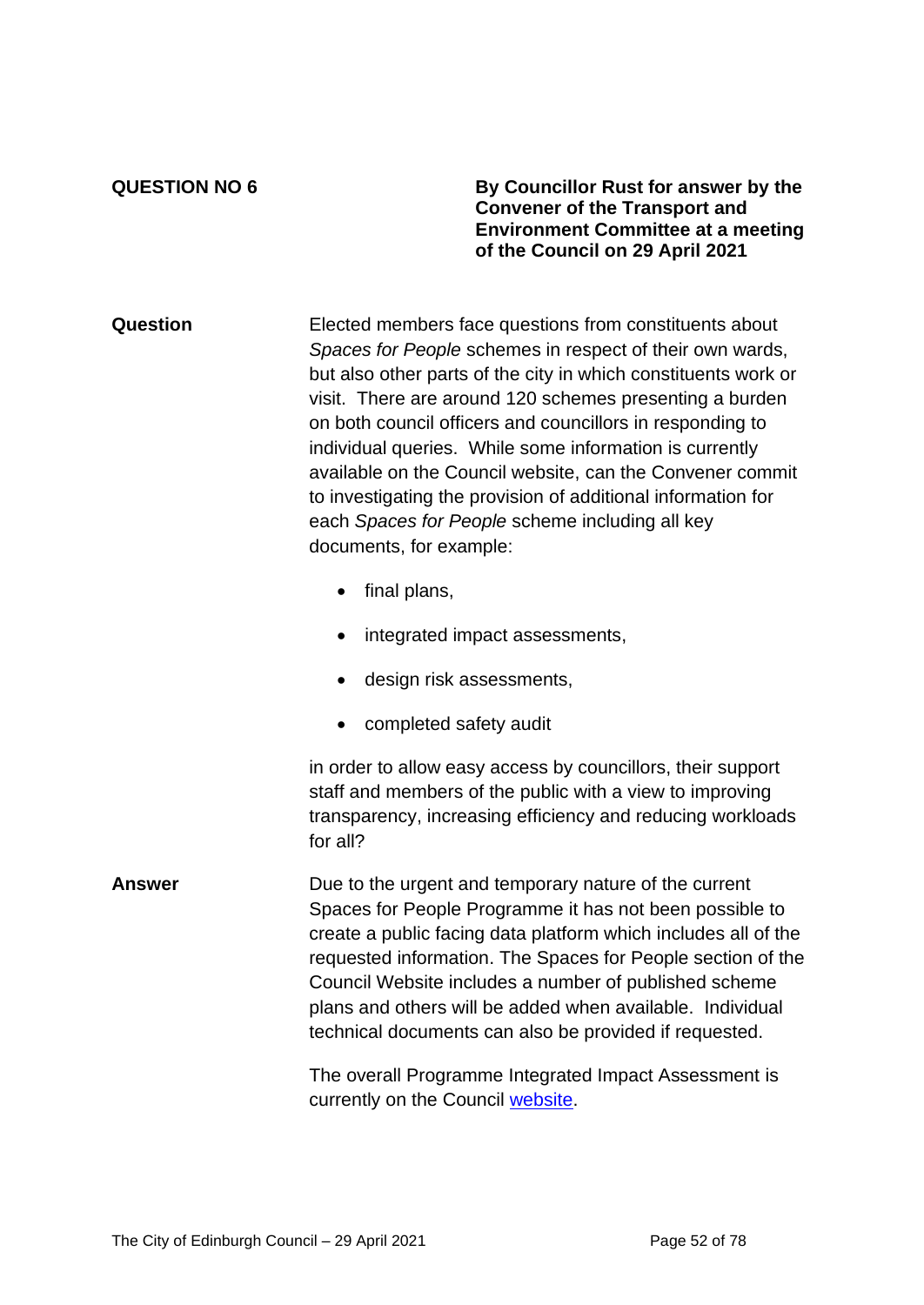| <b>Supplementary</b><br><b>Question</b> | Thank you Lord Provost and thanks to the Convener. Can<br>any commitment be given to provide requested documents<br>within three working days if they're not going to be provided<br>centrally?                                                                                                                                                                                                                                                                                                                                                                                          |
|-----------------------------------------|------------------------------------------------------------------------------------------------------------------------------------------------------------------------------------------------------------------------------------------------------------------------------------------------------------------------------------------------------------------------------------------------------------------------------------------------------------------------------------------------------------------------------------------------------------------------------------------|
| <b>Councillor</b><br><b>Macinnes</b>    | I'm sorry Councillor Rust I missed part of that, can I ask you<br>to repeat it.                                                                                                                                                                                                                                                                                                                                                                                                                                                                                                          |
| <b>Councillor</b><br><b>Rust</b>        | Can any commitment be given to provide requested<br>documents within 3 working days if they're not going to be<br>provided centrally?                                                                                                                                                                                                                                                                                                                                                                                                                                                    |
| <b>Supplementary</b><br><b>Answer</b>   | I'll pick up with officers in particular because clearly this is a<br>very operational matter in terms of how the technical<br>information is developed and used within each project and<br>indeed in terms of the consultation process. I think the<br>answer that I have given in writing gives some<br>understanding in the context of that and given the scale of<br>what we can do across spaces for people it has put the<br>team under enormous strain to try to provide incredibly<br>detailed bits of information, but we will come back to you on<br>that specific, thank you. |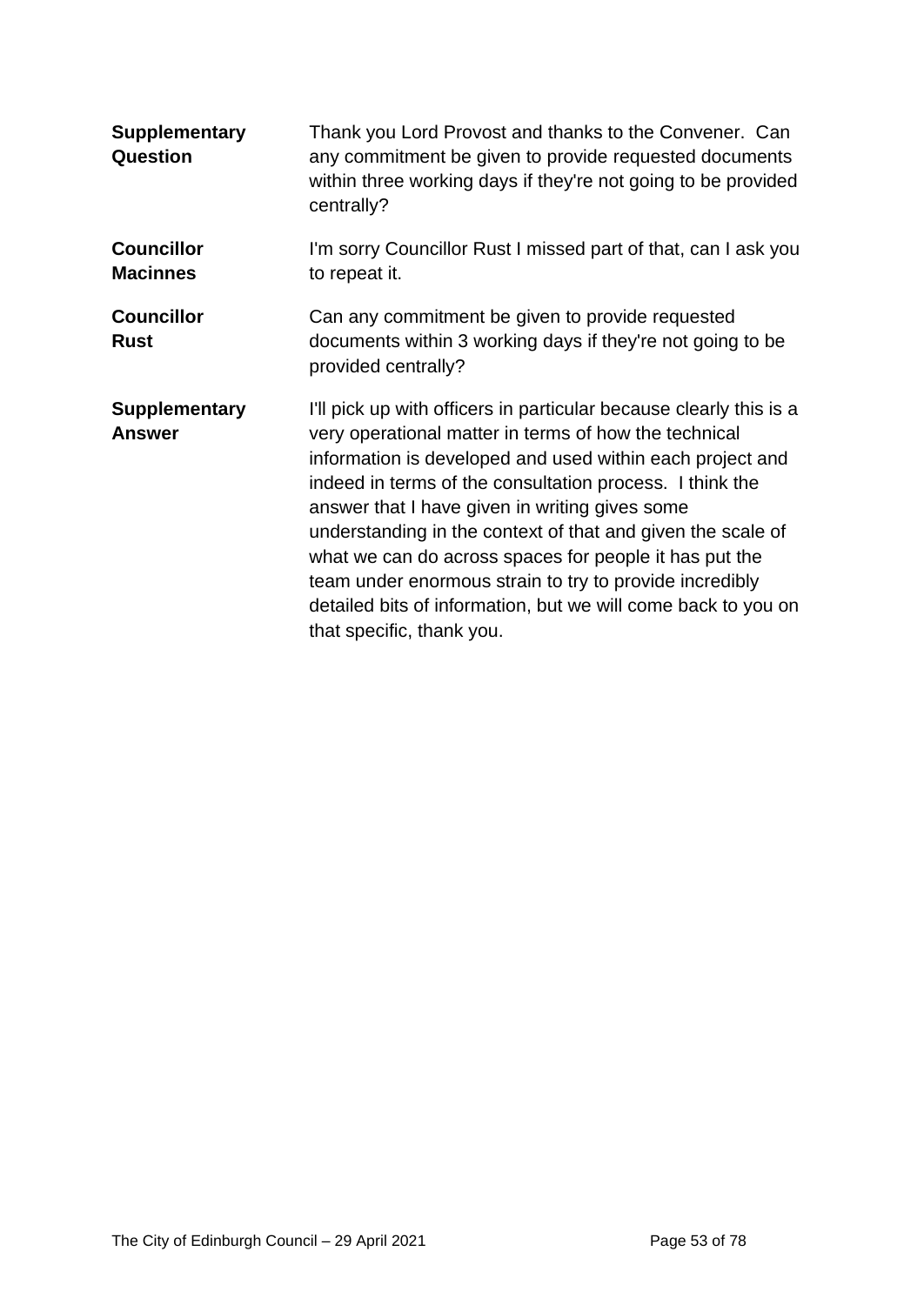### **QUESTION NO 7 By Councillor Neil Ross for answer by the Convener of the Transport and Environment Committee at a meeting of the Council on 29 April 2021**

The Council is responsible for maintaining thousands of gullies across the city. In March this year the Council had only two gulley cleaning vehicles with three new vehicles on order.

- **Question (1)** How many gully issues are currently shown as outstanding on the Council's online reporting system per ward?
- **Answer (1)** These figures are provided in Table 1 below, which clearly indicate that only 3% of the almost 60,000 gullies in Edinburgh are currently the subject of outstanding enquiries.

As is also made clear in the notes to the table there may be some instances of double counting when reports are not specific to an individual gully.

- **Question (2)** How many of those gully issues have been outstanding for more than one month, more than three months and more than six months analysed per ward?
- **Answer (2)** Table 1 provides this information.
- **Question (3)** When might it be reasonable to expect that the backlog will be eliminated and all the outstanding issues identified at 2) above cleared?
- **Answer (3)** The lifecycle of a gully issue can vary greatly in terms of complexity and timescale and depends on the cause of the issue. There is no standard time to fix an enquiry - some can be fixed in a day and some can take months to resolve. It should also be noted that on some occasions it is not the responsibility of the Council to do so, depending on the nature of the problem.

The Road Operations team prioritise gully issues which are affecting property and/or creating road safety issues first.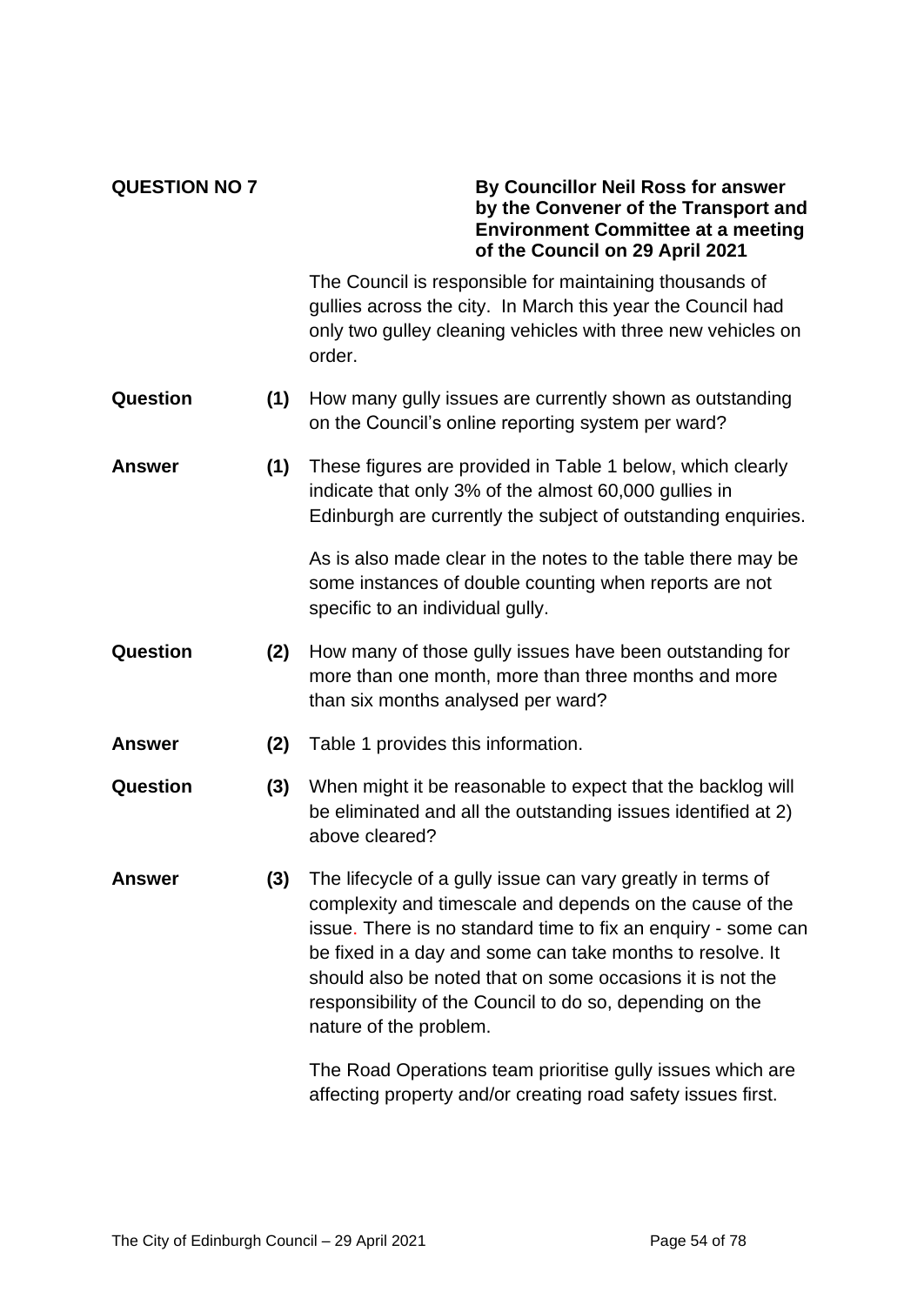|                                         |     | They also attempt to co-ordinate these enquiries with our<br>cyclical maintenance programme.                                                                                                                                                                                                                                                                                                                                                                                                                                                                                                                                                                                                                                                                                                                                                                                                                                                                                               |
|-----------------------------------------|-----|--------------------------------------------------------------------------------------------------------------------------------------------------------------------------------------------------------------------------------------------------------------------------------------------------------------------------------------------------------------------------------------------------------------------------------------------------------------------------------------------------------------------------------------------------------------------------------------------------------------------------------------------------------------------------------------------------------------------------------------------------------------------------------------------------------------------------------------------------------------------------------------------------------------------------------------------------------------------------------------------|
|                                         |     | There will always be work in progress because as current<br>enquiries are completed new ones arise and the overall<br>figure fluctuates in line with the weather and available<br>resources. It is therefore not realistic to reference<br>'eliminating a backlog' but recognition is necessary of the<br>ongoing nature of this work and Council responsibility.                                                                                                                                                                                                                                                                                                                                                                                                                                                                                                                                                                                                                          |
|                                         |     | For reference, on average in the seven months prior to the<br>onset of the severe winter weather (Jun 2020 - Dec 2020<br>inclusive), 762 enquiries per month were closed.                                                                                                                                                                                                                                                                                                                                                                                                                                                                                                                                                                                                                                                                                                                                                                                                                  |
| Question                                | (4) | What are the operational performance targets for gully<br>cleaning?                                                                                                                                                                                                                                                                                                                                                                                                                                                                                                                                                                                                                                                                                                                                                                                                                                                                                                                        |
| <b>Answer</b>                           | (4) | The operational target is to undertake a fully cyclical<br>maintenance of the city's gullies on a two-year cycle.                                                                                                                                                                                                                                                                                                                                                                                                                                                                                                                                                                                                                                                                                                                                                                                                                                                                          |
| <b>Supplementary</b><br><b>Question</b> |     | Thank you Lord Provost and thank you to the Convener for<br>her answer. It would seem from the figures provided that<br>Ward 10, my ward, has by far the highest number of all<br>outstanding gully enquiries, I don't expect the Convener to<br>know why that is, but would she be willing to help me find<br>out and take appropriate action?                                                                                                                                                                                                                                                                                                                                                                                                                                                                                                                                                                                                                                            |
| <b>Supplementary</b><br><b>Answer</b>   |     | Of course I'd be delighted to help. I'm hoping that you've<br>maybe gone directly to officers to ask those specific<br>questions already, but what I can do today though is<br>perhaps give some degree of context attached to this. The<br>question of gullies is not a simple one, it is actually<br>incredibly complex and so there may be a lot of reasons as<br>to why your particular ward has a high number of<br>outstanding enquiries, or indeed when any other ward has,<br>and one of the reasons for that is the nature of the problem<br>around gullies, because there is no one simple reason for<br>issues around gullies nor is there any simple solution often<br>to them, it can often be several different stages of<br>investigation, sometimes it's a problem that's actually sitting<br>with the sewer, in which case it's the responsibility of<br>Scottish Water, sometimes it is not obvious as to why<br>something is blocked, there are also occasionally times |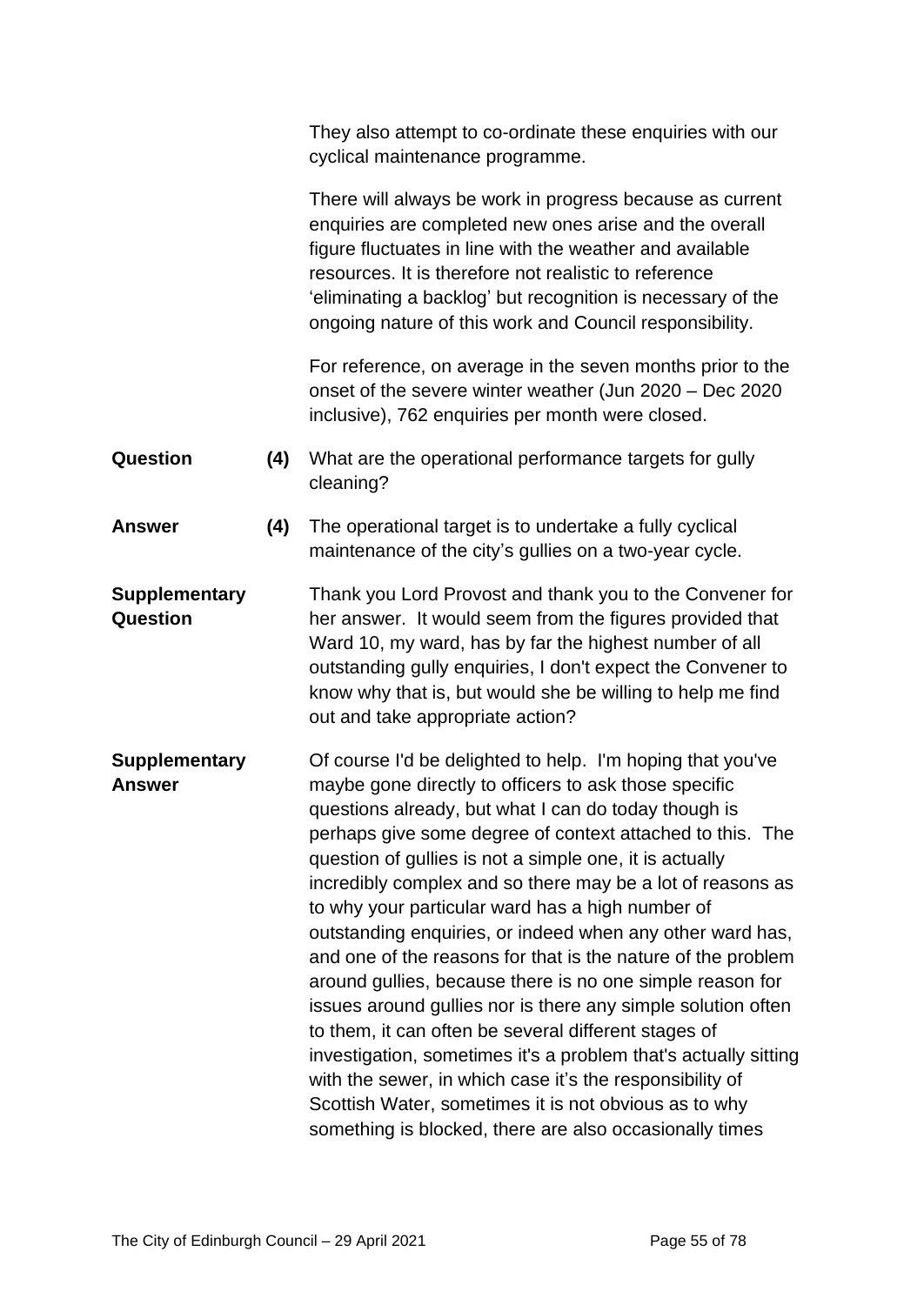when people will make reports of blocked gullies when in actual fact after rainfall it is natural and right that the gully pots are sitting at three quarter level full even though they may appear to be blocked to people, they're actually not and sometimes the problem does not actually lie at the gully it lies further back in the drainage system, as it reaches the sewer, in which case that requires an enormous amount of additional work either the jetting crew to clear them out which has to come back in as a second piece of work, or alternatively to actually have them dug out and that's often where we're combining with Scottish Water on that. So depending on the nature of the problem, and obviously there'll be issues around old sewer works etc. in different parts of the city, that may explain why there's a particular concentration in one ward over another and also it helps to explain some of the delays in getting enquiries resolved when they turn out to be more complex than first appears, thank you.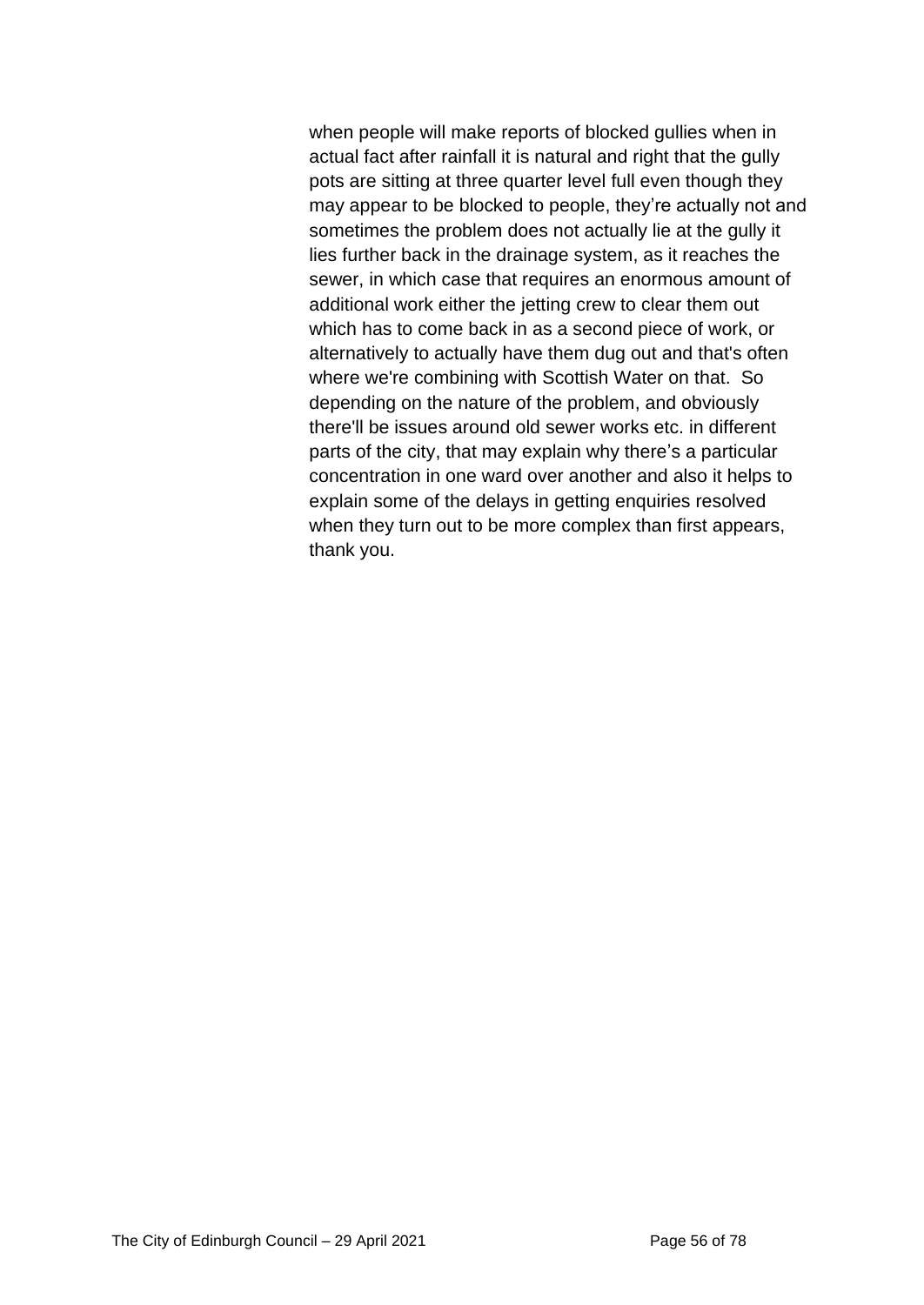|  | Table 1 - Outstanding Gully Enquiries |  |  |
|--|---------------------------------------|--|--|
|--|---------------------------------------|--|--|

| Ward    | Less than<br>1 month | 1month -<br>3month | 3 month -<br>6 month | > 6month                          | <b>Total No.</b><br><b>Enquiries</b><br><b>Outstanding</b> | % of total<br>gullies |
|---------|----------------------|--------------------|----------------------|-----------------------------------|------------------------------------------------------------|-----------------------|
| Ward 1  | 31                   | 64                 | 45                   | 24                                | 164                                                        | 0.28%                 |
| Ward 2  | 10                   | 32                 | 19                   | 31                                | 92                                                         | 0.15%                 |
| Ward 3  | 11                   | 23                 | 41                   | 15                                | 90                                                         | 0.15%                 |
| Ward 4  | 6                    | 13                 | 23                   | 14                                | 56                                                         | 0.09%                 |
| Ward 5  | 18                   | 32                 | 39                   | 30                                | 119                                                        | 0.20%                 |
| Ward 6  | 5                    | 42                 | 33                   | 32                                | 112                                                        | 0.19%                 |
| Ward 7  | $\overline{7}$       | 41                 | 30                   | 13                                | 91                                                         | 0.15%                 |
| Ward 8  | 11                   | 24                 | 13                   | 15                                | 63                                                         | 0.11%                 |
| Ward 9  | 13                   | 37                 | 22                   | 31                                | 103                                                        | 0.17%                 |
| Ward 10 | 25                   | 103                | 95                   | 79                                | 302                                                        | 0.51%                 |
| Ward 11 | 24                   | 25                 | 37                   | 15                                | 101                                                        | 0.17%                 |
| Ward 12 | $\overline{4}$       | 24                 | 15                   | 28                                | 71                                                         | 0.12%                 |
| Ward 13 | 5                    | 33                 | 22                   | 15                                | 75                                                         | 0.13%                 |
| Ward 14 | 10                   | 13                 | 33                   | 14                                | 70                                                         | 0.12%                 |
| Ward 15 | 21                   | 67                 | 66                   | 36                                | 190                                                        | 0.32%                 |
| Ward 16 | 10                   | 69                 | 45                   | 14                                | 138                                                        | 0.23%                 |
| Ward 17 | $\overline{7}$       | 26                 | 30                   | 12                                | 75                                                         | 0.13%                 |
|         |                      |                    |                      | Total                             | 1,912                                                      |                       |
|         |                      |                    |                      | <b>Total Gullies in Edinburgh</b> | 59,413                                                     |                       |
|         |                      |                    |                      | % of Total                        | 3%                                                         |                       |

Please note – the actual numbers are expected to be less than noted above. This is because there will be instances of double counting where customers have not selected specific gullies to report against. It is not possible to automatically identify the number which are double counted as the customer has not specified an asset that the system can identify as unique.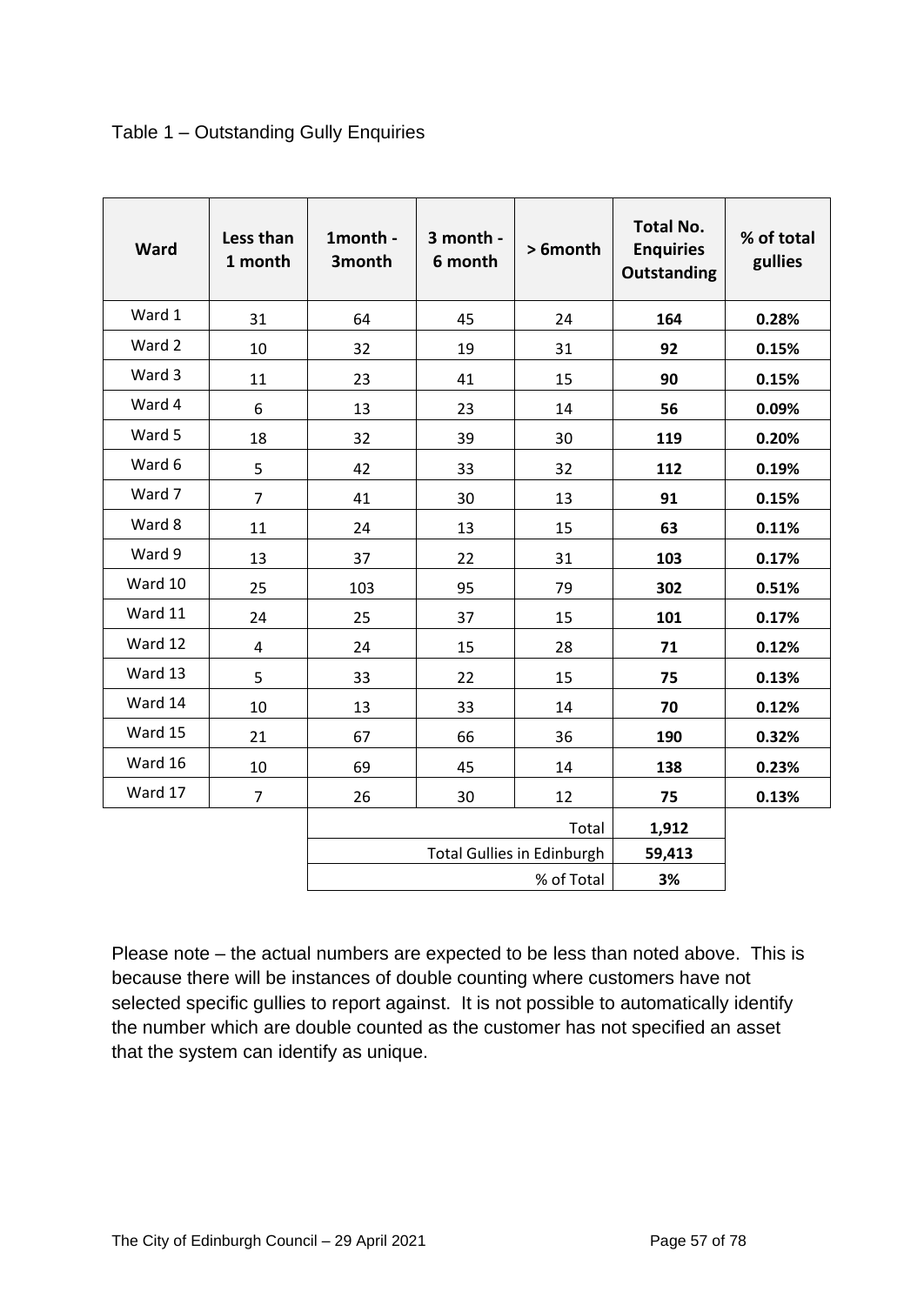### **QUESTION NO 8 By Councillor Neil Ross for answer by the Convener of the Finance and Resources Committee at a meeting of the Council on 29 April 2021**

| Question      | (1) | How much has the Council received, net of costs, from the<br>sale of public conveniences over the past ten years?                                                                                                                                            |
|---------------|-----|--------------------------------------------------------------------------------------------------------------------------------------------------------------------------------------------------------------------------------------------------------------|
| <b>Answer</b> | (1) | Total net receipts are £1,334,717                                                                                                                                                                                                                            |
| Question      | (2) | How much has the Council spent on the modernisation or<br>refurbishment of public conveniences over the past ten<br>years?                                                                                                                                   |
| <b>Answer</b> | (2) | £678,242                                                                                                                                                                                                                                                     |
| Question      | (3) | How much does the Council intend to spend in total on the<br>modernisation or refurbishment of public conveniences over<br>the current year 2021/22 and, in particular, on the facilities<br>at Bruntsfield Links, Meadows (East) and Middle Meadow<br>Walk? |
| <b>Answer</b> | (3) | There are currently no funded plans to refurbish these<br>toilets. However, the <b>Future Provision of Public</b><br>Conveniences was considered at 22 April 2021 Transport<br>and Environment Committee                                                     |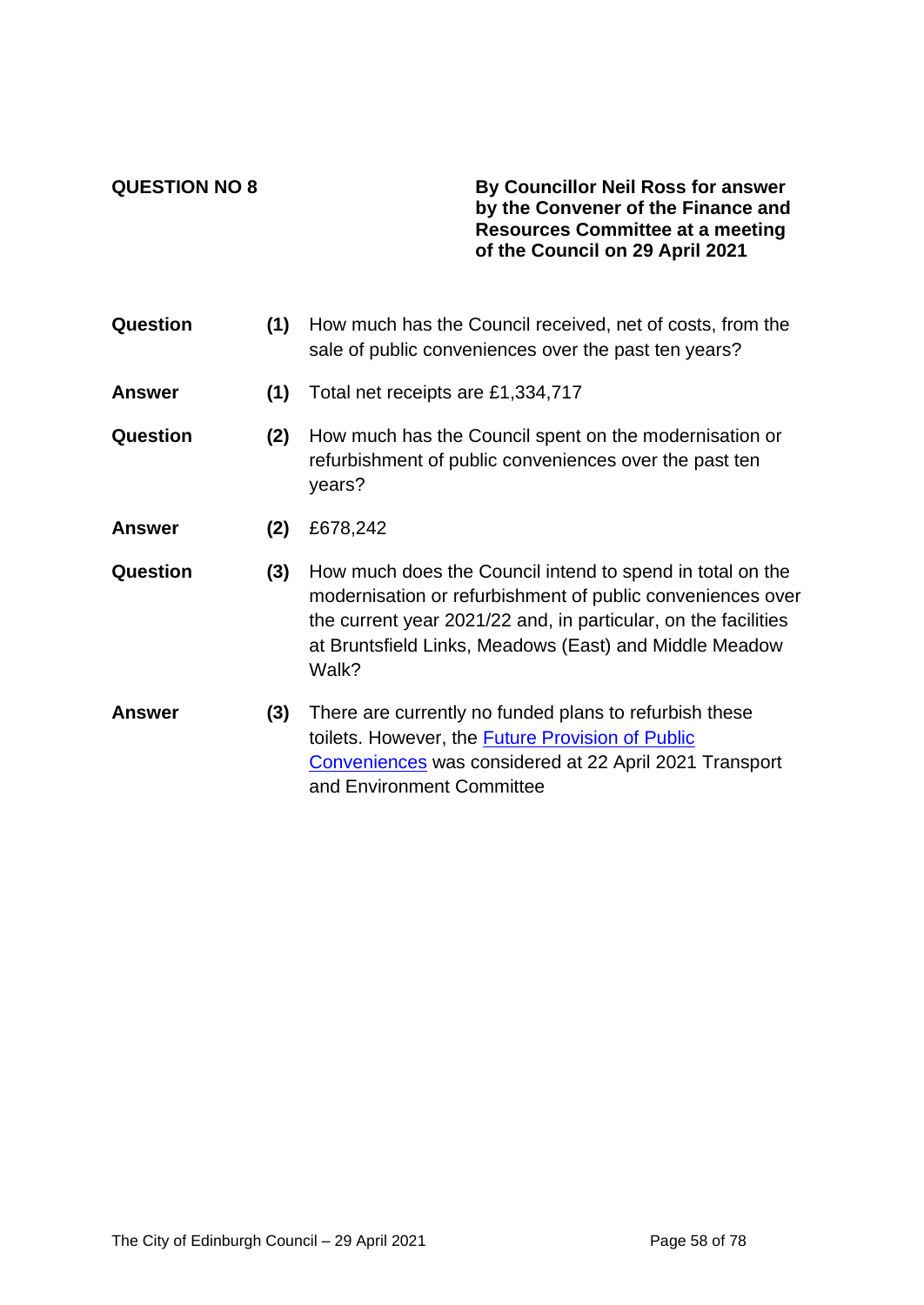### **QUESTION NO 9 By Councillor Osler for answer by the Convener of the Transport and Environment Committee at a meeting of the Council on 29 April 2021**

On Friday 9<sup>th</sup> April the guardrails at the Blackhall Dip were removed with no warning, this was not part of the consulted A90 Spaces for People scheme but done by the team charged with "decluttering".

- **Question (1)** If the guardrail needed to be removed why was their removal not considered as part of the original scheme and removed instead with no consultation?
- **Answer (1)** The Spaces for People programme includes a workstream dedicated to the removal of street clutter which is being progressed in consultation with Living Streets. Due to the urgent nature of the programme full consideration to the removal of street clutter could not always be provided. However, the programme has enabled a review of measures to improve pedestrian movement in line with the Edinburgh Street Design Guidance.
- **Question (2)** In many schemes guardrail removal was considered as part of the Spaces for People Schemes. Who decides on whether this is considered or not?
- **Answer (2)** The lead officer for the measures should consider street clutter removal as part of the process but as mentioned above, this was not always possible.
- **Question (3)** How is such a decision made?
- **Answer (3)** The process follows the protocol adopted in 2012 and is in line with the Edinburgh Street Design Guidance. As part of guidance, the decluttering of streets should be considered when carrying out work on the network.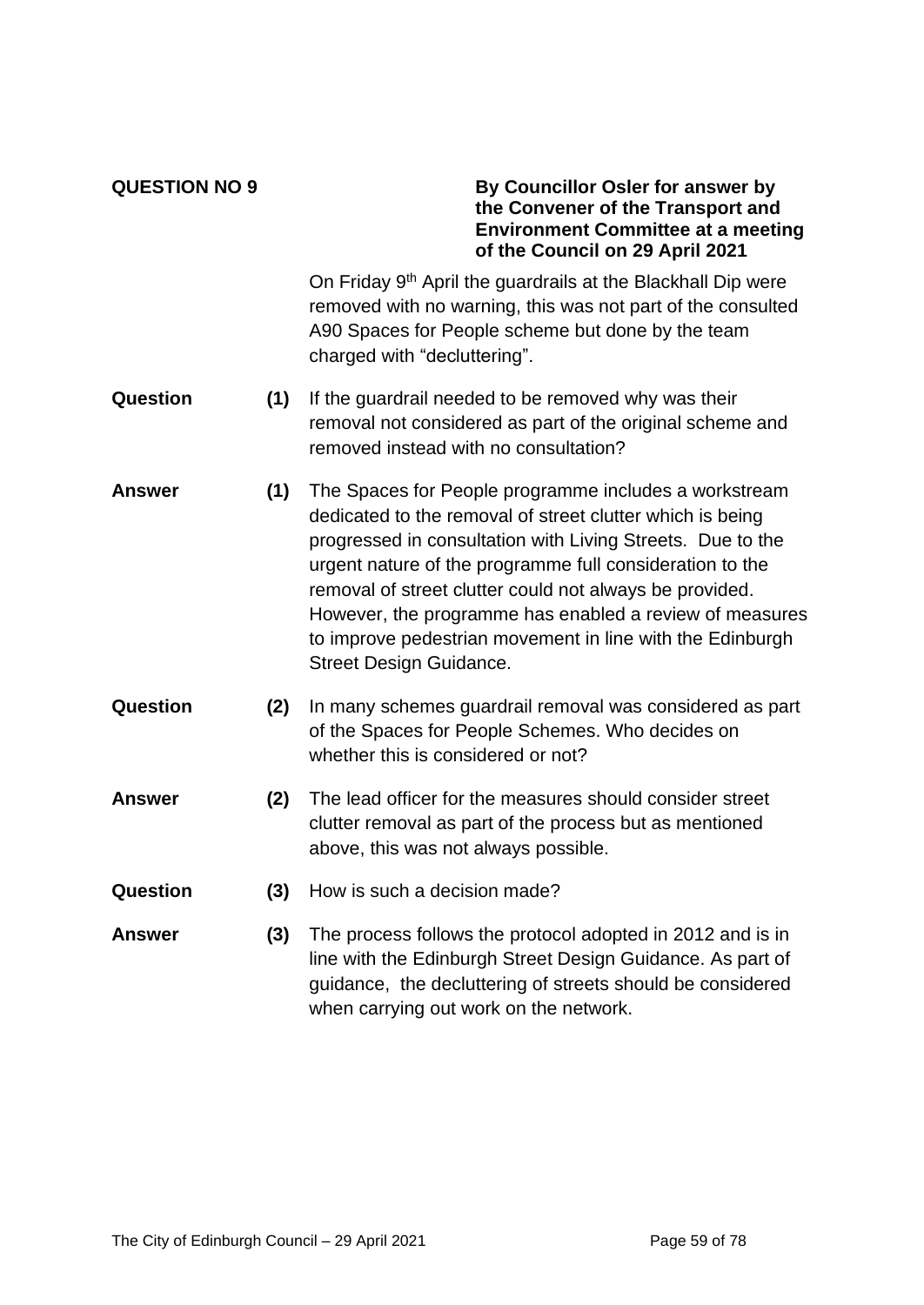**QUESTION NO 10 By Councillor Jim Campbell for answer by the Convener of the Education, Children and Families Committee at a meeting of the Council on 29 April 2021**

- **Question (1)** Are holders of an NHS Scotland Face Coverings Exemption card exempt from wearing face coverings in all Council settings?
- **Answer (1)** Schools and Lifelong Learning follow Scottish Government and Health Protection advice. In-line with this, all holders of an NHS Scotland Face Coverings Exemption card would be exempt from wearing face coverings in all Council settings.

[https://www.gov.scot/publications/coronavirus-covid-19](https://www.gov.scot/publications/coronavirus-covid-19-public-use-of-face-coverings/pages/face-covering-exemptions/) [public-use-of-face-coverings/pages/face-covering](https://www.gov.scot/publications/coronavirus-covid-19-public-use-of-face-coverings/pages/face-covering-exemptions/)[exemptions/](https://www.gov.scot/publications/coronavirus-covid-19-public-use-of-face-coverings/pages/face-covering-exemptions/)

- **Question (2)** Following an enquiry from a constituent in early March, I understand the Children and Families were reminded that if a student is exempt then they need not wear a mask. Would the Convener agree?
- **Answer (2)** Schools and Lifelong Learning follow Scottish Government and Health Protection advice with regards to the response to managing Covid-19 in schools.

Where required face coverings should be worn, if staff or pupils are exempt, they do not need to wear a face covering.

The link to guidance is provided below.

[https://www.gov.scot/publications/coronavirus-covid-19](https://www.gov.scot/publications/coronavirus-covid-19-guidance-on-reducing-the-risks-in-schools/) [guidance-on-reducing-the-risks-in-schools/](https://www.gov.scot/publications/coronavirus-covid-19-guidance-on-reducing-the-risks-in-schools/)

[https://www.gov.scot/publications/coronavirus-covid-19](https://www.gov.scot/publications/coronavirus-covid-19-public-use-of-face-coverings/pages/face-covering-exemptions/) [public-use-of-face-coverings/pages/face-covering](https://www.gov.scot/publications/coronavirus-covid-19-public-use-of-face-coverings/pages/face-covering-exemptions/)[exemptions/](https://www.gov.scot/publications/coronavirus-covid-19-public-use-of-face-coverings/pages/face-covering-exemptions/)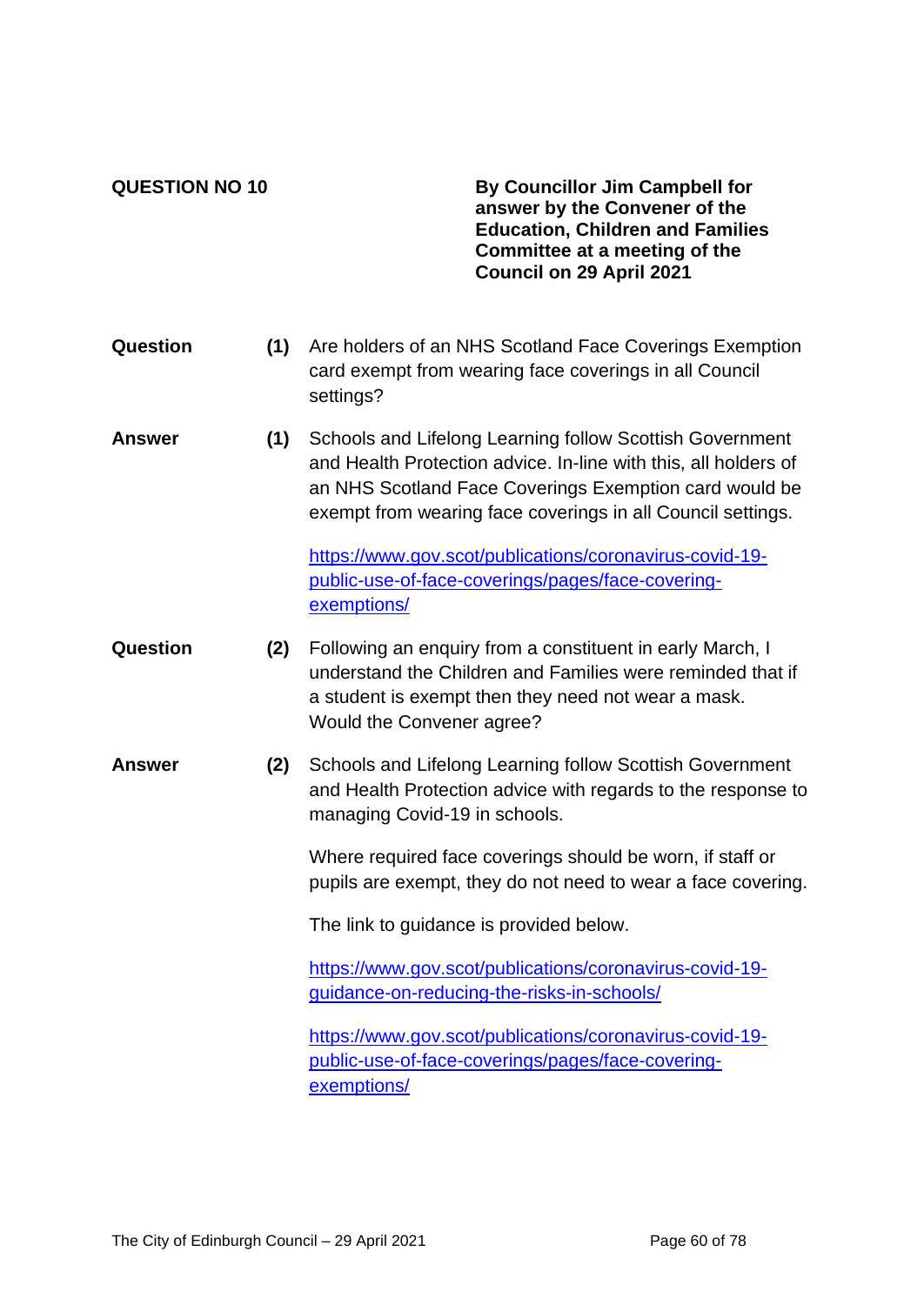- **Question (3)** Despite this, a story appeared in Scotland on Sunday on 3 April alleging several exempt students had been excluded from a City of Edinburgh school classroom for failing to wear a face covering. Can the Convener comment on the accuracy of this media report? If true, has an apology been given to any students wrongly excluded from class?
- **Answer (3)** Parents, pupils and Head Teachers have resolved this.
- **Questions (4)** Has it been made clear to all Head Teachers that students exempt from wearing face coverings must not be discriminated against?
- **Answer (4)** Head Teachers were made aware of this on 08.03.2021 and 29.03.2021. A Bite size training was also provided to all staff on face masks / face coverings.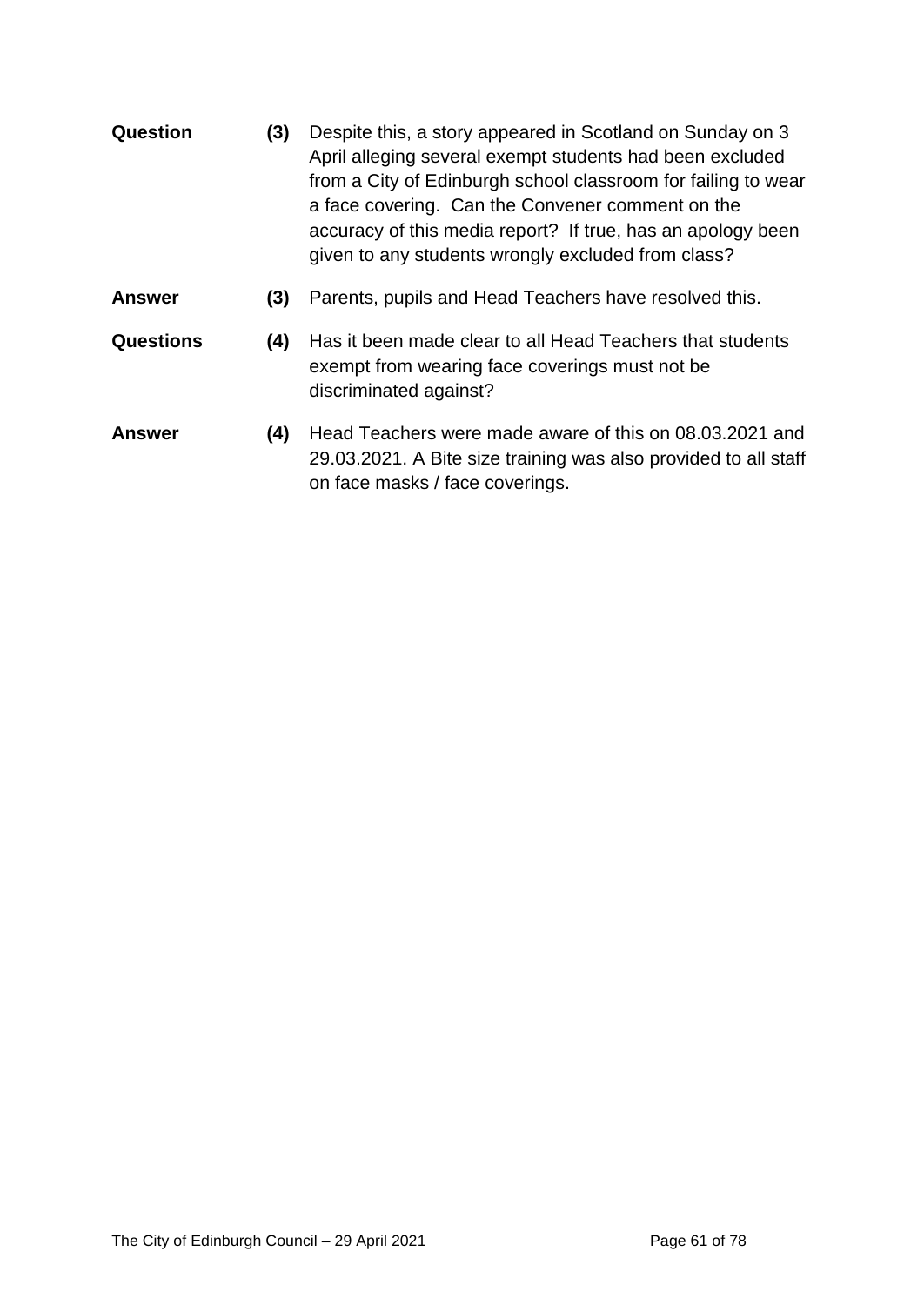**QUESTION NO 11 By Councillor Jim Campbell for answer by the Convener of the Transport and Environment Committee at a meeting of the Council on 29 April 2021**

- **Question (1)** What are the normal office locations of those responsible for designing Edinburgh Spaces for People schemes? **Answer (1)** The lead officers for all of the Spaces for People schemes are based in Edinburgh. All except three schemes were designed in Edinburgh. **Question (2)** Are press reports accurate that some schemes were designed by London based individuals? **Answer (2)** All the Spaces for People measures have a Council officer with responsibility for developing schemes in line with agreed objectives, providing a design brief to the designers so plans can be produced using computer-aided design and drafting software (AutoCAD). Only three schemes out of 54 had plans produced on AutoCAD by London based designers. These designs were then subject to detailed consideration by Council officers. **Question (3)** Did any individuals involved in designing an Edinburgh Spaces for People schemes that were not based within this Council boundary, make site visits to the scheme they were responsible for designing? Please list these schemes.
- **Answer (3)** The designers for the three schemes who are not based in Edinburgh were provided with a design brief including concept design and purpose and did not make site visits to the scheme. However, the lead officer for each scheme is based in Edinburgh and therefore could and did make site visits and remained in constant communication with the designer. The three schemes were: Slateford Road, Greenbank to Meadows and Lanark Road/Inglis Green Road and Longstone Road.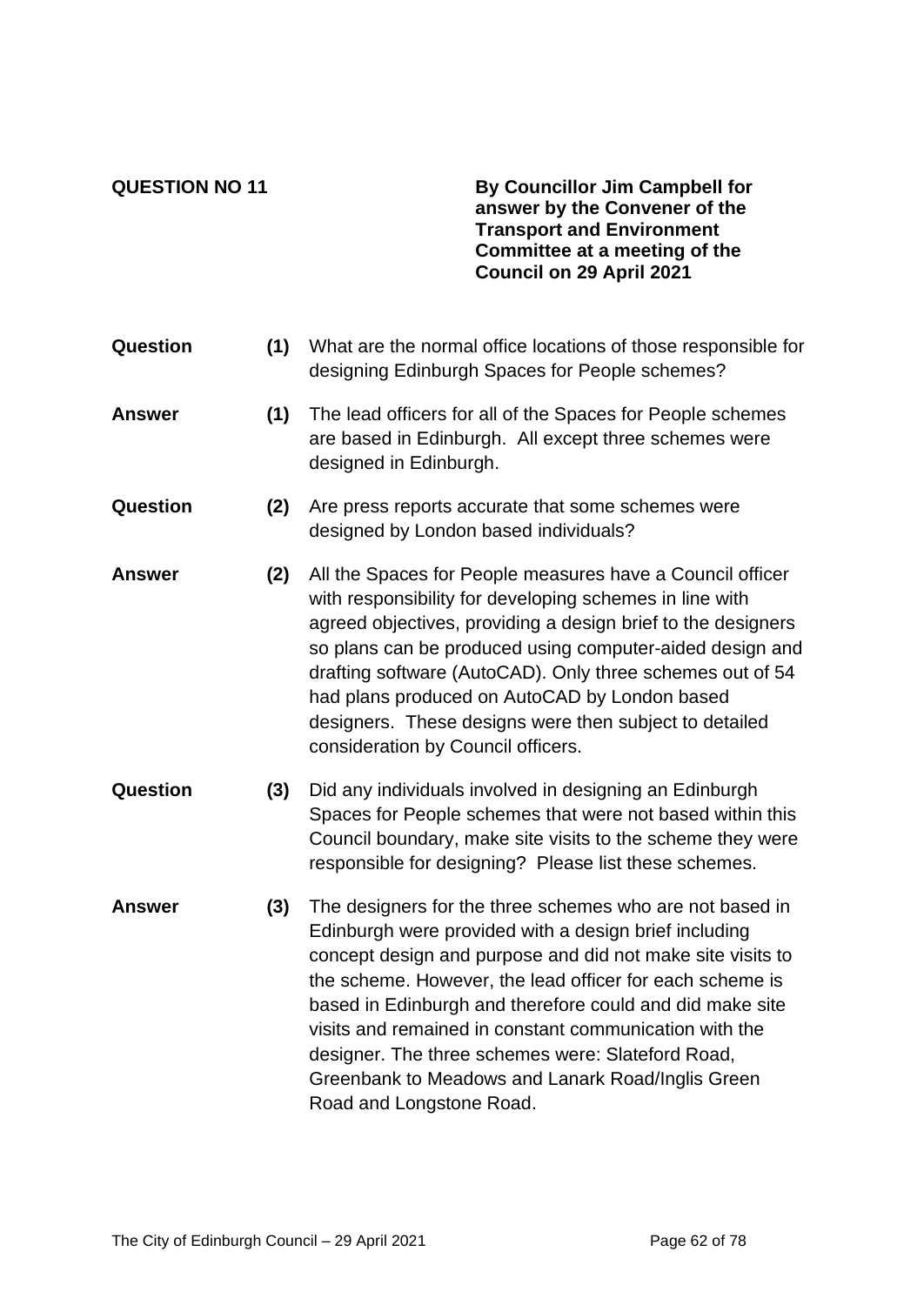| <b>Questions</b>                        | (4) | Which Spaces for People schemes were designed without<br>the designers making any site visits?                                                                                                                                                                                                                                                                                                                                                                                                                                                                                                                                                                                                                                                                                                                                                                                                                                                                                                                                                                                                                                                                                                                                                                                                                                                                                                                                                                                                                                                                 |
|-----------------------------------------|-----|----------------------------------------------------------------------------------------------------------------------------------------------------------------------------------------------------------------------------------------------------------------------------------------------------------------------------------------------------------------------------------------------------------------------------------------------------------------------------------------------------------------------------------------------------------------------------------------------------------------------------------------------------------------------------------------------------------------------------------------------------------------------------------------------------------------------------------------------------------------------------------------------------------------------------------------------------------------------------------------------------------------------------------------------------------------------------------------------------------------------------------------------------------------------------------------------------------------------------------------------------------------------------------------------------------------------------------------------------------------------------------------------------------------------------------------------------------------------------------------------------------------------------------------------------------------|
| <b>Answer</b>                           | (4) | See answer 3. However, it is important to stress that the<br>lead officer for the scheme and other officers know these<br>sites well, visited them on many occasions and liaised<br>closely with the designers.                                                                                                                                                                                                                                                                                                                                                                                                                                                                                                                                                                                                                                                                                                                                                                                                                                                                                                                                                                                                                                                                                                                                                                                                                                                                                                                                                |
| <b>Supplementary</b><br><b>Question</b> |     | Thank you Lord Provost, I thank the Convener for her<br>answer. Does the Convener think it's coincidence that the<br>three schemes that seem to have raised the greatest level of<br>public anxiety were all schemes designed outside Scotland?                                                                                                                                                                                                                                                                                                                                                                                                                                                                                                                                                                                                                                                                                                                                                                                                                                                                                                                                                                                                                                                                                                                                                                                                                                                                                                                |
| <b>Supplementary</b><br><b>Answer</b>   |     | I'm really dismayed by that question Councillor Campbell.<br>This is attempting to stir a pot which does not need stirred.<br>As I give you the answer in the written answer, in part three<br>of your question, it is quite clear that both the briefing has<br>been given by local officers and others who have detailed<br>local knowledge, it goes in then in the case of 3 out of the 54<br>schemes that we've done so far of this nature, only 3 have<br>gone out to specialist capacity to reflect the fact that our<br>officers didn't have the capacity to put in these number of<br>schemes properly at this point because of the sheer number<br>of schemes going through. They then came back in and<br>they went through a very careful review process, I'm sorry,<br>you're shaking your head but I presume that means you<br>don't believe me, in which case I'll come back to you writing<br>on it. I really do have some concerns about the way in<br>which our officers work is being portrayed around spaces for<br>people, it came back in, it went through very careful internal<br>review with again localised knowledge being applied to that.<br>This is an entirely normal process when you've got capacity<br>issues, to employ specialist outside help to be getting<br>anywhere in any part of a system in a council where that<br>was required and quite why it's being questioned in the way<br>it is and the way that's been put forward in the public arena<br>in this way I cannot fathom, unless it is just mischief making. |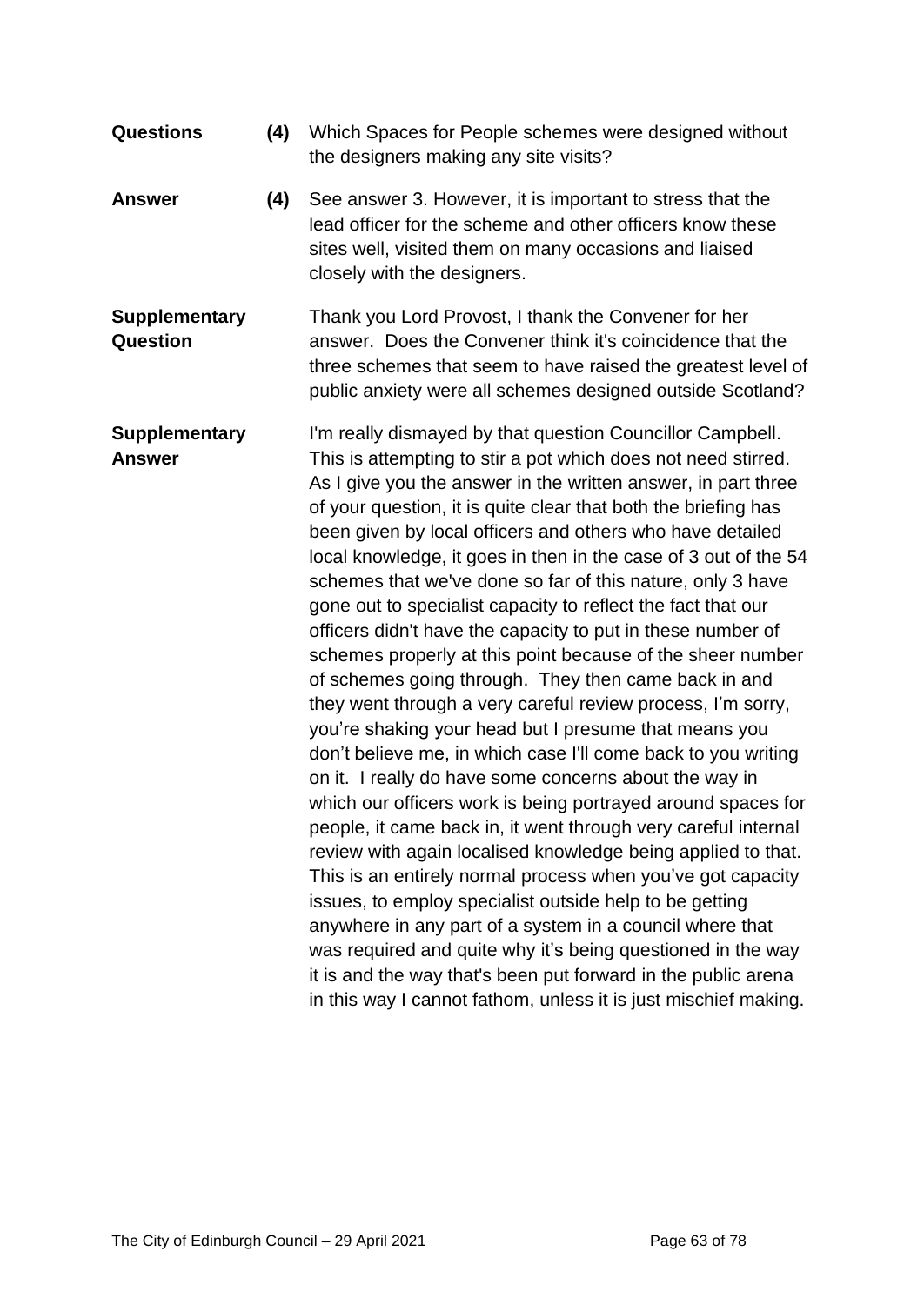**QUESTION NO 12 By Councillor Lang for answer by the Convener of the Transport and Environment Committee at a meeting of the Council on 29 April 2021**

- **Question (1)** What percentage of Edinburgh's public path network has path lighting?
- **Answer (1)** Within the Council's GIS System, the footpath network is measured in kilometres and the street lights are recorded as data points. It is therefore not possible to identify the length of footpath that is lit, without individually checking each section of footpath, which would take some time and would be highly resource intensive.
- **Question (2)** What plans exist to increase this percentage?
- **Answer (2)** Under Section 35 of the Roads (Scotland) Act 1984, a local roads authority shall provide and maintain lighting for roads, or proposed roads, which are, or will be, maintainable by them and which in their opinion ought to be lit. This includes the provision and maintenance of lighting on footpaths.

There are no plans to increase the existing lighting coverage by installing street lighting on roads that are currently adopted by the Council and are unlit. This is in line with one of the three priorities in the Council's Business Plan "becoming sustainable and net zero city".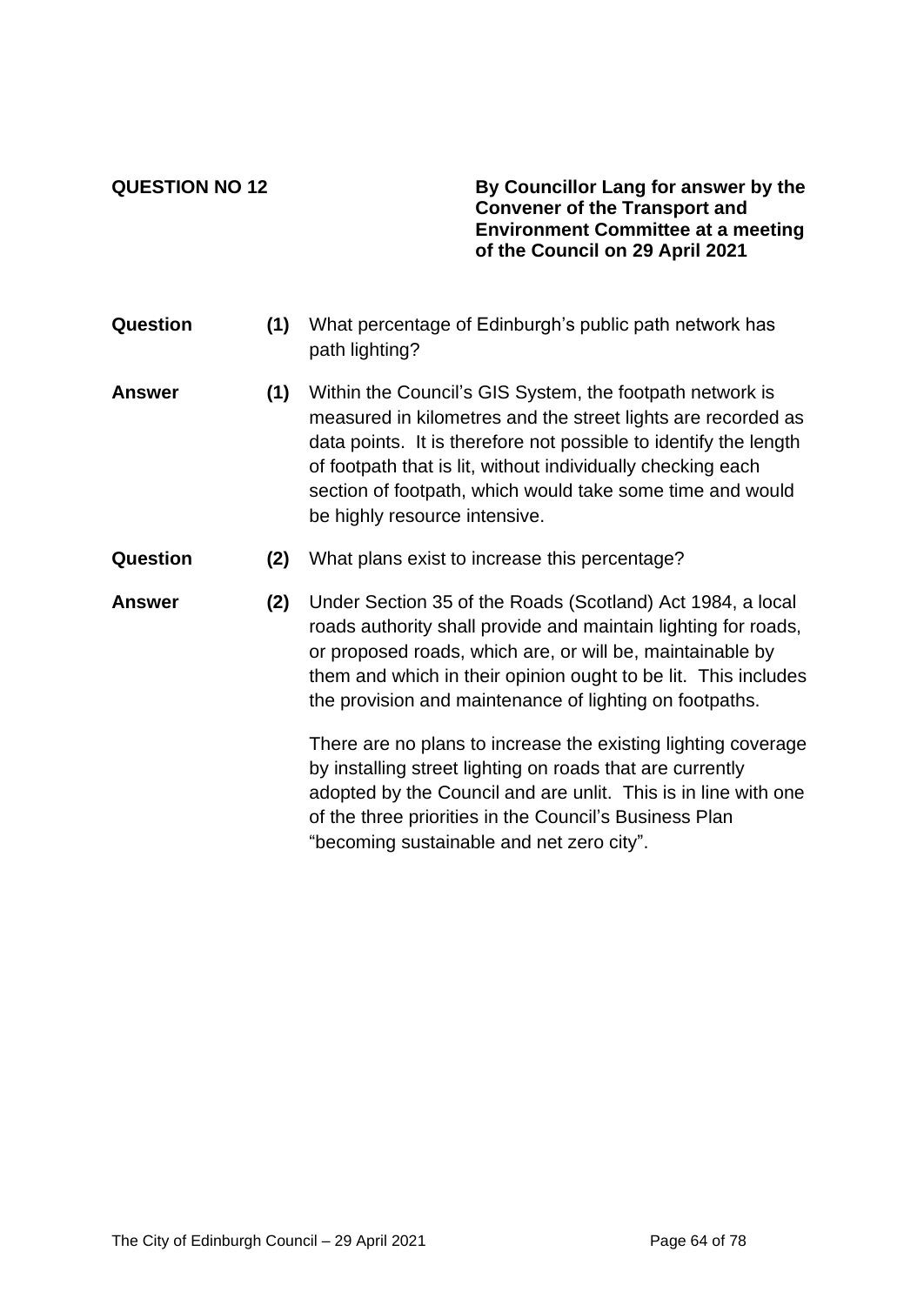### **QUESTION NO 13 By Councillor Mitchell for answer by the Convener of the Transport and Environment Committee at a meeting of the Council on 29 April 2021**

On Thursday 11th March a question was submitted about the feedback and responses from residents and stakeholders to the Queensferry Road/A90 scheme.

The response to part four of the question said "It is hoped that the summary of feedback will [be] circulated by the end of the week."

Over five weeks later, and having enquired about this with the Convener and officials on 29th March, could the Convener please confirm:

- **Question (1)** Why this information has not yet been forthcoming?
- **Answer (1)** Due to competing priorities there has been a delay in finalising the assessment feedback form.
- **Question (2)** When the feedback on the scheme will be circulated to councillors, transport spokespeople, and stakeholders?
- **Answer (2)** Officers have committed that the Assessment Feedback Form will be circulated ahead of Full Council on 29 April 2021.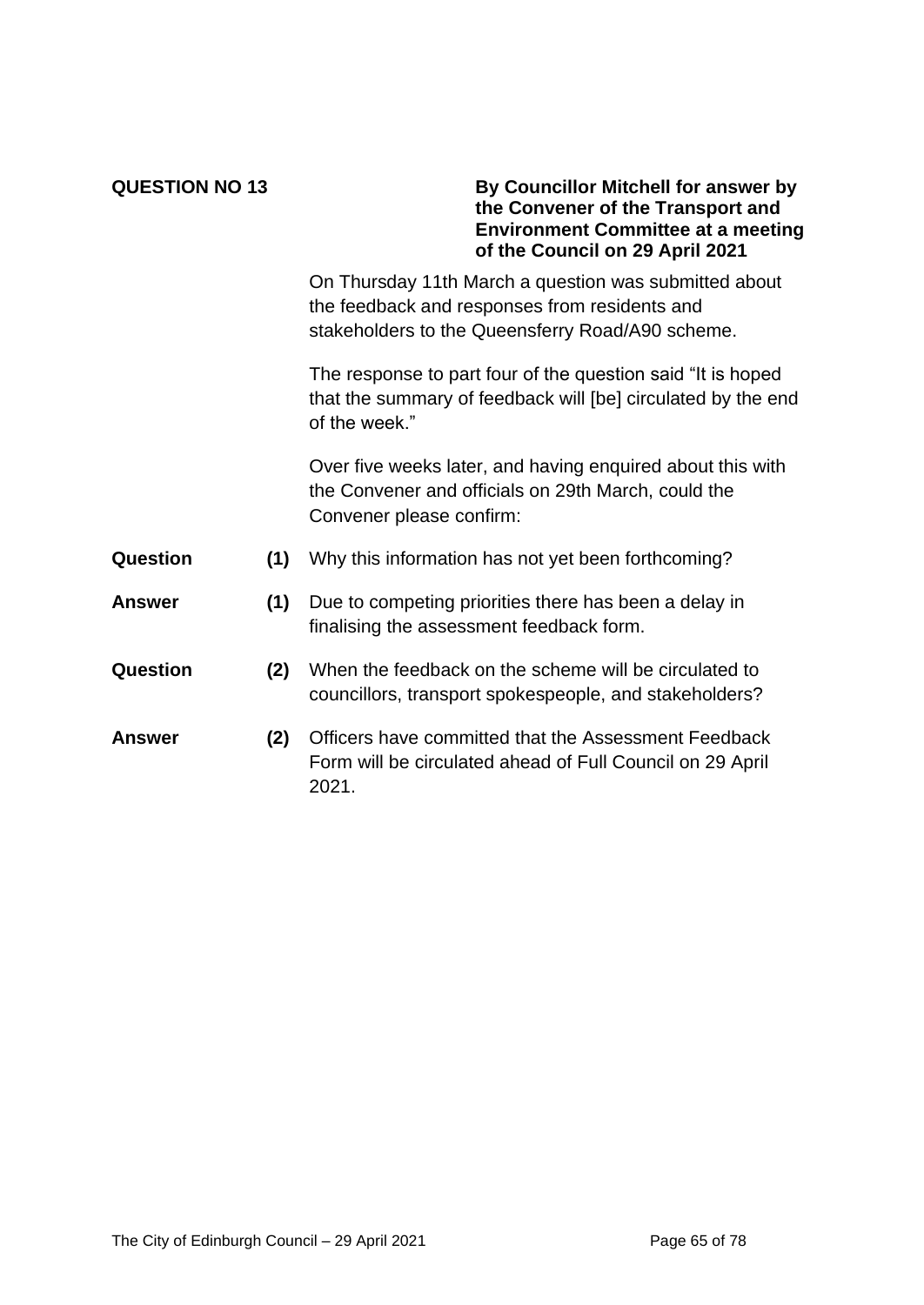### **QUESTION NO 14 By Councillor Louise Young for answer by the Convener of the Transport and Environment Committee at a meeting of the Council on 29 April 2021**

With regard to the number of registrations for a garden waste permit can the following numbers be provided for the last 3 registration periods:

- **Question (1)** What quantity and % of eligible households have registered for a garden waste permit?
- **Answer (1)** At the introduction of the charge in 2018, the garden waste service opened to all residents within Edinburgh. However, before the charge was introduced approximately 124,000 households received a garden waste collection service.

The business case for the introduction of the charge predicted that 46% of these 124,000 households (with an assumption of 1 bin each) would opt-in to the chargeable service.

In 2018/19 (year 1) there were 68,841 households registered for 74,879 bins (60% of original bins).

In 2019/20 (year 2) this rose to 72,133 households registered for 79,496 bins (64% of original bins; and 6% increase from previous year).

In 2020/21 (year 3) this increased further to 74,539 households registered for 82,355 bins (66% of original bins; and 4% increase from previous year).

**Question (2)** Of that total registrations, how many were renewals and how many were new households?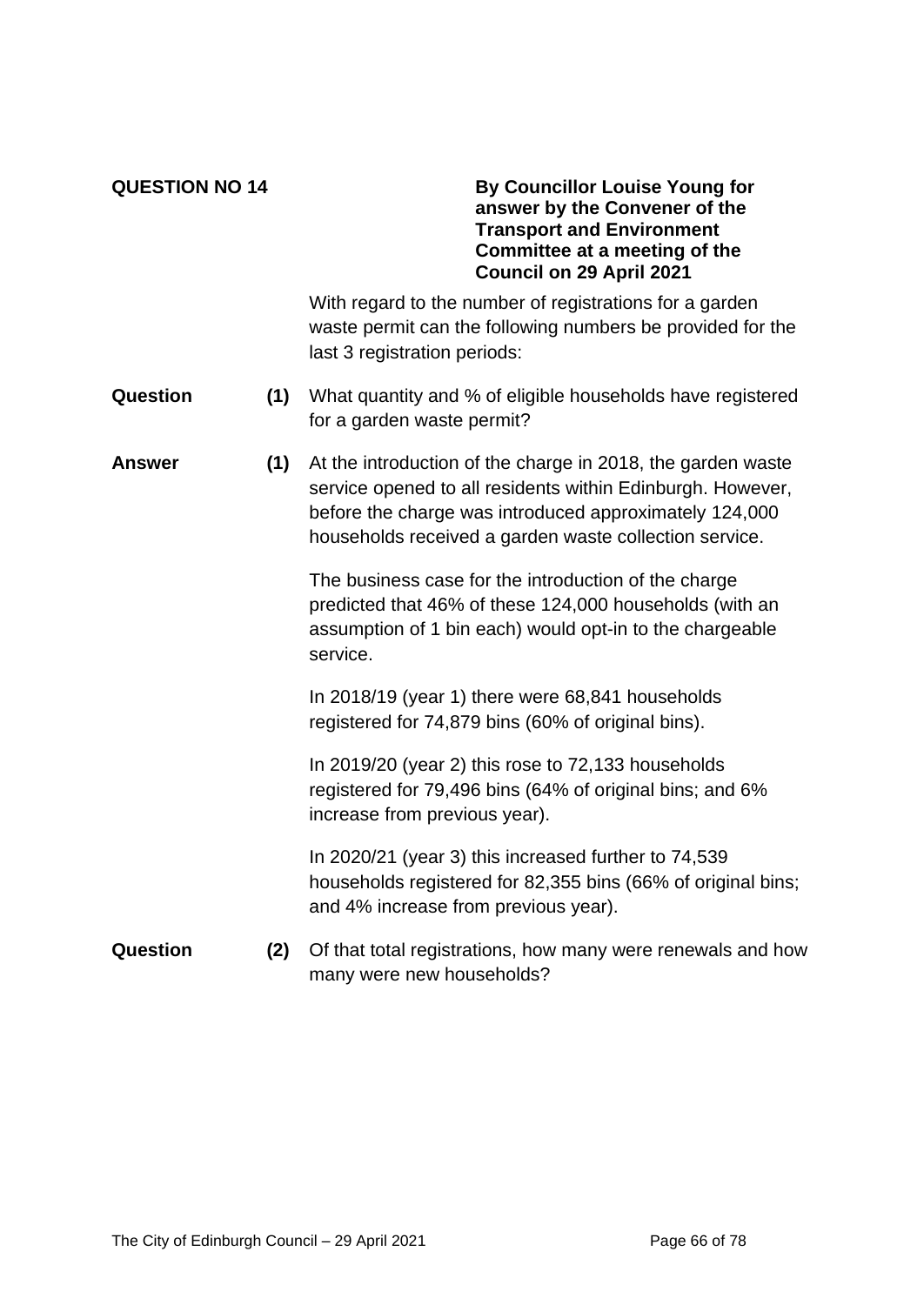| <b>Answer</b> | (2) | Of the properties registered for the garden waste service<br>since the charge was introduced:                                                                                                                                                                                                                                                                                       |
|---------------|-----|-------------------------------------------------------------------------------------------------------------------------------------------------------------------------------------------------------------------------------------------------------------------------------------------------------------------------------------------------------------------------------------|
|               |     | 4% were for year 1 only                                                                                                                                                                                                                                                                                                                                                             |
|               |     | 3% were for year 2 only                                                                                                                                                                                                                                                                                                                                                             |
|               |     | 9% were for year 3 only                                                                                                                                                                                                                                                                                                                                                             |
|               |     | 5% were for year 1 and 2 but not year 3                                                                                                                                                                                                                                                                                                                                             |
|               |     | 6% were for year 1 and 3 but not year 2                                                                                                                                                                                                                                                                                                                                             |
|               |     | 9% were for year 2 and 3 but not year 1                                                                                                                                                                                                                                                                                                                                             |
|               |     | 65% were for all years - 1, 2 and 3                                                                                                                                                                                                                                                                                                                                                 |
|               |     | In total, this means around 89% of properties that have<br>registered for the service since the charge was introduced<br>are current year 3 customers.                                                                                                                                                                                                                              |
|               |     | These figures relate to the property that was registered and<br>not the person registering as it could be a different person in<br>the household (or friend/family member) doing this each<br>year. This means that these figures will not factor in where<br>someone has registered for multiple years but moved to a<br>new house; these would appear as two separate properties. |
| Question      | (3) | How many / what % of permit holders did not renew?                                                                                                                                                                                                                                                                                                                                  |
| <b>Answer</b> | (3) | See response to question 2. On this basis, around 11-12%<br>of properties that have registered for the service since the<br>charge was introduced are not currently registered for the<br>service in year 3.                                                                                                                                                                        |
| Question      | (4) | How many complaints have been received from residents<br>who had a permit but missed the renewal period and are<br>now not covered by the service?                                                                                                                                                                                                                                  |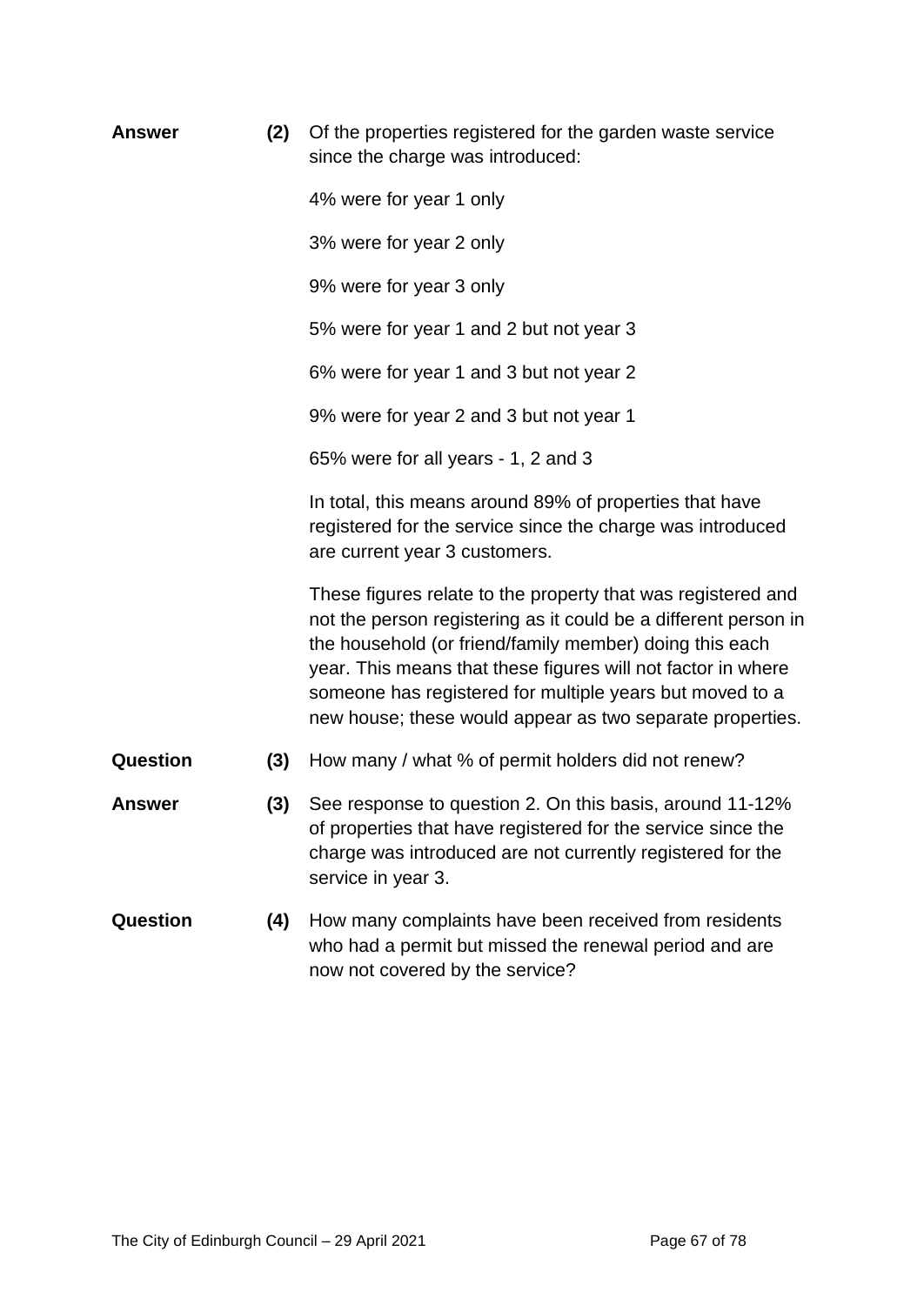**Answer (4)** Unfortunately, due to processes and the way in which enquiries, requests and complaints are categorised, it is not possible to provide this information.

> If a customer has an enquiry that the Council's Contact Centre is able to answer at the first contact, this is done without the enquiry being logged and sent to the service.

When an enquiry or complaint is logged, those relating to enquiries or complaints about missing a registration window; wanting to join the service outside of the registration window (for example, recently moved into Edinburgh); issues with registering; questions about registering/the service; changes to contact details etc are categorised together on the system.

- **Questions (5)** Of those complaints, how many / what % are from senior residents aged 65 or over (or if DOB data not known, but other data available which would indicate senior age)?
- **Answer (5)** The Council does not capture or have access to any data that would indicate someone's age other than if this is stated within the customer's enquiry therefore it is not possible to provide this information.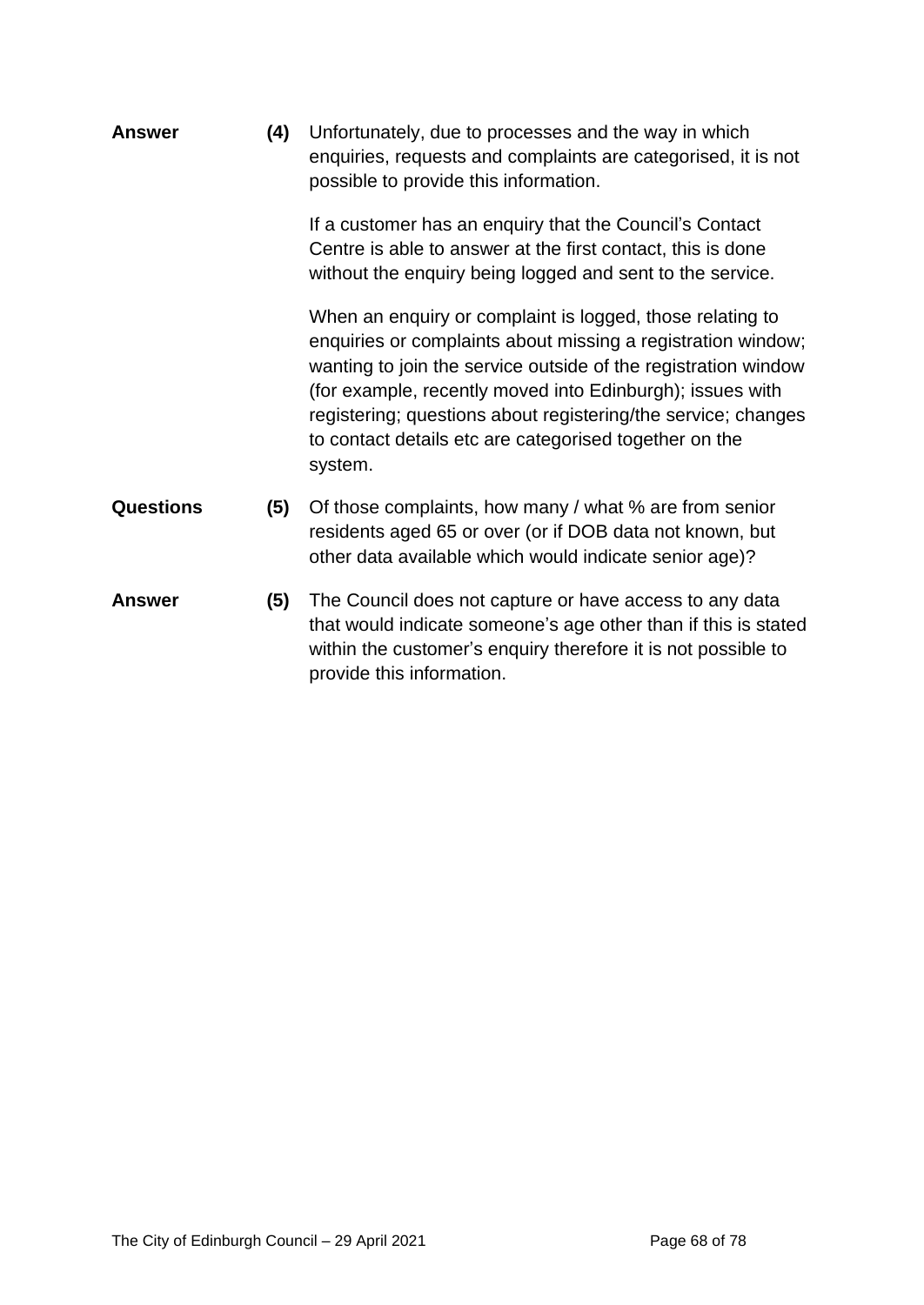**QUESTION NO 15 By Councillor Rust for answer by the Convener of the Education, Children and Families Committee at a meeting of the Council on 29 April 2021**

- **Question (1)** Given we have an SNP led Council Administration can the Convener confirm what plans have been progressed for a standalone GME secondary school in central Edinburgh?
- **Answer (1)** Given we are in the middle of an election we are not in position to clarify if there has been a change in the national strategy. When a new administration is formed in Holyrood we will clarify if there is likely to be a change in the national plan to develop Gaelic which will affect the council's proposal.
- **Question (2)** Does the Convener agree that a central location is necessary?
- **Answer (2)** It should be acknowledged that presently pupils from Taobh na Pairce attend James Gillespies High school which could not be considered to be in 'central Edinburgh'. To my knowledge this has not been seen as a barrier for parents sending their children to Taobh na Pairce. It should also be noted there is a section in the report that outlines how a sustainable travel strategy can be achieved using the Liberton site.
- **Question (3)** Is the Convener aware of the new national strategic approach?
- **Answer (3)** Discussions on the proposed site have taken place over a two-year period. The Scottish Government has been closely involved in these discussions and at no time have they indicated that the plan to site a new dedicated Gaelic secondary school on a shared learning campus at Liberton was against the national strategy for the expansion of Gaelic in Scotland.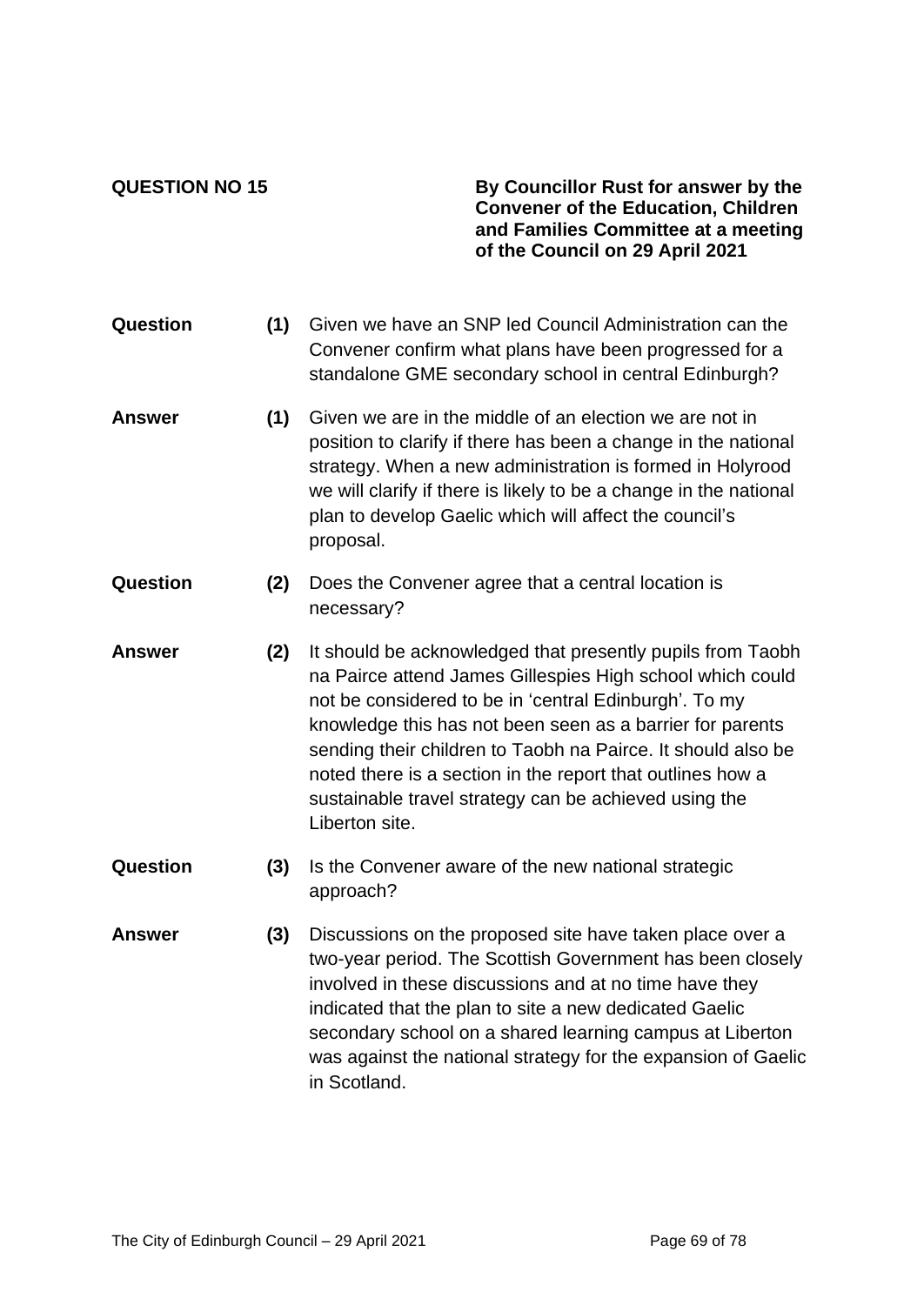| <b>Supplementary</b><br>Question      | Thanks Lord Provost, thanks Convener for his answer. In<br>Answer 2 the Convener acknowledged that "presently pupils"<br>attend James Gillespie's High School which could not be<br>considered to be in 'central Edinburgh'," yet the Education,<br>Children and Families Committee papers of 24 May 2016<br>item 7.8 gave the location of James Gillespie's High School<br>as "central". What has changed since 2016? |
|---------------------------------------|------------------------------------------------------------------------------------------------------------------------------------------------------------------------------------------------------------------------------------------------------------------------------------------------------------------------------------------------------------------------------------------------------------------------|
| <b>Supplementary</b><br><b>Answer</b> | I think my reference to central Edinburgh in Answer 2 was in<br>reference to the manifesto commitment of the SNP and that<br>clearly had central in a much more tight area because they<br>talked about it serving the whole of Lothians therefore if<br>you're talking about the railway station, the bus station, that<br>type of thing, that's what I think they meant.                                             |
|                                       | The central bit is not an issue for me because if it's a<br>question of the transport links into a school, and as I say in<br>Answer 2, it's not been a barrier for the present parents to<br>get to Liberton because of the sustainable transport we've<br>got, so central for me is not an issue.                                                                                                                    |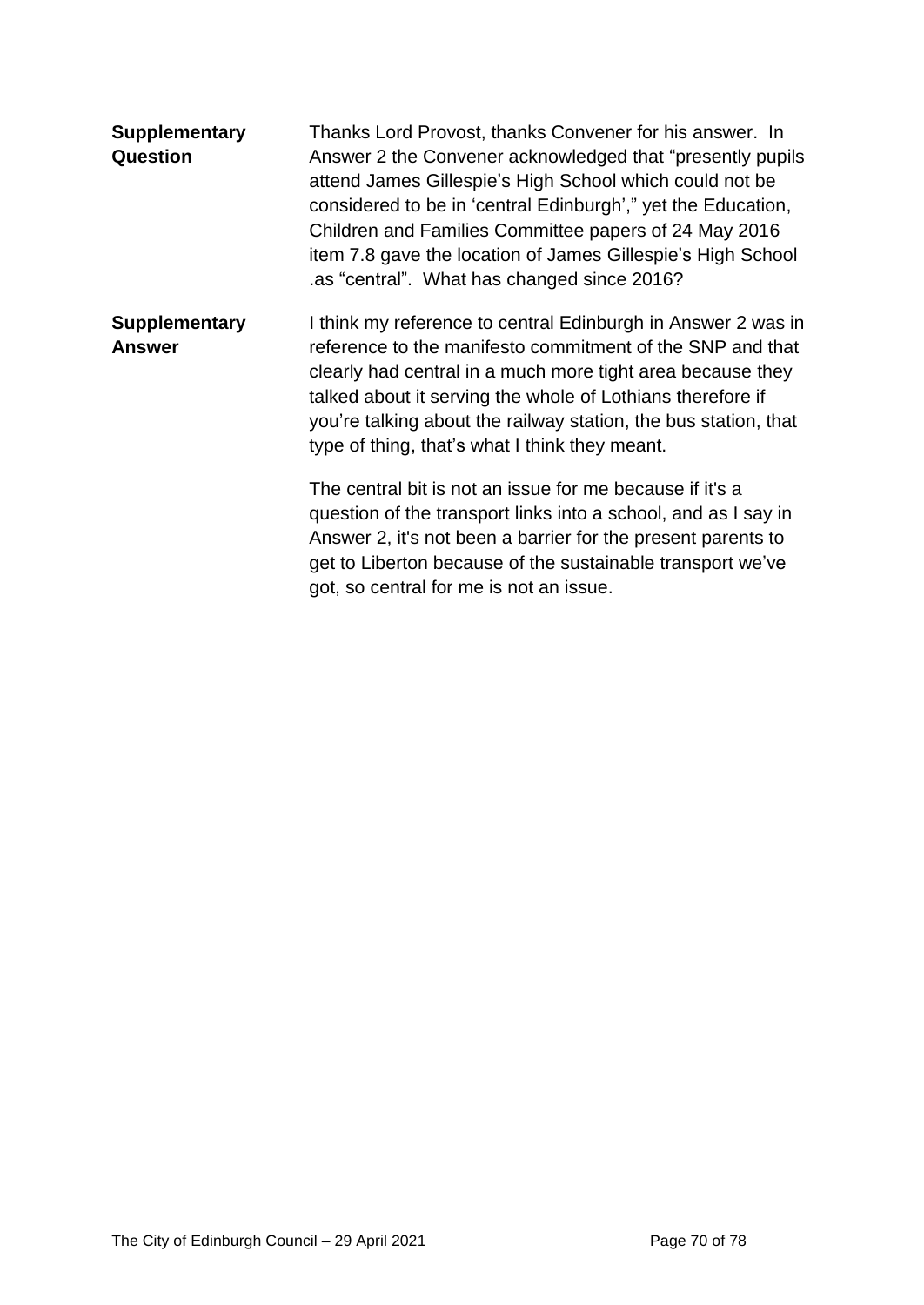**QUESTION NO 16 By Councillor Mowat for answer by the Leader of the Council at a meeting of the Council on 29 April 2021**

**Question** Could the Leader detail what meetings have been had with members of the Hospitality and Retail industries in the city to develop a plan for their recovery and when any plan developed will be shared with Committees and Councillors?

**Answer** There have been extensive meetings and discussions with representatives from the Hospitality and Retail sectors in the city, including Business Improvement Districts (BIDs), Traders Associations (old and new), Scottish Hospitality Group and individual businesses. These discussions have been through the Economic Advisory Panel, ETAG's Strategic Implementation Group (both of which cover representatives across FSB, Chamber of Commerce, Essential Edinburgh and other members from the retail sector) and a host of other direct meetings between local businesses and officers as well as myself as Council Leader, The Deputy Leader and Convenor and Vice Convenor of the Housing Homelessness and Fair Work Committee and others. Discussions have been focused on the support available from the Council and some of the actions already implemented include the commitment to simplify the planning application process for outdoor structures and to suspend charges for tables and chairs as well as forward planning with a specific focus on the City Centre.

> Some output has already been to Councillors for approval, information and scrutiny, such as the Council's continuing support for the Forever Edinburgh campaign, which is focused on supporting retail and hospitality as well as tourism. The campaign is encouraging all businesses to sign up and become part of 'team Forever Edinburgh'. A business briefing was well-received on 21 April ahead of the relaunch of the campaign which took place on 22 April.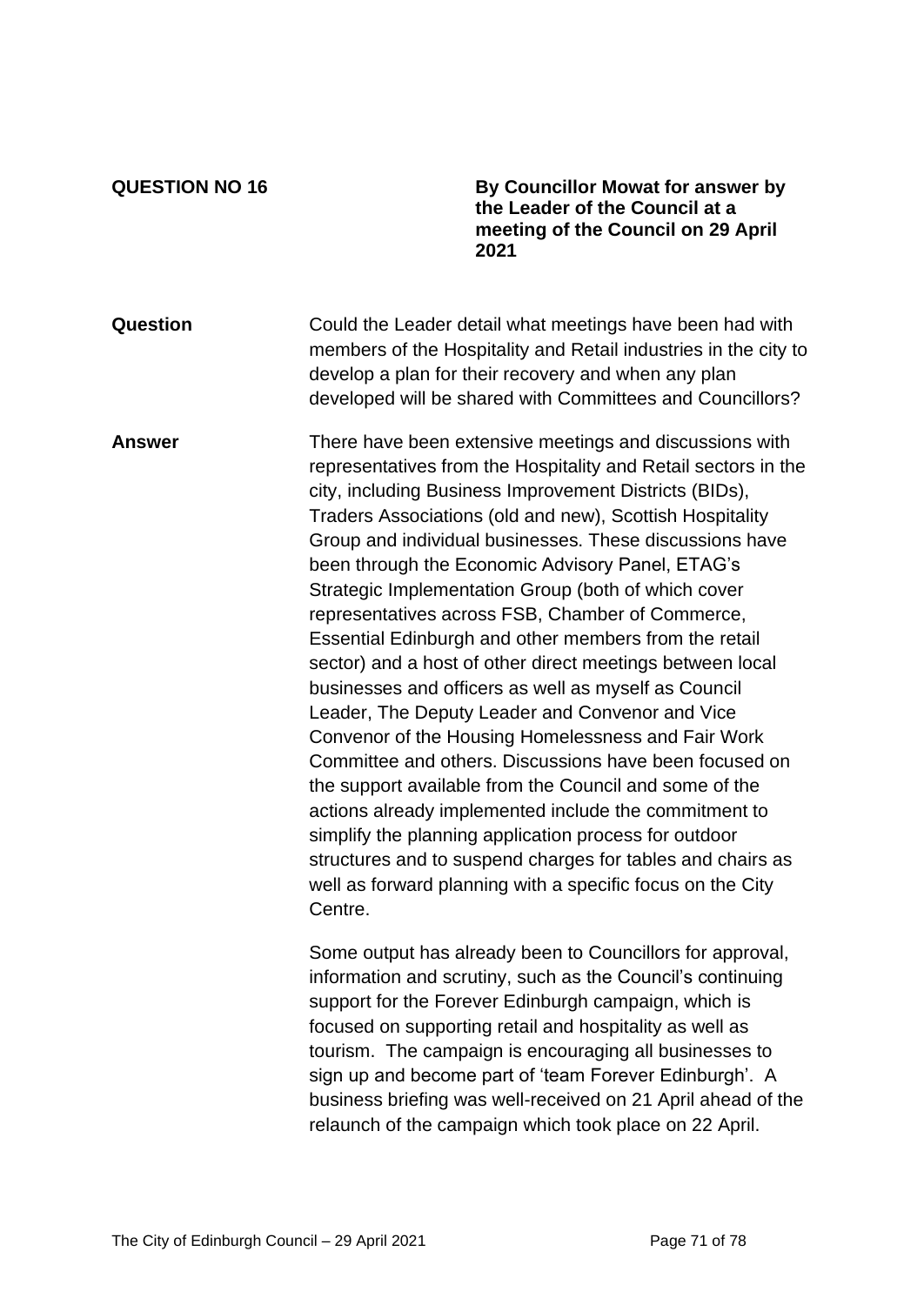This engagement has been extremely useful and I'm very grateful to businesses for their engagement.

I note Cllr Mowat still refuses to accept that she made comments at October's Council meeting which falsely attributed comments to me in relation to these meetings. As the convener of the committee responsible for Governance within the Council, and as a longstanding councillor who is well aware of the importance of upholding standards of conduct in public office, it is particularly disappointing that Cllr Mowat is yet to withdraw this false and unsubstantiated allegation or to apologise for making the accusation. I would, again, ask Councillor Mowat to withdraw and apologise.

In addition to meetings with businesses as Council leader I also sit on the Scottish Government's National City Centre Task Force along with other City leaders and the Cabinet Secretary to establish a coordinated approach to support the City centre. This is now actively working across 4 crosscutting themes to support our City centre and major city centres across Scotland. Actions requiring Council approval from that work will come back to Council/Committee, actions under delegated authority will be progressed with urgency.

The revised Economy Strategy, taking account of the engagement and feedback from businesses and business representatives will go to Policy and Sustainability Committee in June.

**Supplementary Question** Thank you Lord Provost, I wish there was no supplementary to this and had Councillor McVey responded without paragraph 3 of his answer I would be happy to welcome his answer and thank him for the reassurances he's given which will be very welcome to the businesses that have come to me. However, as he has chosen to raise the issue of October's Council meeting, perhaps he could acknowledge that we did have extensive correspondence post that Council meeting where I explained my unwillingness to name the person who had made the comment at a semipublic meeting because I was concerned that they were extremely upset by the issues, by the state of business in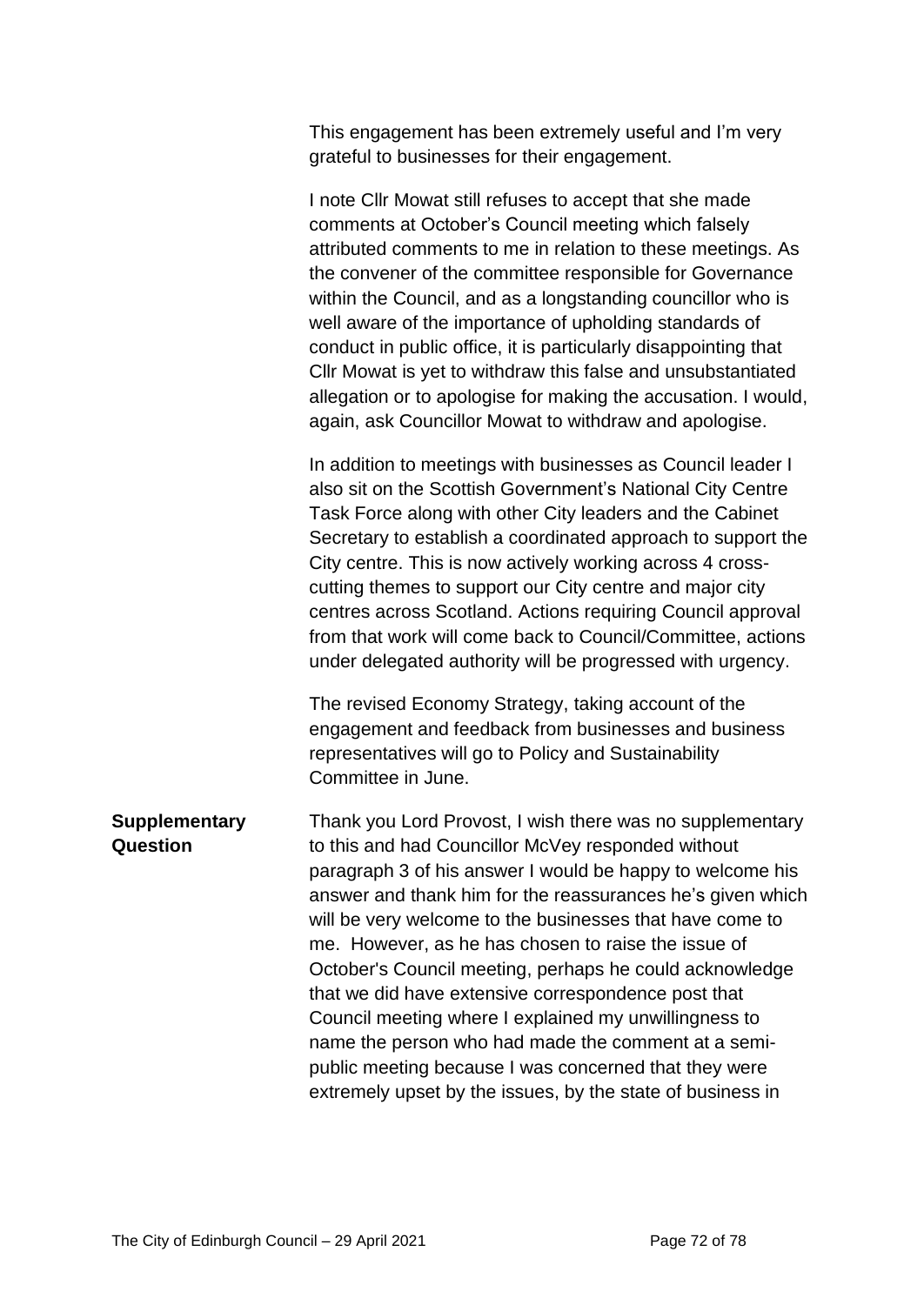|                                       | the city centre and also drew his attention to a press article<br>in the Scotsman of 1 October 2020 and I only have to quote<br>one sentence, "an official announcement from the local<br>authority said it had became clear that the best place to<br>experience Edinburgh's Christmas and Hogmanay will be<br>from home", which is what I had asked Councillor McVey<br>about whether he said that, the article goes on to quote<br>Councillor McVey extensively so I presume given it was an<br>official statement it had his blessing and he had approved it,<br>so perhaps Councillor McVey can tell me when he will reply<br>to my last correspondence with him on this matter of 17<br>October 2020 which is outstanding, thank you Lord Provost. |
|---------------------------------------|----------------------------------------------------------------------------------------------------------------------------------------------------------------------------------------------------------------------------------------------------------------------------------------------------------------------------------------------------------------------------------------------------------------------------------------------------------------------------------------------------------------------------------------------------------------------------------------------------------------------------------------------------------------------------------------------------------------------------------------------------------|
| <b>Supplementary</b><br><b>Answer</b> | Thank you Lord Provost, obviously didn't say that, obviously<br>didn't say that at a meeting, Councillor Mowat has failed to<br>present any evidence whatsoever that I did, the last<br>correspondence from her was not what I've asked for which<br>is for her to withdraw the false remark and apologise and I<br>think what Councillor Mowat has just displayed is the modus<br>operandi of accountability from the Conservative party,<br>which is none.                                                                                                                                                                                                                                                                                             |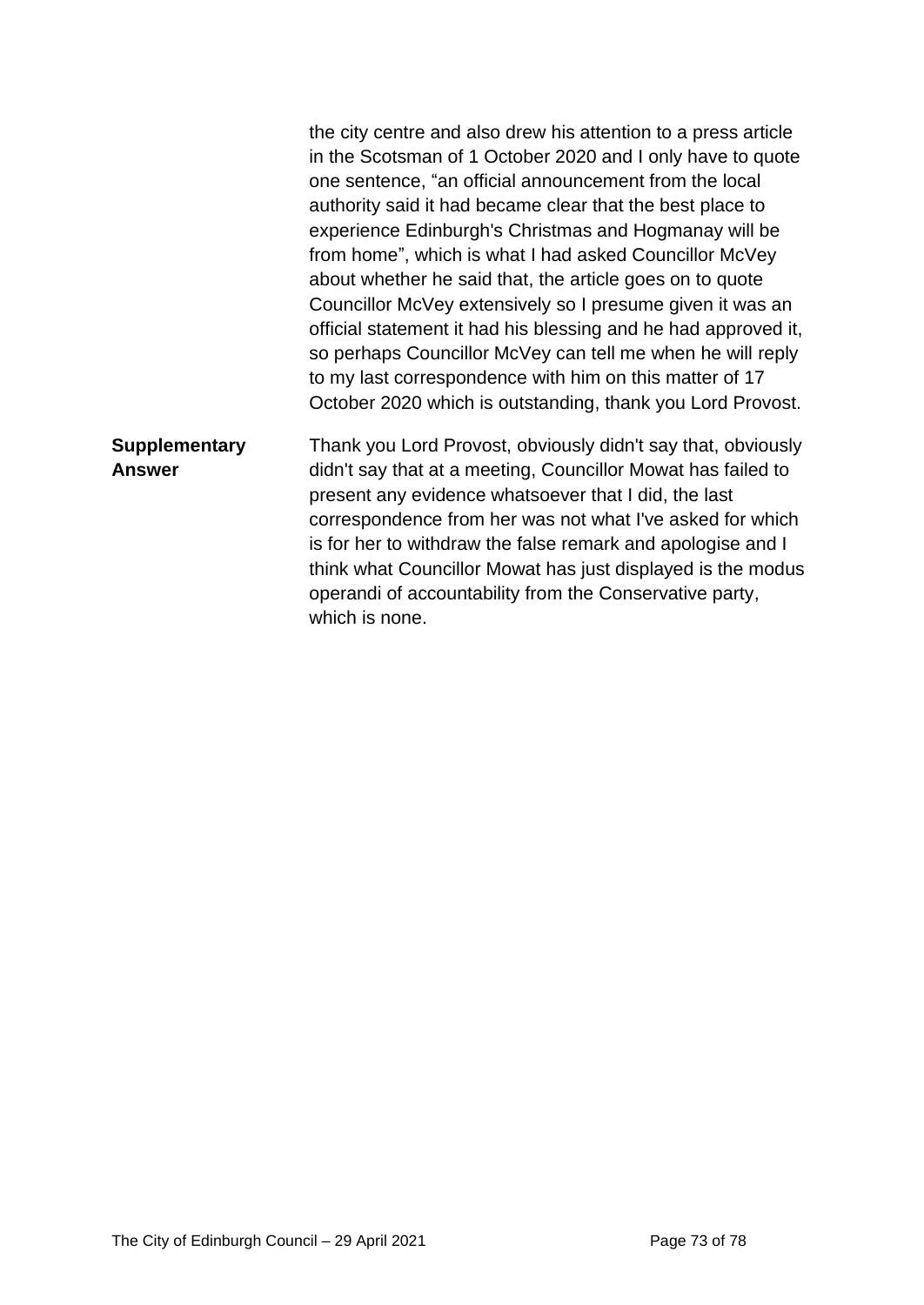# **QUESTION NO 17 By Councillor Mowat for answer by the Convener of the Transport and Environment Committee at a meeting of the Council on 29 April 2021**

The West End of the City Centre has seen two significant interventions on the road network – the introduction of the tram which led to the closure of Shandwick Place and the current proposals for the introduction of the City Centre West to East Link a significant new cycle route across the City Centre. Promised assessments on changes in traffic routes and volumes have not been carried out, nor has the third tram TRO been brought forward which was to have addressed changes in vehicular traffic patterns caused by changes to the road network. With another change to the road network in this area residents are concerned about further impacts which may displace additional traffic onto streets which are almost exclusively residential, and indeed are becoming more so as more properties are converted from business use into residential use.

- **Question (1)** Could the Convener confirm what work was carried out as part of planning for CCWEL on traffic diversions and displacement.
- **Answer (1)** As noted in the Council's submission to the Public Hearing on the legal orders for the West End section of CCWEL, extensive traffic modelling of the proposed route has been undertaken. The modelling concluded that "a 'QuietRoutes' compatible cycle route can be created through the city centre with only minor impacts on buses, trams and general traffic".
- **Question (2)** What traffic counts have been carried out to enable comparisons to be carried out pre and post CCWEL construction.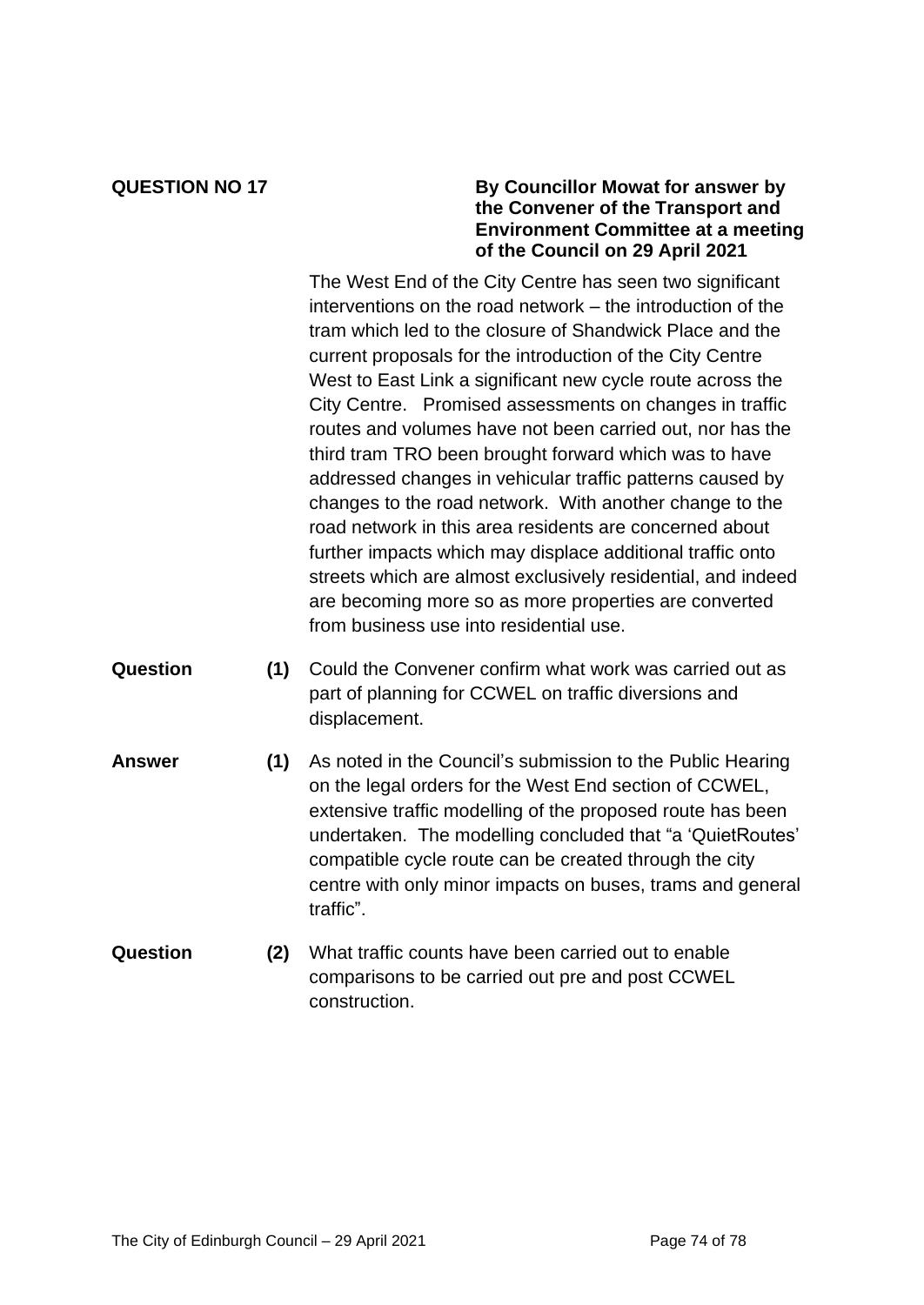**Answer (2)** A number of counts have been carried out to date as part of a package of before and after monitoring looking at a range of impacts of CCWEL. Two separate runs of counts were carried out in 2018. The first focussing on 'The Crescents' between Haymarket Terrace and Palmerston Place at the following junctions:

> Magdala Crescent/ Haymarket Terrace Coates Gardens/ Haymarket Terrace Roseberry Crescent/ Haymarket Terrace Grosvenor St/ Haymarket Terrace Douglas Crescent/ Palmerston Place Glencairn Crescent/ Palmerston Place Grosvenor Crescent/ Palmerston Place

The second in order to inform our detailed traffic signals designs at the following locations:

Roseburn Terrace/Russell Road Haymarket Terrace/Haymarket Yards Shandwick Place/ Canning St/ Coates Crescent (Atholl Crescent/ Stafford St) Queensferry Street/ Randolph Place Charlotte Square/ Rose Street Charlotte Square/ George Street Charlotte Square/ Young Street St Andrew Square/ George Street Queen Street/ North St David Street York Place/ North St Andrew Street St Andrew Square / North St Andrew Street

Finally, in 2020 early autumn counts were carried out at the following locations:

## **Streets**

Ellersley Road Murrayfield Road Corstorphine Road Roseburn Terrace Coltbridge Terrace Henderland Road Roseburn Place Chester Street **Junctions** Roseburn Street / Russell Road Magdala Crescent / Haymarket Terrace Randolph Place / Queensferry Street / Melville Street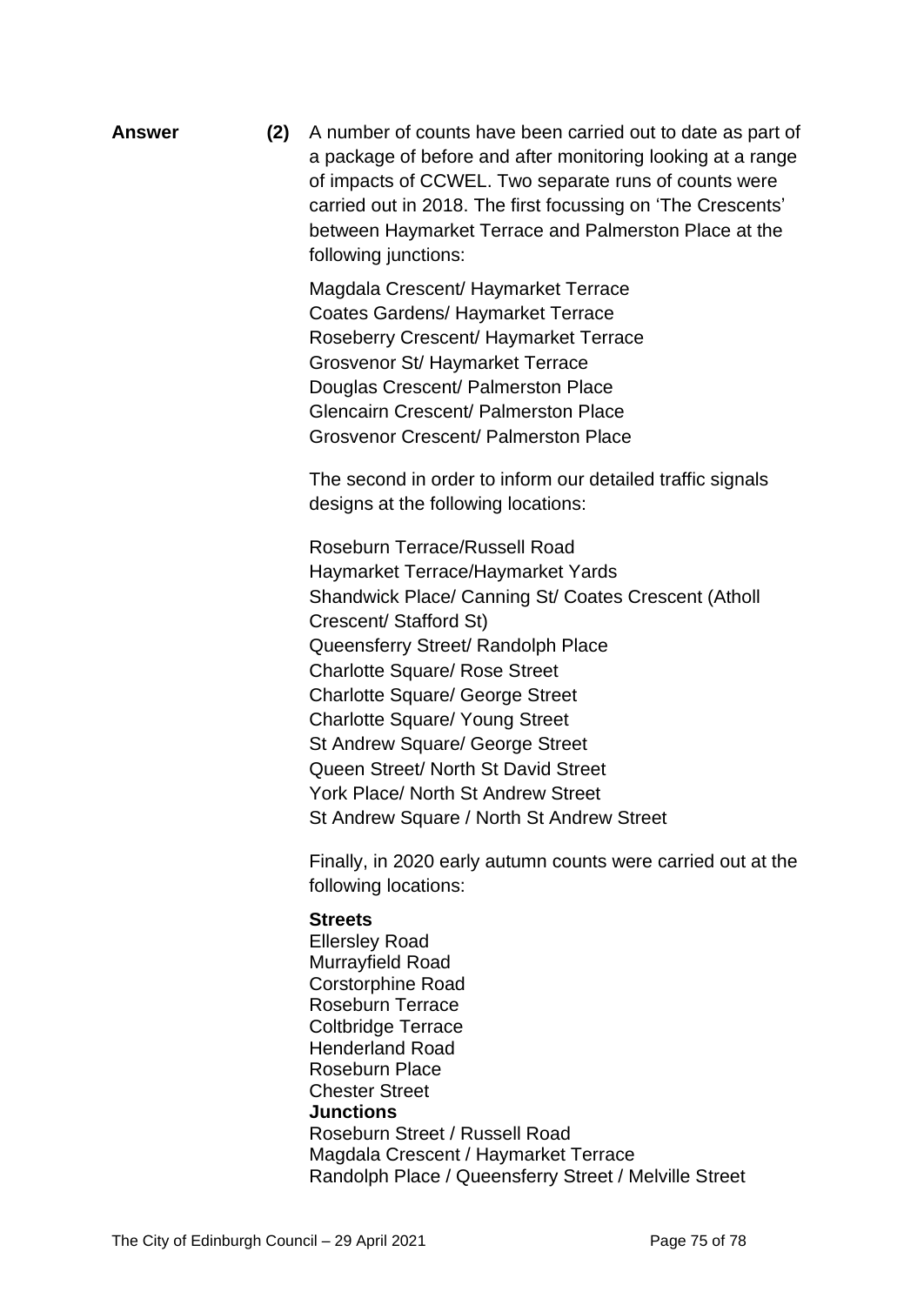## **Junctions with queue lengths**

Murrayfield Avenue / Roseburn Terrace / Corstorphine Road

Roseburn Terrace / Roseburn Street

Haymarket Junction

Charlotte Square / George Street

St Andrew Square / George Street

- **Question (3)** Whether monitoring of traffic displacement has been carried out as part of the planning work.
- **Answer (3)** The counts and modelling that have been carried out will enable an assessment to be made of traffic displacement.
- **Question (4)** Are there plans in place to review the cumulative effects of post tram traffic displacement and CCWEL construction so as to protect the residential environment of the West End – to be taken as the area bounded by Magdala and Douglas Crescent's in the west, Haymarket Terrace to West Maitland Street and Shandwick Place to the south, Queensferry Street to the east and Belford Road from its junction with Douglas Gardens to the north?
- **Answer (4)** During construction of CCWEL there will be a need for localised traffic diversions that may have temporary impacts on residential amenity. As with other construction projects, consideration will be given to any interactions between CCWEL construction and other projects including tram with a view to avoiding excessive impacts.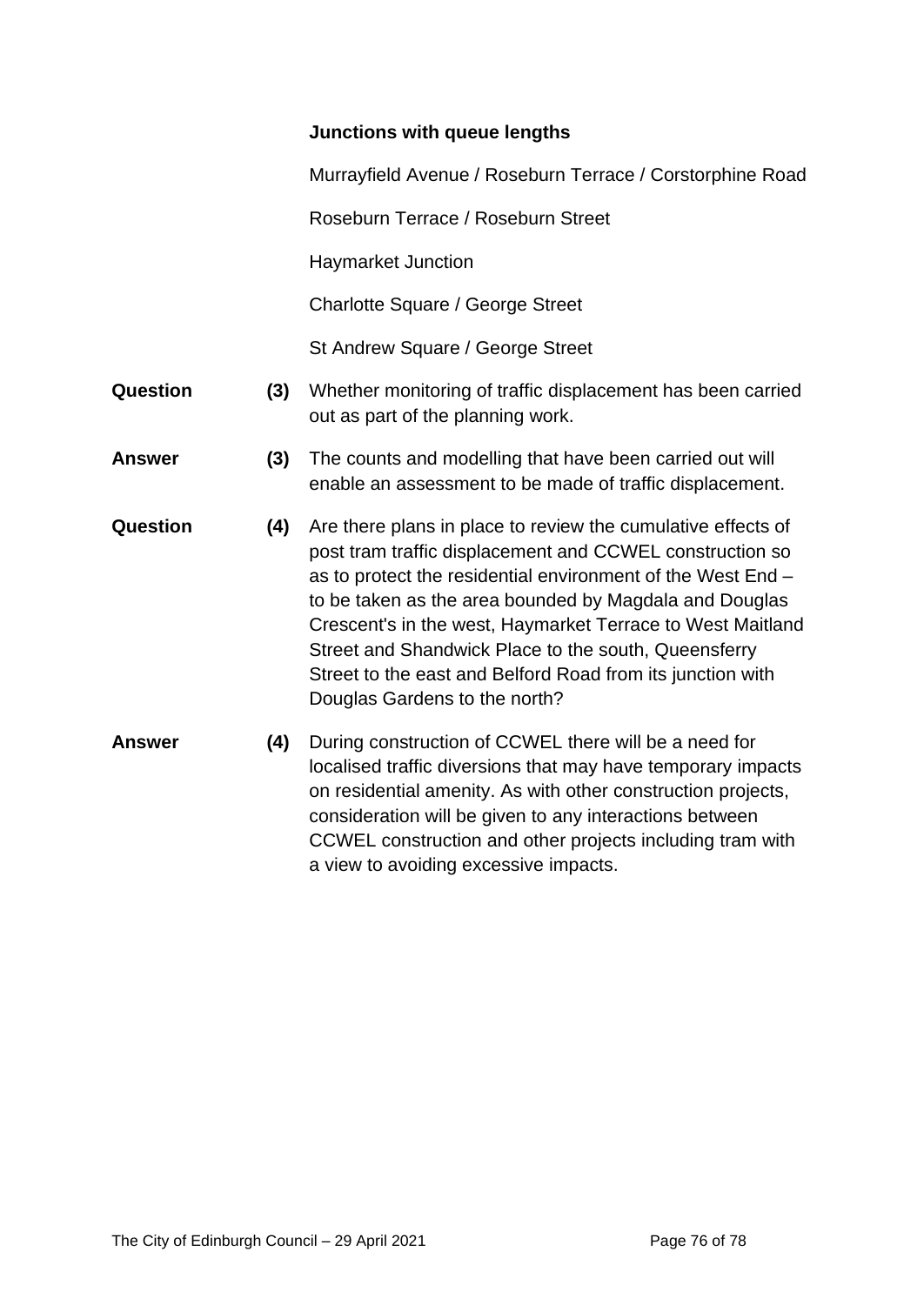### **QUESTION NO 18 By Councillor Barrie for answer by the Convener of the Regulatory Committee at a meeting of the Council on 29 April 2021**

Council notes the recent announcement that permit fees are being waved for outdoor bars in Edinburgh [https://www.edinburgh.gov.uk/news/article/13144/helping](https://www.edinburgh.gov.uk/news/article/13144/helping-restaurants-and-cafes-make-the-most-of-outdoor-space-safely-when-restrictions-ease)[restaurants-and-cafes-make-the-most-of-outdoor-space](https://www.edinburgh.gov.uk/news/article/13144/helping-restaurants-and-cafes-make-the-most-of-outdoor-space-safely-when-restrictions-ease)[safely-when-restrictions-ease](https://www.edinburgh.gov.uk/news/article/13144/helping-restaurants-and-cafes-make-the-most-of-outdoor-space-safely-when-restrictions-ease)

Council further notes that Walking Tours are low carbon when compared to motorised sightseeing in the city, are low impact sustainable experiences boosting the wellbeing of visitors, staff teams and residents. Often run by local family business, some are Living Wage employers and CEC rate payers. Council also notes that responsible Walking Tour companies mirror CEC Green City and Fair Work objectives and that their businesses have been just as heavily hit by COVID restrictions as Licensed Premises.

- **Question (1)** What support is being made available by CEC to walking tours to 'get businesses back on their feet' and will their licensing fees be similarly waived or discounted?
- **Answer (1)** The majority of walking tours do not require a licence under the current provisions of the relevant licensing legislation, as either payment is made on-line or the tour is free of charge and relies on tips.

Walking tours are encouraged to engage with and participate in the Forever Edinburgh recovery campaign. They have also had access to similar financial support as other businesses, in particular the discretionary fund in the event that they were ineligible for the Visit Scotland tour guide fund.

If walking tours can evidence income drop as an eligible business, they would also have been eligible for discretionary support funding. We are aware some walking tour guide guides qualified for the tour guide support, which was administered by Visit Scotland, businesses which received this funding would have been ineligible for additional payments through the discretionary support.